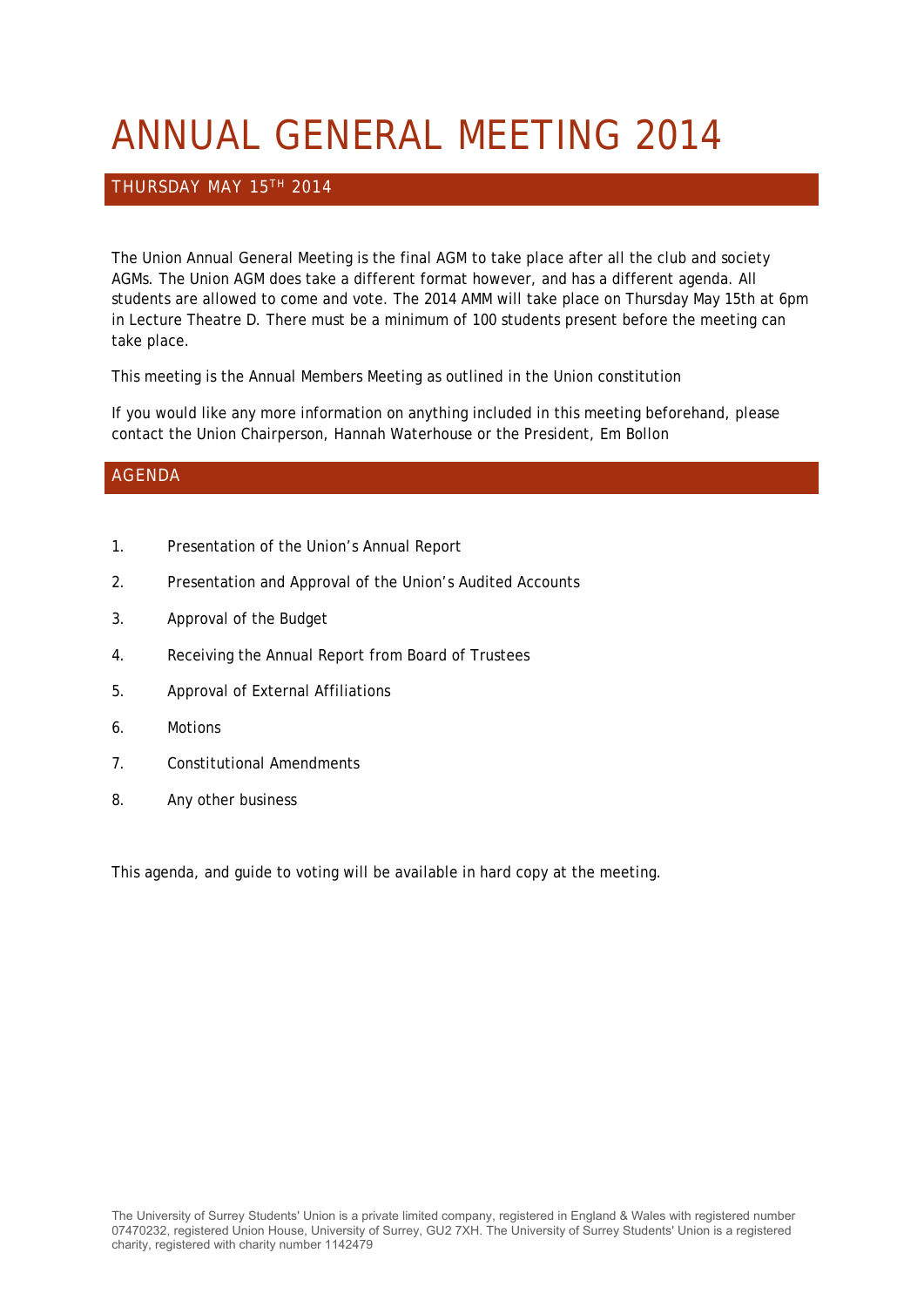#### 1. PRESENTATION OF THE UNION ANNUAL REPORT.

The annual report can be seen in **Error! Reference source not found.**.

**There will be a vote to accept the 2012/13 Annual Report You may vote yes to accept, no to reject, or abstain from voting.** 

2. PRESENTATION AND APPROVAL OF THE UNION'S AUDITED ACCOUNTS

The Union audited accounts can be seen in **Error! Reference source not found.**

**There will be a vote to accept the 2012/13 Annual Accounts You may vote yes to accept, no to reject, or abstain from voting.** 

3. APPROVAL OF THE ANNUAL BUDGET

The budgets for 2014-2015 can be seen in **Error! Reference source not found.**

**There will be a vote to accept the 2014/15 Annual Budget You may vote yes to accept, no to reject, or abstain from voting.** 

**This may also be voted in parts (e.g. agree different parts of the budget separately) if more than half the meeting agree to split it into parts** 

4. ANNUAL REPORT FROM THE BOARD OF TRUSTEES

The annual report from the board of trustees can be seen in **Error! Reference source not found.**

**There will be a vote to accept the 2013/14 Report from the board of trustees You may vote yes to accept, no to reject, or abstain from voting**

5. APPROVAL OF THE ANNUAL AFFILIATIONS

These are the organisations the Students' Union affiliated to in 2013, and will continue to affiliate to in 2014. The list of affiliations can be seen in **Error! Reference source not found.**

**There will be a vote to accept the affiliations. You may vote yes to accept, no to reject, or abstain from voting.** 

**This may also be voted in parts (e.g. vote on one or some individual affiliations on their own) if more than half the meeting agree to split it into parts.** 

**Any affiliation rejected will then be voted on by a campus wide vote.** 

6. MOTIONS

**There will be a vote to accept the motion You may vote yes to accept, no to reject, or abstain from voting.** 

**This may also be voted in parts (e.g. vote on one or some of the clauses on their own) if more than half the meeting agree to split it into parts.** 

**The resolution in this motion simply asks for a vote, therefore there shall be a vote and if that is FOR the motion, the debate will be held and a second vote to decide the substantial outcome. Yes, it sounds complicated – it will make sense at the time.**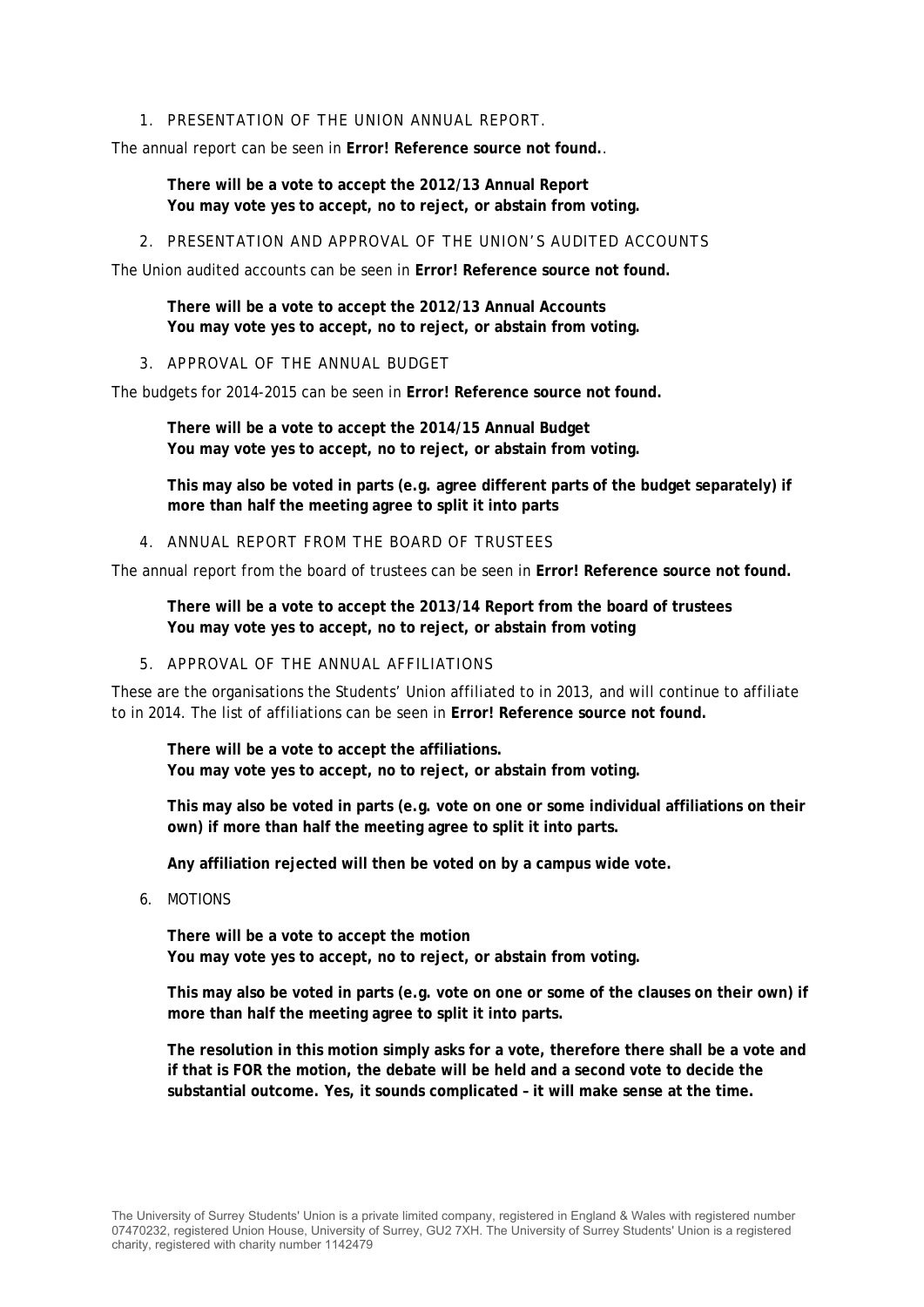#### 1. PRESENTATION OF THE UNION ANNUAL REPORT

The Board of Trustees present their Annual Report for the year ended 31 July 2013, which includes the administrative information set out on page 1, together with the audited accounts for that year.

#### Structure, governance and management

USSU is constituted under the Education Act 1994 as a charity (see page 2) with internal regulations or Rules approved by the governing body of the University of Surrey. USSU charitable Objects under the Act, to advance the Universities' educational purposes by providing representation and support for the students of the University, are supplemented by the further Object of helping members to develop their own charitable activities as active participants in civil society.

USSU is administered by its Executive Committee of thirteen students elected annually by crosscampus secret ballot of the USSU membership. The five posts of President, VP Education, VP Welfare, VP Societies & ID and VP Sport & Recreation are full-time, or 'sabbatical', posts remunerated as authorised by the Education Acts and cannot exceed two years duration for each holder. The five full-time and eight part-time Executive Officers are regarded as the charity trustees of USSU for the purposes of the Charities Acts.

#### Risk Management

The Executive Committee has examined the major strategic, business and operational risks faced by USSU. A risk register has been established and is updated at least annually. Where appropriate, systems or procedures have been established to mitigate the risks the charity faces. Budgetary and internal control risks are minimised by the implementation of procedures for authorisation of all transactions and projects. Procedures are in place to ensure compliance with health and safety of staff, volunteers and participants on all activities organised by the Union. These procedures are periodically reviewed to ensure that they continue to meet the needs of the charity.

#### Procedures and Policies of Trustee Induction and Training

The new external Trustees for the University of Surrey Students' Union took up office in September 2011. At the start of their term of office they were given a briefing on the organisation; booklets from the NCVO giving information on their responsibilities as a Trustee and two external trustees attended an NCVO Trustee event in November 2011. This enabled them to report back to the Board and raise a number of queries concerning their role and how the organisation would operate going forward. In July 2012 six new trustees took up office on the Board and were given a full week's induction training which included briefing and training on their roles as Trustees and the governance process. On-going training will be made available to the trustees during their term of office including attendance at conferences, specific training events and access to website training materials.

#### Aims, Objectives and activities

The Board of Trustees has identified The University of Surrey Students' Union's vision and mission as 'To be a leading Students' Union, that has a positive impact on every University of Surrey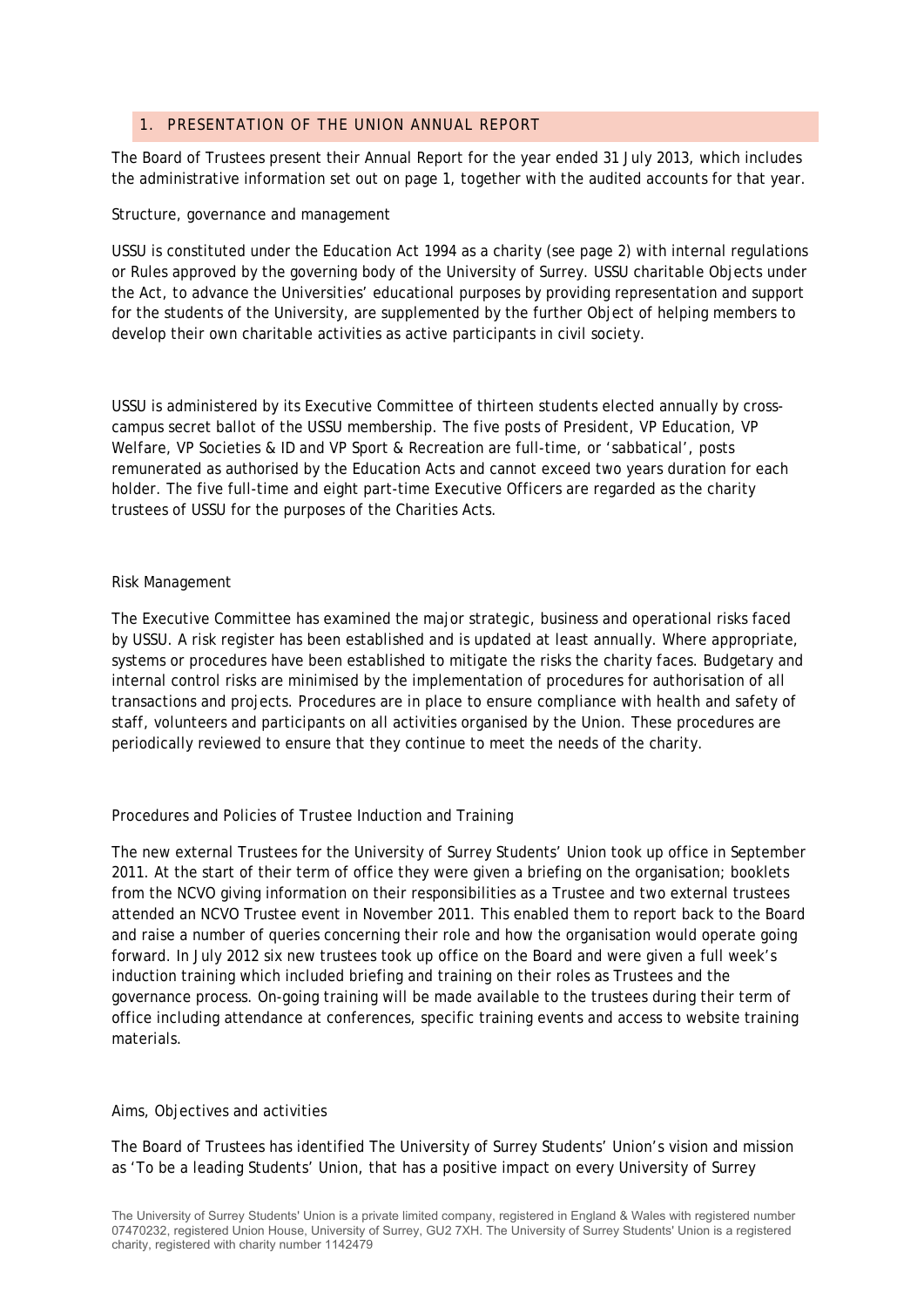Student. The University of Surrey Students' Union exists through the University Charter and is the sole representative body for the students at the University of Surrey. The Students Union is an independent, membership led organisation; committed to providing the services our members need, and to creating the changes our members want.' (The University of Surrey Students' Union Strategy 2010-15). The Students' Union's long term objectives under this vision and mission statement are as follows:

#### **Community**

The University of Surrey is made up of a rich mix of different cultures, interests and personalities. The campus environment allows an opportunity for students from all backgrounds to expand their cultural and social horizons beyond their academic life. By creating and supporting strong student communities, the Union will enrich the experience of its members.

#### **Societies**

Societies have always been an important part of University life. Societies create strong communities within the student population, as well as introducing members to new experiences and cultures. We shall support society leaders by providing the resources they need and reduce red tape allowing more time for society activity and less on administration. Societies will be encouraged to run independently, and we shall provide the skills to society leaders to enable this

• Sport

Participating in Sport at University promotes wellbeing, health and teamwork as well as the opportunity to make friends for life. We will encourage participation in sport and recreation for our members and provide the effective resources with our partners to make this accessible to all.

#### Social Experience

Many members first experience of independent living is when they arrive at the University of Surrey, and our members have always embraced a multi-cultural campus. We will provide an excellent social experience, enabling all sections of the student community to meet others, relax and have fun.

#### • Volunteering

University is not just about learning, but gaining an education in preparation for life. We will continue to strengthen our links with local and national volunteering organisations to provide opportunity for our members to engage with the wider community beyond campus and make a positive contribution to the wider Surrey community.

#### • Virtual Community

As the campus population expands and virtual learning technology develops, we will adapt our service to give a complete experience for all members regardless of their location or how often they visit the University campus.

**Satisfaction**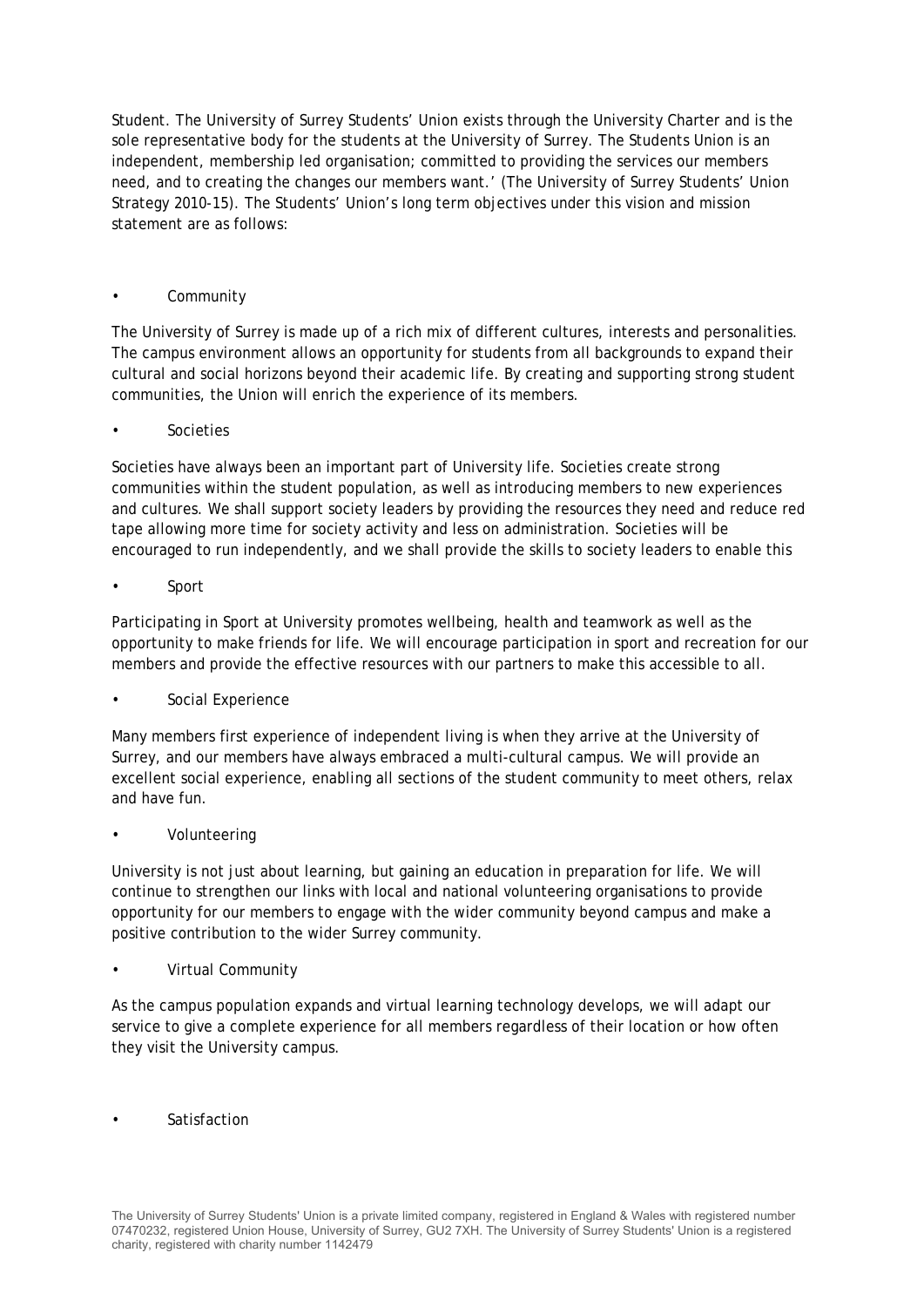Our core vision is to have a positive impact on the lives of our members. The work of the Students' Union will lead to a better experience for all our members, whether they are directly or indirectly involved in their Union.

• Representation

The absolute core function of the Students' Union is to inform the University on current student opinion. Our members expect us to make their voice heard when consulting with the University and wider stakeholders. We will represent our member's views to others with professionalism and accuracy.

**Delivery** 

We will never treat our members as simple customers; we will always be a membership organisation. This strategy will be continually adapted according to the wishes of our members, and embedded into everything we do. Our members should not just be satisfied, but love their Union.

• Second to none

We recognise that best practice often lies beyond our own campus and there are many world class Student Unions across the UK. We will embrace the opportunity to learn from other Unions, and benchmark our performance against them

• Training & Development

The learning experience does not end in the lecture theatre. Our members will be provided with opportunities for personal and skills development in a peer to peer framework. Training & development will not be provided for the purpose of collecting certificates but for providing real skills and benefits to our members. We will seek to provide the opportunities that our members require.

**Legacy** 

Aspirations will always remain pipe dreams unless there are resources to make them a reality, and each generation of students hold the Union in trust for the next. As a charity, and an organisation funded by its membership, we have a responsibility to always ensure the Union has a secure financial base to work from as well as maximising opportunities to support our membership.

Not for profit, just for students

Finance is becoming more challenging every year for our members. We will continue to operate cost efficient trading activities, generating enough surpluses to enhance the annual subvention grant and provide investment for the future. We will not profiteer, but provide best value as part of the University economy. The Union will only partner with private enterprise when there is a clear benefit to our members

• Transparent

Although the Students' Union is not a public body we will go beyond the reporting standards required for public bodies and ensure our members know exactly where their money goes. Reporting will be clear for all our members to understand and available to all.

• Innovation & Enterprise

The core activities of the Students' Union will always be providing appropriate services to our members. We will review these services to ensure we are delivering what is needed. Where we are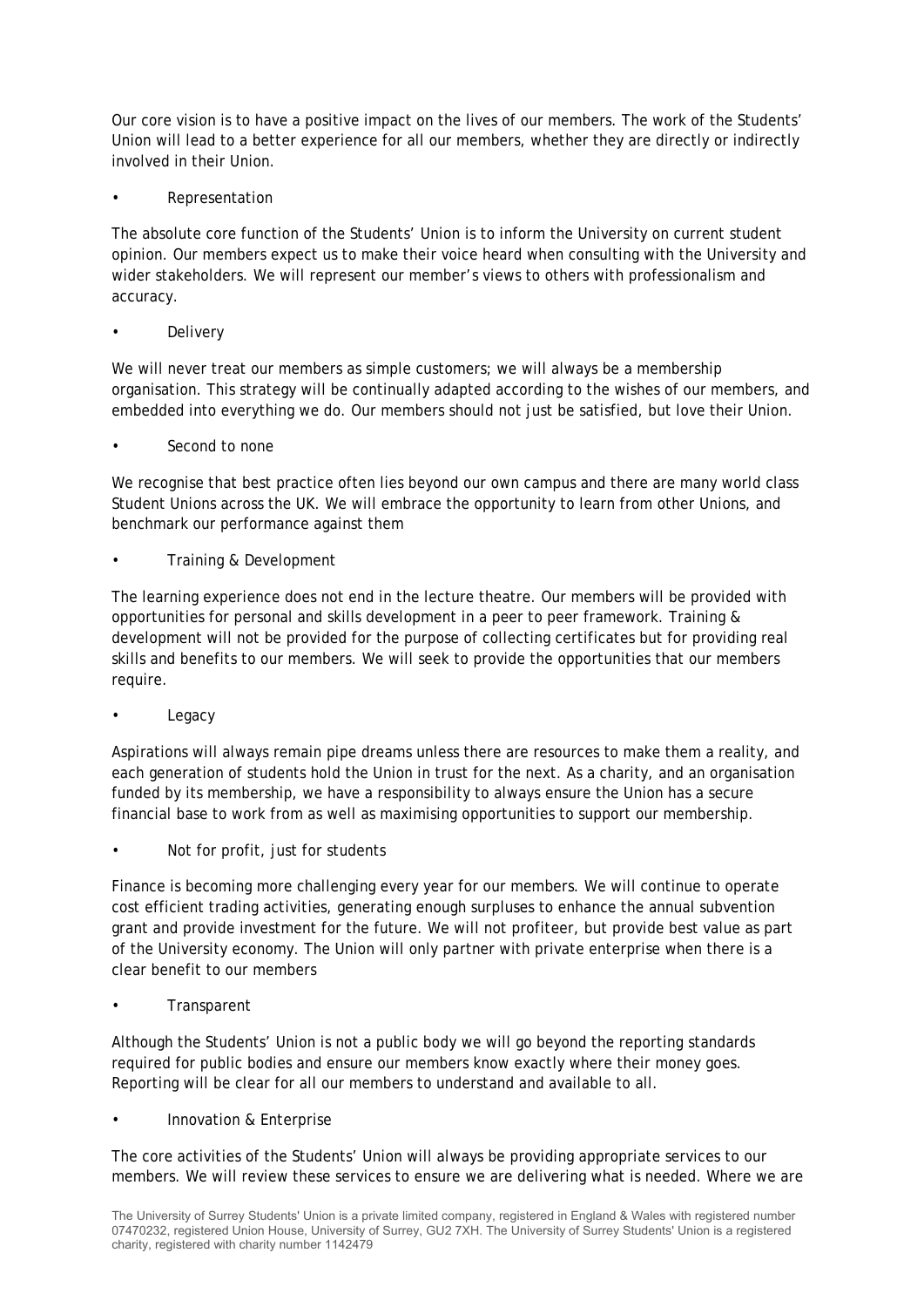providing redundant services for no financial or service benefit these will cease to operate. We will look for new opportunities to enhance the subvention grant with commercial enterprises available to non-members, only when there is no impact on the services we provide to members and no commercial conflict exists with the University.

#### **Democracy**

A membership organisation is most effective with an active and engaged membership. It is the duty of the Union to listen to, discuss with and inform its membership on its work. We will not only listen to those who shout the loudest, nor will we abandon those who are disconnected with their Union.

#### • Communication

A dynamic membership organisation should have a continuing conversation with its stakeholders. We will not communicate in only one direction but continue to innovate allowing our members to communicate with their Union in the way they want, and not how we dictate.

• Research

We have a duty to provide an accurate reflection of our members views which will shape the direction of the University. We will improve our research on student opinion to move away from the out-dated models of the past and provide representation fit for the 21st century

**Accessibility** 

The Union will remove unnecessary barriers to the organisation. Our rules, procedures and governance will be reviewed annually with the aim to keep bureaucracy to a minimum. Our members will have confidence that they are able to participate fully in their Student Union without having to dedicate disproportionate time to understanding the structure.

• Democratic & Accountable

Our democratic procedure shall also be reviewed on a regular basis to ensure those are appropriate and meeting the requirements of our members. We will not listen to only those who make the most noise. The Union will not protect those officers or leaders who abuse the trust of our members for the sake of reputation.

In pursuit of these aims for public benefit, The University of Surrey Students' Union will ensure the diversity of its membership is recognised, valued and supported and has established services for use by its members and to support its work with the University and other organisations on behalf of students. These include the Student Union support service, volunteering and training, diverse student activities, and support for student sports clubs and societies, alongside our commercial activities which include Chancellors Bar and Restaurant, and our Rubix nightclub. The Executive Officers of the Union sit on the majority of the committees of the University of Surrey and meet regularly with department and central service heads on campus.

The University of Surrey Students' Union continues to represent the students of this University on relevant local, national and international issues by maintaining a high proportion of student representatives. The Union facilitates training and communication with 600 student academic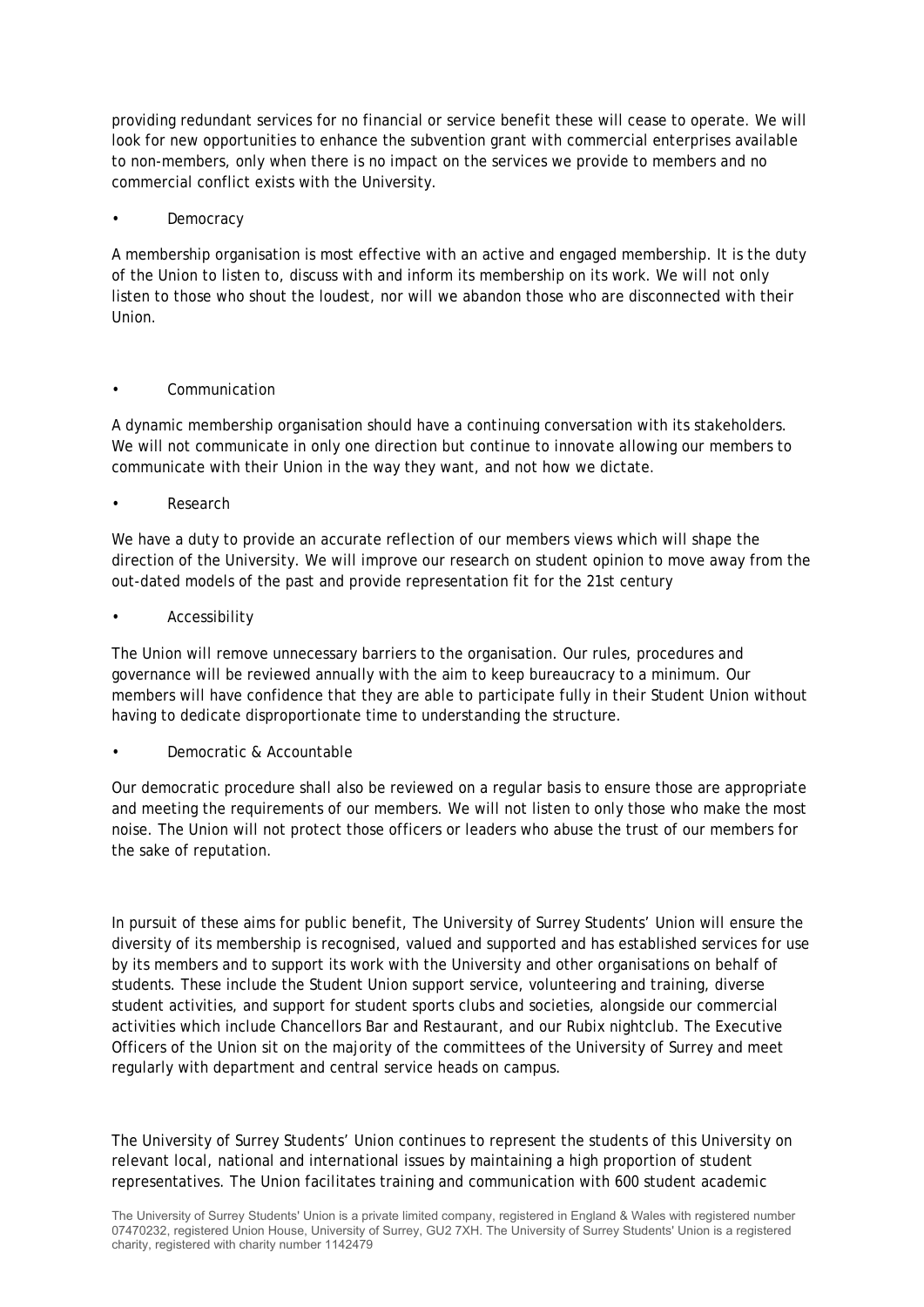representatives, and has a committee of 13 executive officers contributing across the University from SSLC (student liaison committees) to the highest University committees, Senate and Council.

To further enhance the student experience, The University of Surrey Students' Union attracts students from all walks of life to get involved, by actively promoting the benefits of volunteering in student-led activities. As a result, in 2012/13, 1800 students volunteered to work on projects within the local community or within the University or Union. The Students' Union also continues to hold an Investor in Volunteers accreditation (part of the Investors in People scheme). The Union continues to be voted 'best welcome' in the national 'i-graduate' survey as a result of the efforts of our 250 'Freshers' Angels' volunteers, who again encourage new students to get involved from the moment they arrive at the University.

When reviewing our objectives and planning our activities, we have given due consideration to the Charity Commission's general and relevant supplementary guidance on public benefit.

#### Achievements and performance

The University of Surrey Students' Union achieved the following published objectives for 2012/13 (measures are published in the Students' Union 1 year action plan underneath the five year strategy)

#### Objective Achievement

(i) Increase users of new website, create a strong virtual community on facebook and twitter, maintain a responsive online presence, produce relevant online content and a rich virtual experience for our members. We have continued to increase our social media following, which is grew to 15,000 on Facebook and 6,000 on Twitter. Our website received 1700 unique visitors per week, however a new re-launch of our site is due in September 2013.

(ii) Increase participation in sport (via team surrey and union clubs), improve the recreational side of sport, increase attendance at varsity, and make more advertising of different sports available. We have continued to grow the amount of members involved in sports and societies, to over 3000 members. Varsity was attended by 1500 students and we hosted 'active freshers' fayre' allowing students to have a free taster of sports clubs.

(iii) Ensure society training meets the needs of members, encourage societies to evaluate the events they host, increase knowledge of unique society members, increase student award nominations. Increase the safety of societies and awareness of risk. Societies received training at the end of the academic year through our new 'committee training' set up, student award nominations were higher than ever before (over 600 individual nominations received) and hosted in a larger venue with more attendees than ever.

(iv) Encourage student volunteers to take the lead and improve access to student volunteering. Ensure our volunteers are recognised for their efforts. Achieve Investors in Volunteers accreditation. Ensure that awareness of volunteering is widespread on a local level. The Union continues to hold Investor in Volunteers accreditation and is currently reviewing the provision for volunteers through a consultancy project, which concludes in the spring of 2014.

(v) Maintain silver award status under the Best Bar None scheme. Raise student perceptions of value for money within Union commercial services. Increase the number of society led events and advertising for these events. Increase student involvement in commercial services through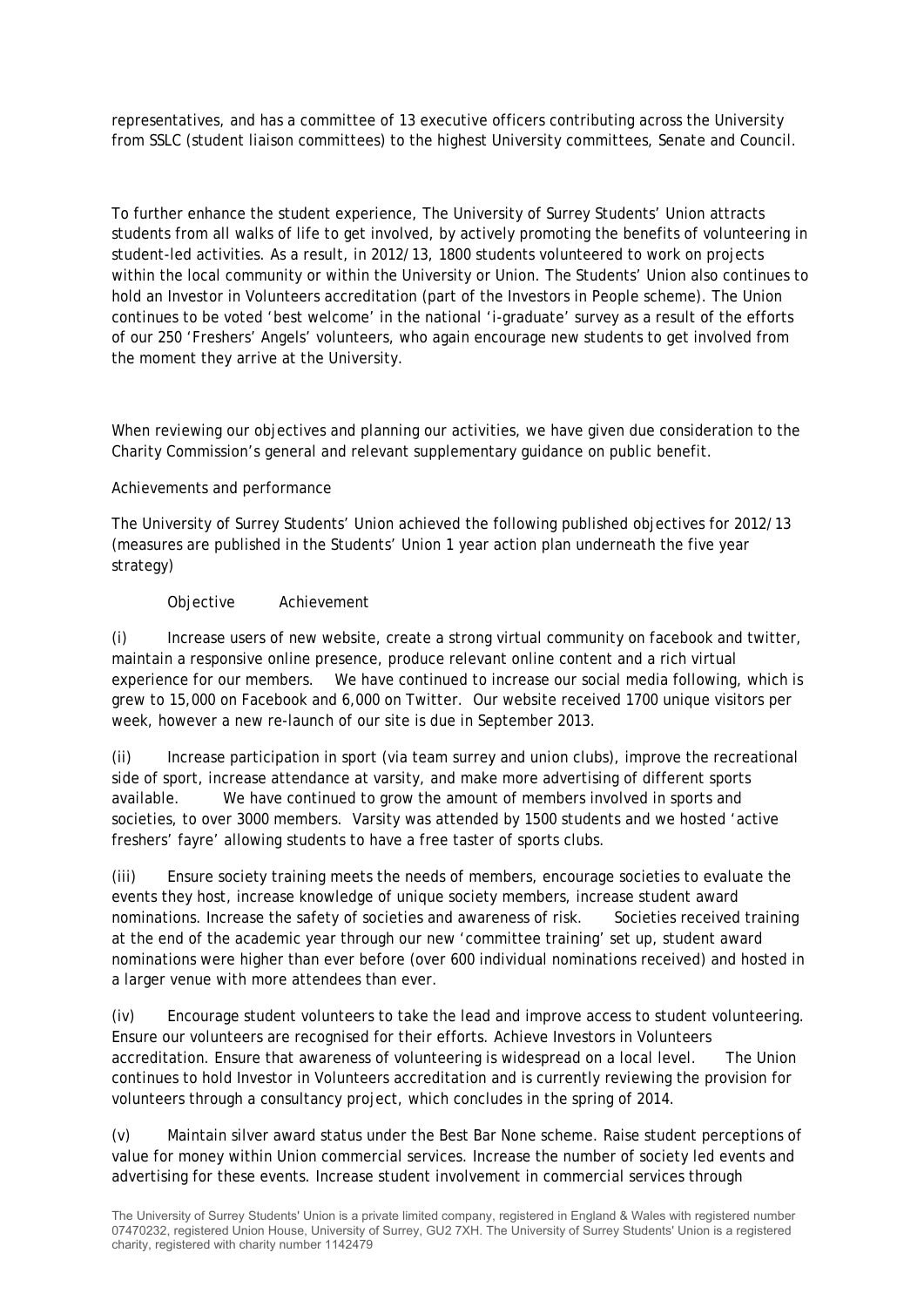research. Train all Union part time student staff to BII standard. The Unions BBN accreditation remained at bronze although the target for next year is to achieve gold status. Student perceptions of value for money were at 40% of members believing the organisation offers value for money in commercial areas.

(vi) Democracy committee to meet prior to elections to review. Union review panels to take place during the year to scrutinise the performance of sabbatical officers. Monitor and set targets for the election candidates and voters. Review sections of the membership voting in the elections. Track representational issues in order to make the Union more accountable to members. The student election turnout remained stable at 21% of the student population. Elections were run with a live broadcast of 'question time' and student committees took the lead in planning the coverage of the elections, which received more than 1000 individual online viewings per night.

(vii) Collect all feedback in a standard format, posting in a 'you said, we did' format online and on display. Give sabbaticals a more transparent presence in the Union building with activity published. Ask members how communication can be improved. Create opinion panel. The Union launched a 'change one thing' plan this year in order to track representational issues and be transparent with members. Students voted on the issues that mattered to them, which were then followed up and changed through officers liaising with the University and community. A new representation action plan was prepared as part of the new Union action plans (due for completion October 2013)

(viii) Students choose to have their say in the Union via elections and forums. Increase the number of candidates for elections. Encourage students to have their say via the national union of students. Create and run a full executive committee. Election turnout was sustained this year at 21% and election candidate numbers remained stable. A full delegation attended NUS conference and the Union's executive committee was complete – all meeting minutes were posted online for members.

(ix) Ensure that the Union's end of year survey runs and reflects accurate trends in student opinion. Hold focus groups regularly. Run a full communications committee. Ensure targets are set based on student trends. Union staff to be trained in conducting surveys online without support from University staff. This year the Union's score in surveys is best measured by student response to Q23, a new question in the National Student Survey. The result for the 2012-13 academic year ranked the Union at 20th in the UK in terms of student satisfaction with a rating of 77%. The igraduate survey run by the University provided a 95.8% satisfaction in the students' union, and a 96.4% satisfaction in clubs and societies.

(x) Ensure that training is delivered to a high standard of student satisfaction and is effective. Expand reach of training within the student body and adapt training to suit the changing needs of students. Explore new training methods. The Union's training scheme is currently under review although we continued to provide training to academic reps, society committees, volunteers and sport club leaders.

(xi) Host well attended academic representative assembly, senior University staff responsive to assembly outcomes. Members should agree the Union has an influence. Sabbaticals well informed of student opinion. Access to University exec board members used to raise student issues. 4 'academic rep' assemblies were hosted over the course of the year. University senior management attended each assembly. The percentage of members who agree that the Union has an influence over University decisions is currently at 60%.

(xii) Produce quarterly reports, based on the annual report. Ensure all documents are available in print and online. Hold annual USSU24 event and regular pop up union event.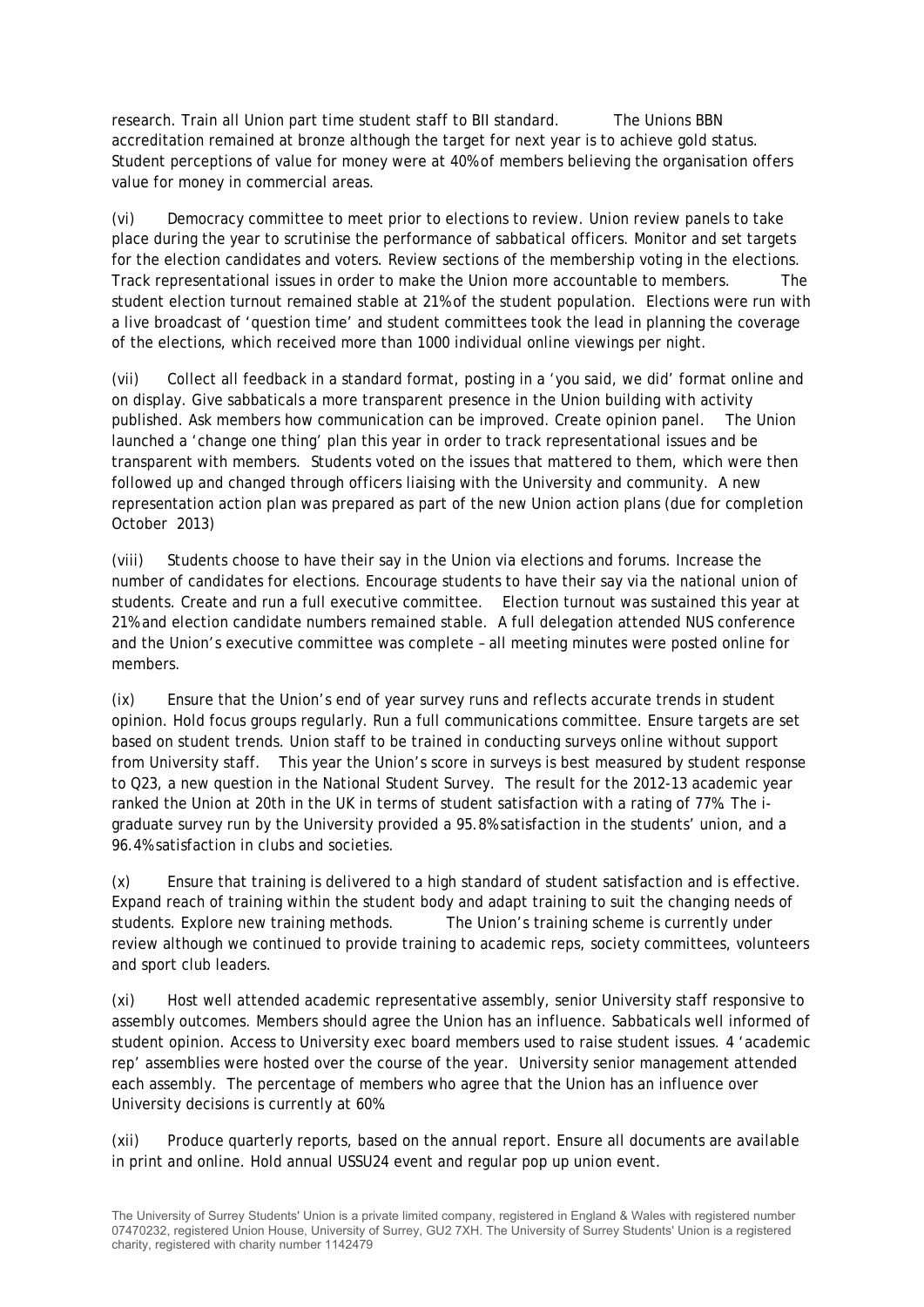Pop Up Unions continued to be held throughout the year including sabbatical team members hosting surgeries outside the building, which will continue next year. All Union mini guides are available for students in PDF or print. A 'you said we did' change one thing update was posted and the sabbatical officers review of timetabling issues resulted in fundamental changes to the timetabling policy.

(xiii) Improve efficiency through technology, reduce printing costs, create online ticketing system, use website to its full potential, decrease business overheads/costs. After some unforeseen delays, the online ticket system is due to go-live date in November 2013. A new minibus booking and billing system has been implemented to integrate bookings with GPS tracking to ensure all trips are correctly billed. A new cash dispensing and banking machine has significantly reduced staff cost in our finance department.

#### Future plans

USSU will continue with its core functions of representation and provision of student activities for the foreseeable future.

No plans are currently afoot for expansion of membership service provision; but with long-term strategy planning underway alongside the University of Surrey, a clearer picture of the 'Students' Union of future' should be created, enabling USSU to work towards an envisioned Students' Union, suitable for the coming decades. A need has been identified for further support in administering student groups, though this is funding-dependent. New societies and sports clubs can be accommodated where there is a will from the student body for such groups to the created; in line with the Union constitution.

USSU will continue to develop its provision of support and activities in order to meet the everchanging needs of the University's demographic; through feedback from members. The Union will aim to re-enter the NUS student union quality mark scheme.

USSU will continue its association with all external bodies from 2012/13 (BUCS, NUS, IIV, BII, etc.), unless a popular vote from members deems this unsatisfactory.

#### Financial review

USSU gross income from all sources this year totalled £3,525,651. Total expenditure was £3,520,305. This left a surplus for the year of £5,346. The Students' Unions Trading services raised the £115,939 short fall in subvention (Block Grant) needed to run the membership services for the students.

USSU has continued to benefit from the recognition and support of the University, and this year received an annual Block Grant of £780,000

#### Custodian Activities: Clubs' & Societies' Funds

USSU acts as custodian for funds raised by the students' many Clubs & Societies themselves, amounting to £54,373 at the year-end, in addition to the grant-support funds it disburses to them as shown in the accounts. USSU is also custodian of the annual RAG proceeds from fundraising events organised by the students under USSU auspices for distribution to the intended charities.

#### Future Funding

The Executive Committee confirms that USSU has sufficient funds to meet all its obligations; the Block Grant for 2013/14 has been confirmed at £850,600, along with the budgeted surplus of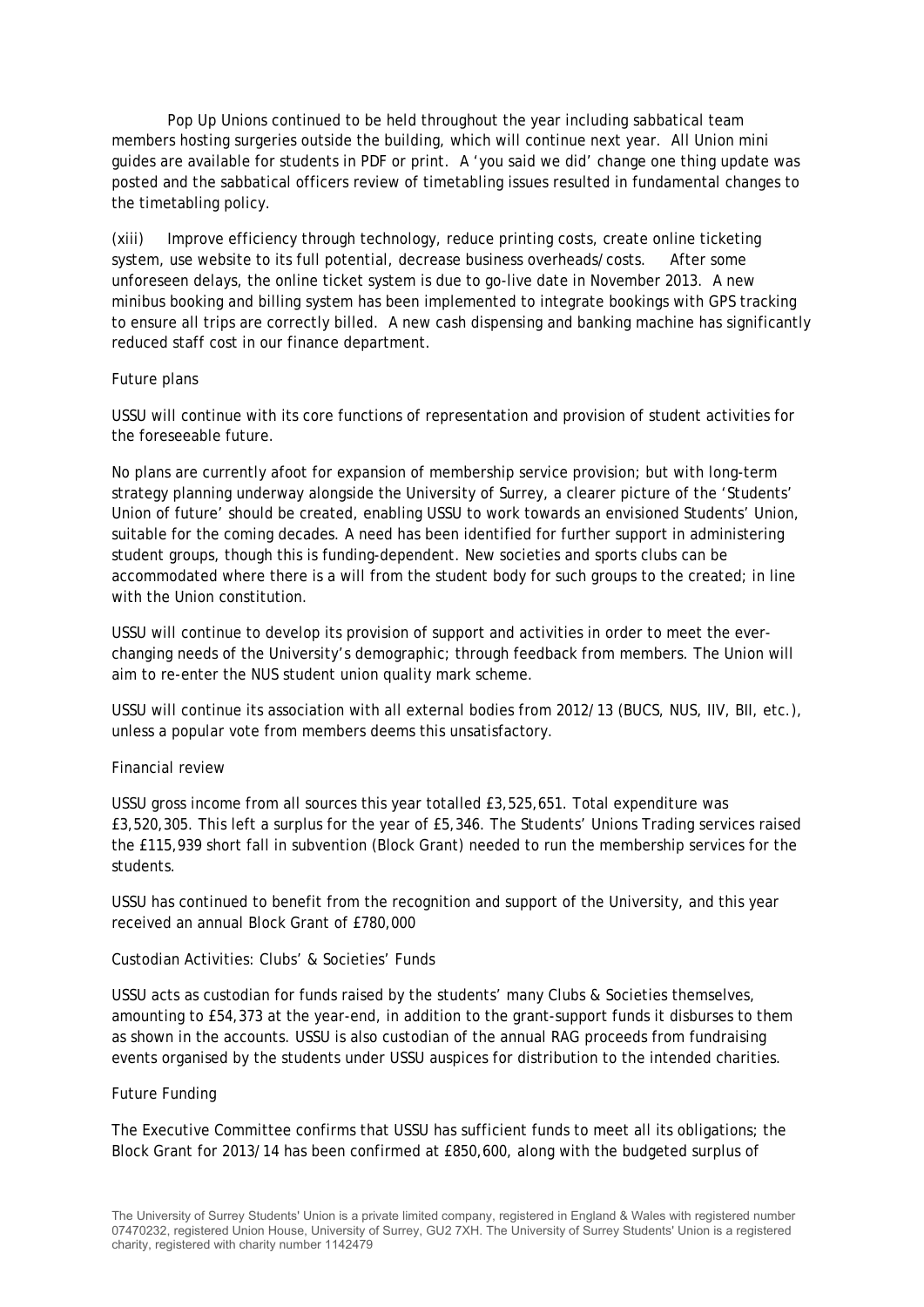£139,053 from commercial activities. This will entail Membership Services to achieve its support, welfare and representation services for the coming year.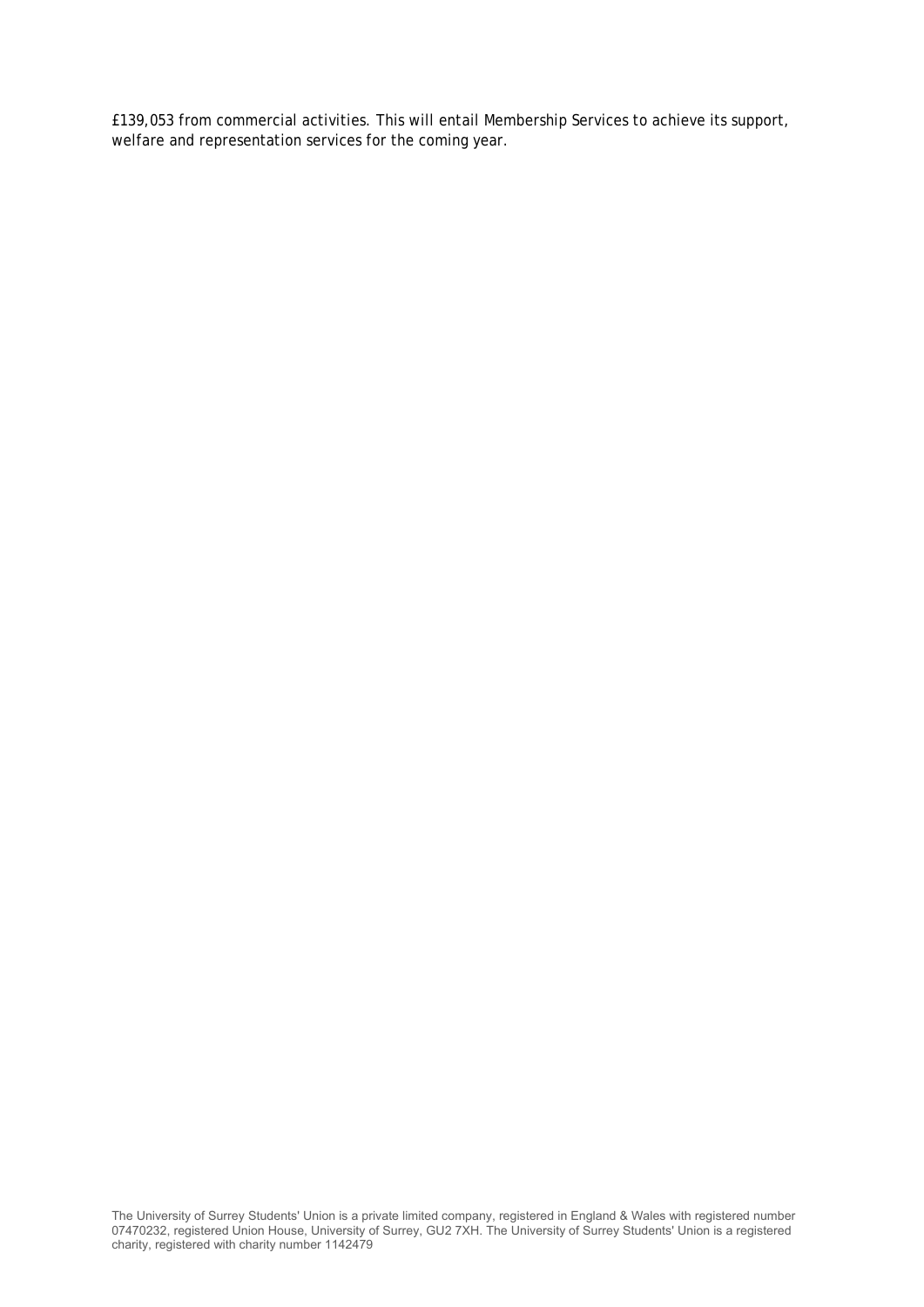#### 2. PRESENTATION OF THE UNION ANNUAL AUDITED ACCOUNTS

The accounts, and additional information are included in appendix A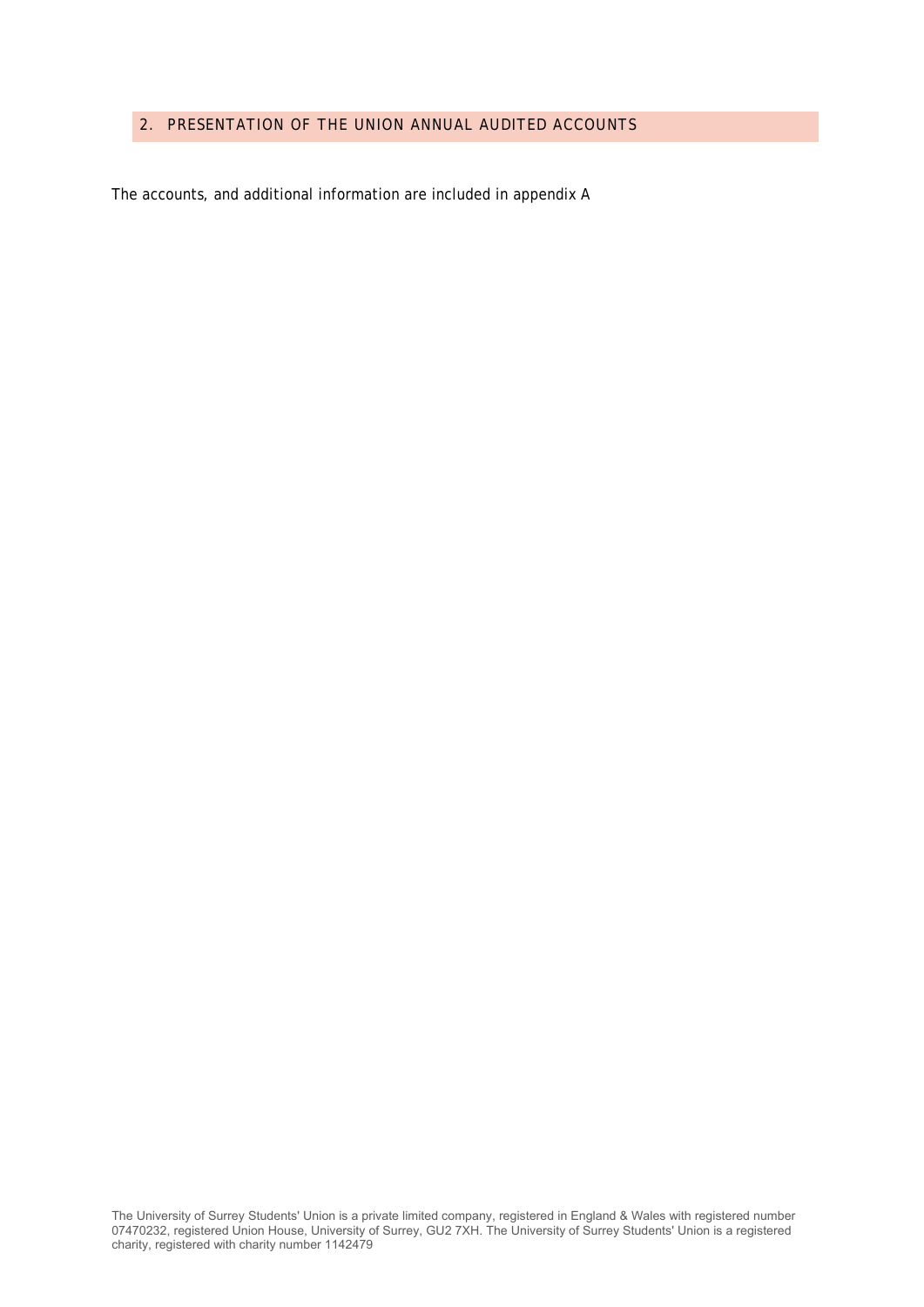#### 3. APPROVAL OF THE BUDGET FOR 2014/2015

The budget for 2014/2015 is included in appendix B

The budget is based on the assumption of a successful subvention arrangement for 14/15. The AGM is asked to pass the budget on this basis allowing the board of trustees to make appropriate amendments if required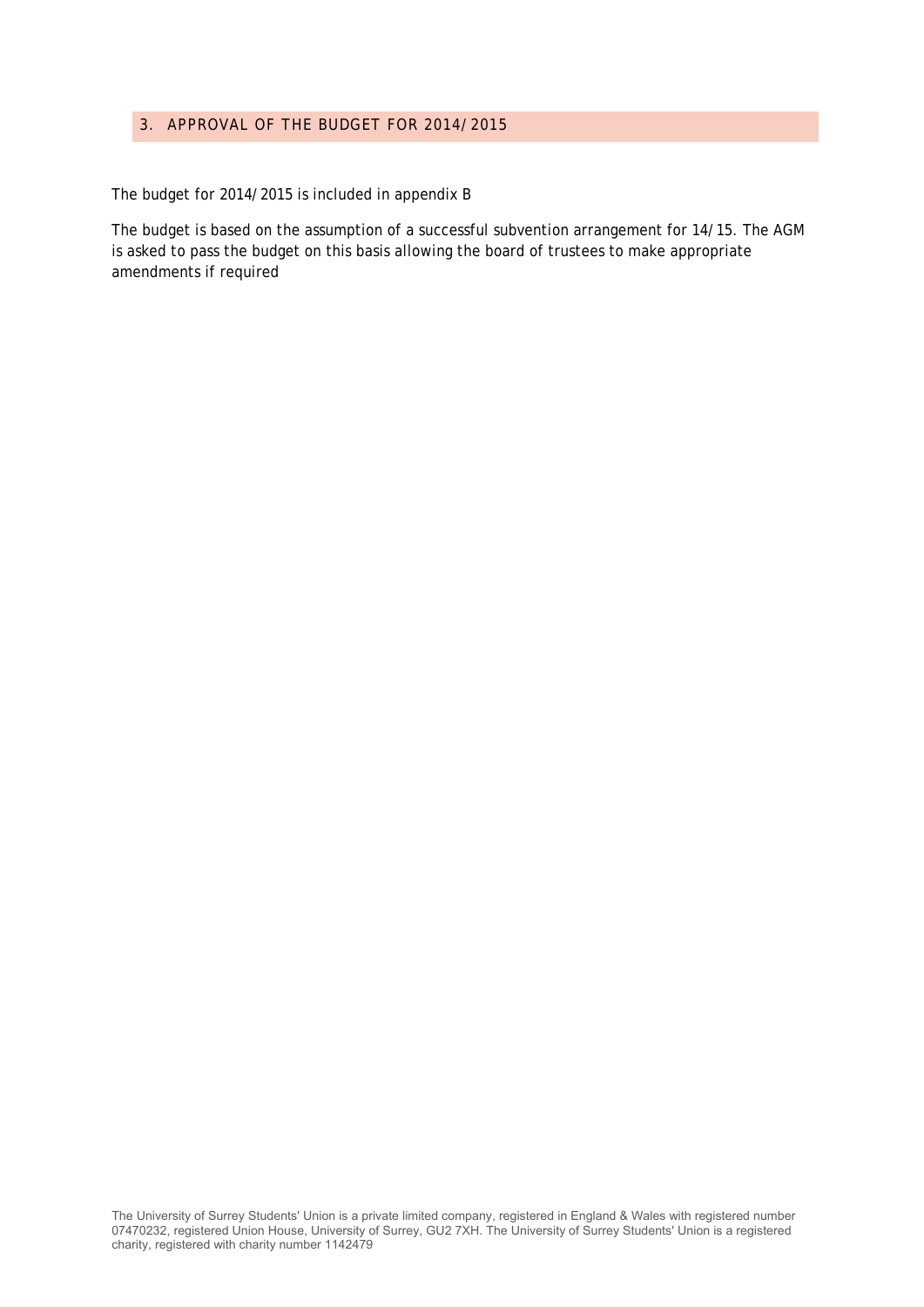#### 4. RECEIVING THE ANNUAL REPORT FROM THE BOARD OF TRUSTEES

The board of trustees has met on four occasions formally since the last AMM

June 13th 2013 19th September 2013 9th December 2013 10th March 2014

The following items are highlights of what was discussed and agreed at these meetings

- **Invitation to senior University staff**  it was agreed an invitation would be extended to senior University staff to attend the last Board of Trustees meeting each year –
- **Amendment to Memorandum & Articles**  it was agreed an amendment would be made concerning the term of office of the University Trustee in the case of them leaving the University
- **Union Refurbishment Project**  the Trustees gave approval for the proposals to proceed with minor building works on Level 2; re-configure the Union Shop into the store area; refurbish Level 3 including the windows fittings and to organise a finance arrangement to fund the work. This will be discussed and a request for approval made at the University Strategy meeting on 17th June 2013. *Permission was subsequently not granted for this project*
- **Annual Financial Report**  this approved by the Board *Included in this agenda*
- **External Trustee Term of Office**  it was agreed Hash Alsaidi's term of office would continue for a further 4 years
- **External Trustees**  it was agreed contact information and bio details would be provided to the sabbatical team and that this information would be included in the Handover Files in order to ensure the team understood the roles and experience of the external trustees and how to contact them
- **Property Investment Project** a report on progress to date to be submitted to the March 2014 Board of Trustees meeting *This proposal was subsequently rejected in the March meeting*
- **External Trustee Bio Information**  information on individual external trustees to be posted on the SU website, possibly using uploaded video clips
- **Strategy –** Finance KPI to be included
- Projects Update to be regular reported item included with Strategy Updates to Board of Trustees –
- **Editor in Chief Media Report** enable logging on IceCast for Stag Radio and make log files available
- Future Editor in Chief Media reports to include information from the Editorial Board concerning the issues being faced by the media and what the Ed Board feel can be done to solve these
- Media membership all memberships to go through Sage Pay in order to ensure memberships were being accurately recorded
- **Overseeing of the Students' Union Website** *–* it was agreed this would be moved from the Editorial Board to the responsibility of the Management Committee
- **Bye Law Amendment** the proposed amendment to point 6 Removal of Office to insert *provision may be made within individual committee definitions to remove committee holders by committee* and insert in the committee structure for Sports Standing and Societies Standing Committee *non sabbatical members may be removed from the executive committee with a 75% majority vote of the full standing committee. A removal vote must be an agenda item known to the member in question at least 1 week in advance of the meeting* – was agreed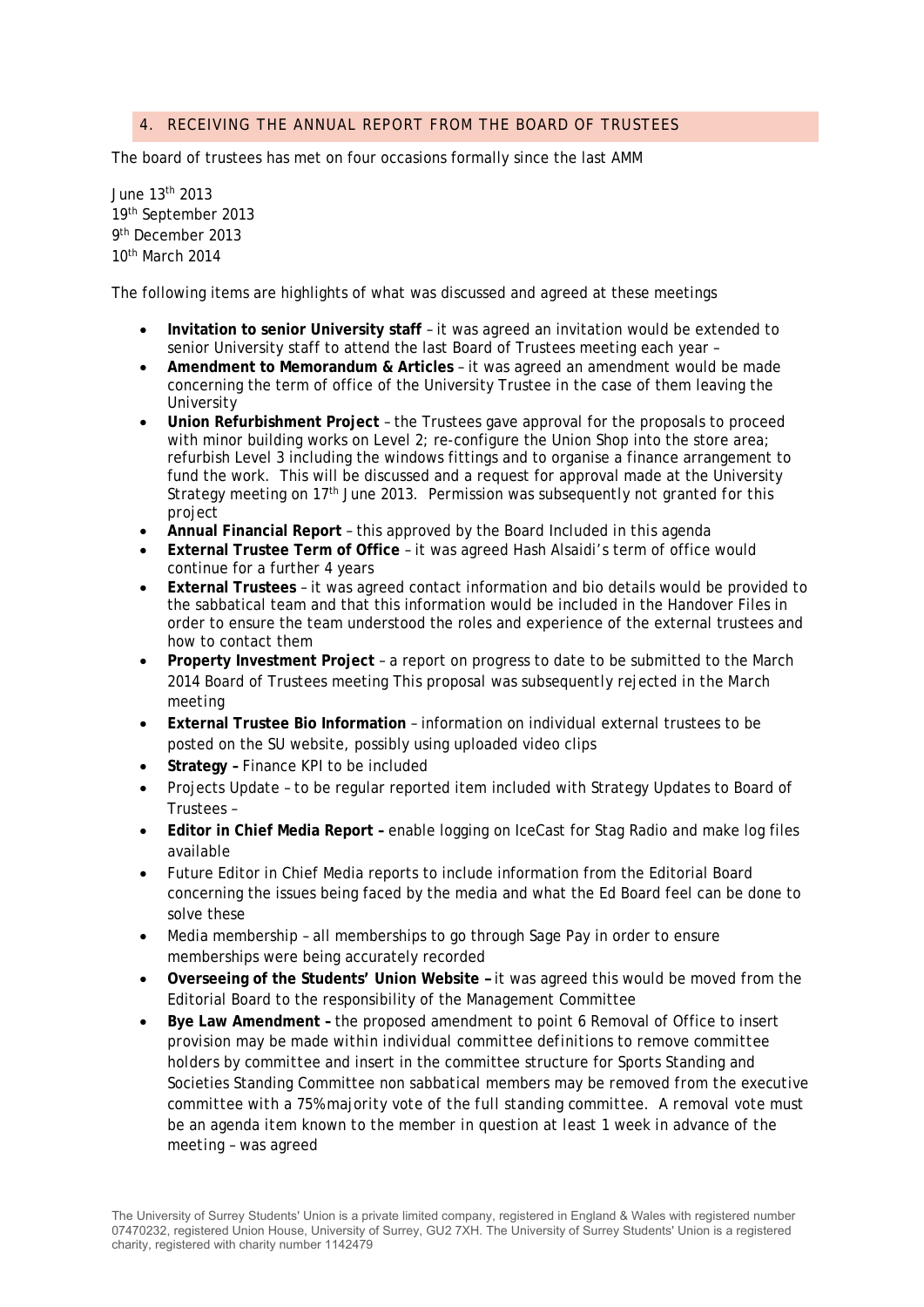- **Finance Report** it was agreed future Finance Reports would include a summary report and also a full year forecast so that the Board can see any areas for risk over the coming year –
- **External Trustee Recruitment** it was agreed the existing Search Committee would be tasked with coming up with recommendations for the recruitment of two new external trustees. The Search Committee would also include two additional members of the Union Executive. It was agreed that one trustee would be recruited to start as soon as possible and the second trustee to take up office once David Hill's term of office had expired (September 2014) –
- **Board of Trustees Meeting**  it was agreed an informal/away day style meeting would take place prior to the March Board of Trustees meeting
- **CEO Recruitment**  Option B was agreed for the recruitment process for the CEO. An advertised salary range of between £56,594-£65,326 p.a. was agreed. The interview panel was agreed with Barry Hitchcock as the External Trustee. It was noted Hash Alsaidi and David Hill would be invited to attend the group interview with the University staff.
- The University staff identified would be contacted to invite them to participate in the selection process with David Sharkey as the Chair of the group –
- A cross section of staff from all areas in the SU would be invited to participate in the staff group –
- **Ice Cast Logging**  Alan Sutherland & Andy Smith to work together to enable Ice Cast Logging (to be completed by 24/03/2014)
- **Additional Board of Trustees meeting**  meeting to take place in 5/6 weeks' time details to be sent out nearer the time
- **Strategy Update**
	- o Web Development Alan Sutherland to continue to pressure the company to resolve outstanding issues/
	- o Societies & Sport 2016 figure to be reviewed (following success already achieved)
	- o Volunteering action plan to be completed by next additional Board meeting –
	- o Virtual Community/Communication/Democratic/Accountable smarten up target for 2016 (following election success this year) (*Suggested take the 10 top student unions to compare election results against?*
- **Editor in Chief Report**  Andy Smith and Em Bollon to work together to agree a format for future Editor in Chief reports for Board of Trustees
- **Stag Media**  the media to consider how they see their future to be fed into discussions for Union's long term future

 Confidential & minor items have been excluded from this list. The board currently has one vacancy for an external trustee which the search committee are expected to fill in the forthcoming weeks.

An update on the key indicators for the Union strategy will be delivered at the meeting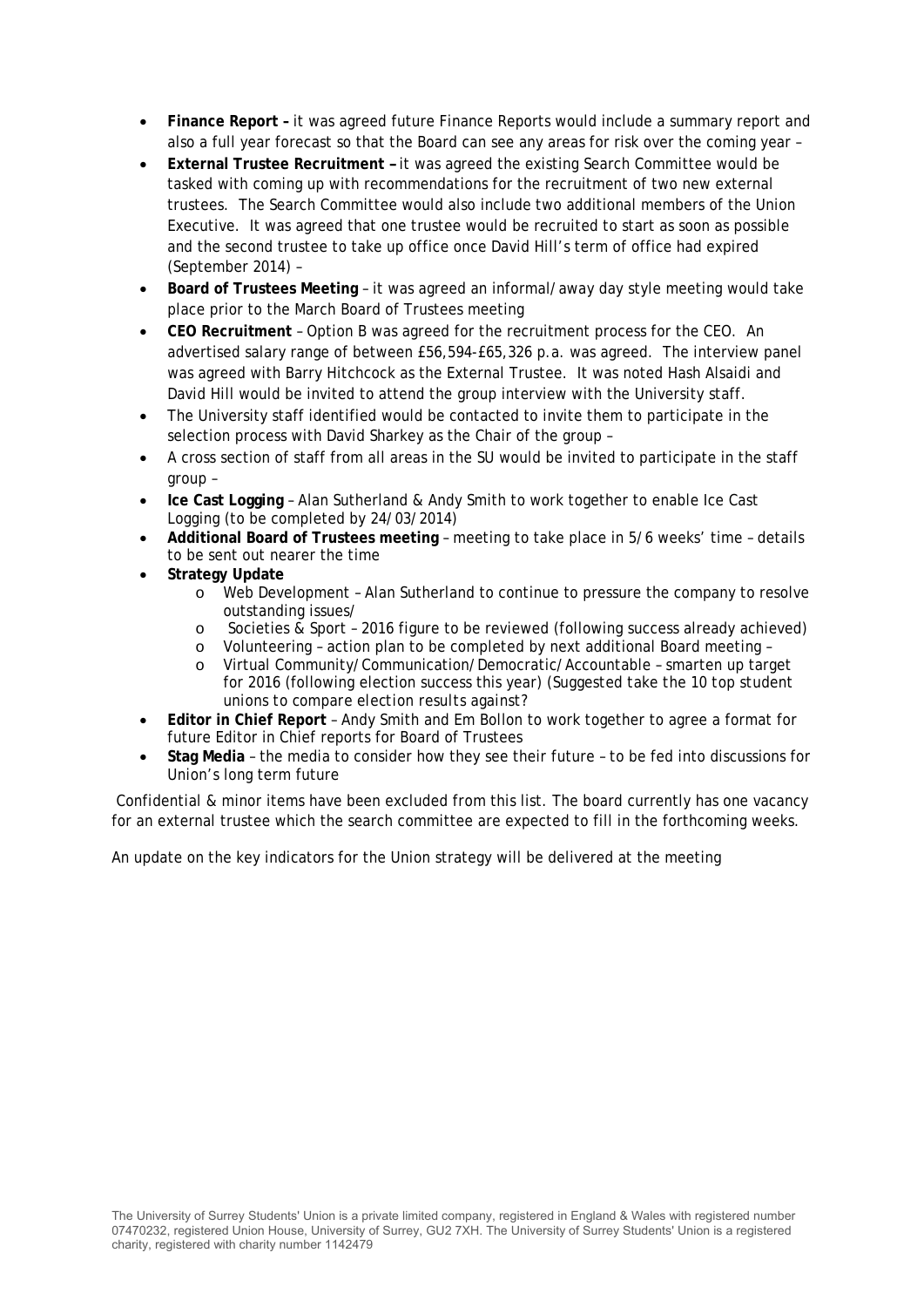#### 5. APPROVAL OF EXTERNAL AFFILIATIONS

| Affiliation 2012/13                                             | Fee            |
|-----------------------------------------------------------------|----------------|
| <b>Archery UK</b>                                               | £110           |
| <b>BMC Membership (Mountaineering)</b>                          | £411.25        |
| <b>British American Football Association (Team Affiliation)</b> | £85            |
| <b>British American Football Association (Individual</b>        | £26 per player |
| Affiliation)                                                    |                |
| <b>British Judo</b>                                             | £55            |
| <b>British Rowing Ltd (Boat)</b>                                | £244           |
| <b>British Universities Colleges Sport (University</b>          | £8495.88       |
| Affiliation)                                                    |                |
| <b>British Universities Colleges Sport (Team Affiliations)</b>  | £3515          |
| <b>British University Sailing Association (Sailing)</b>         | $~\sim$ £320   |
| <b>BUSC Affiliation (Snowsports)</b>                            | £350           |
| <b>County of Surrey Archery Association (SCAS &amp; GNAS)</b>   | £51.50         |
| <b>England Athletics</b>                                        | £50            |
| <b>England Basketball (Team Affiliation)</b>                    | £135           |
| <b>England Basketball (Individual Affiliation)</b>              | £6 per player  |
| <b>English Lacrosse Association Ltd</b>                         | £225           |
| <b>Guildford &amp; Woking Alliance Football League (Men's</b>   | £75            |
| Football)                                                       |                |
| <b>IVDA (Ballroom Dancing)</b>                                  | £50            |
| <b>Jitsu Foundation</b>                                         | £300           |
| <b>Kings Club Affiliation (Snowsports)</b>                      | £300           |
| <b>LSRFUR Affiliation (Rugby)</b>                               | £480           |
| <b>SUDA (Ballroom Dancing)</b>                                  | £50            |
| <b>Surrey County FA (Men's Football)</b>                        | £137           |
| <b>Surrey County FA (Women's Football)</b>                      | £50            |
| <b>Surrey County Intermediate League Western (Men's</b>         | £160           |
| Football)                                                       |                |
| <b>Surrey Rifle Association</b>                                 | $~\sim$ £170   |
| <b>Surrey Rugby</b>                                             | £30            |
| <b>Volleyball England Team Affiliation)</b>                     | £72            |
| <b>Volleyball England (Individual Affiliation)</b>              | £10 per player |

| <b>Society</b>                | <b>Affiliation</b>                              | Cost         |
|-------------------------------|-------------------------------------------------|--------------|
| <b>Surrey Labour Students</b> | Labour Students                                 | Free         |
| ChemSoc                       | The Royal Society of Chemistry                  | Free         |
|                               | Society of Chemical Industry (SCI)              | Free         |
| <b>Thai Society</b>           | Samagi Samagon (The Thai Association in the UK) | Free         |
| PhySoc                        | Institute of Physics (IOP)                      | Free         |
| St John's Links               | St John Ambulance                               | Free         |
| <b>EARS</b>                   | <b>RSGB</b>                                     | £51 per year |
|                               | <b>UKSEDS</b>                                   | Free         |
| Go Green                      | People & Planet                                 | Free         |
|                               | <b>Transitions Guildford</b>                    | Free         |
| Ahlul Bayt                    | <b>Muslim Student Council</b>                   | Free         |
| CoppaFeel!                    | CoppaFeel! Charity                              | Free         |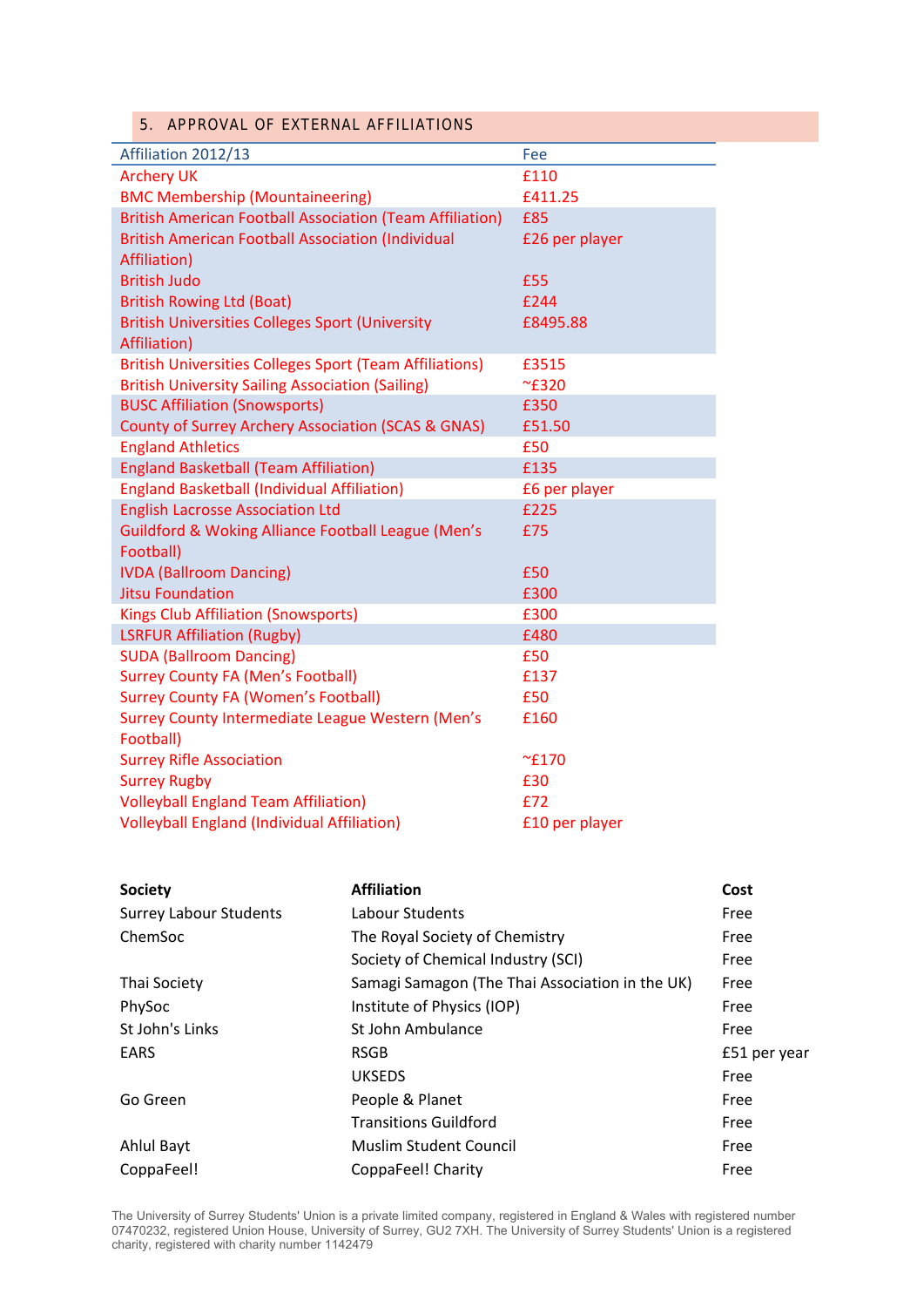| Stag Radio            | <b>Student Radio Association (SRA)</b> | £90 per year<br>£1 per person for students ur |
|-----------------------|----------------------------------------|-----------------------------------------------|
| <b>Brunei Society</b> | Brunei Students' Union (BSU)           | Scholarship                                   |
| <b>Bright Futures</b> | <b>Bright Futures UK</b>               | Free                                          |
| Students' Union       | National Union of Students'            | £39,500                                       |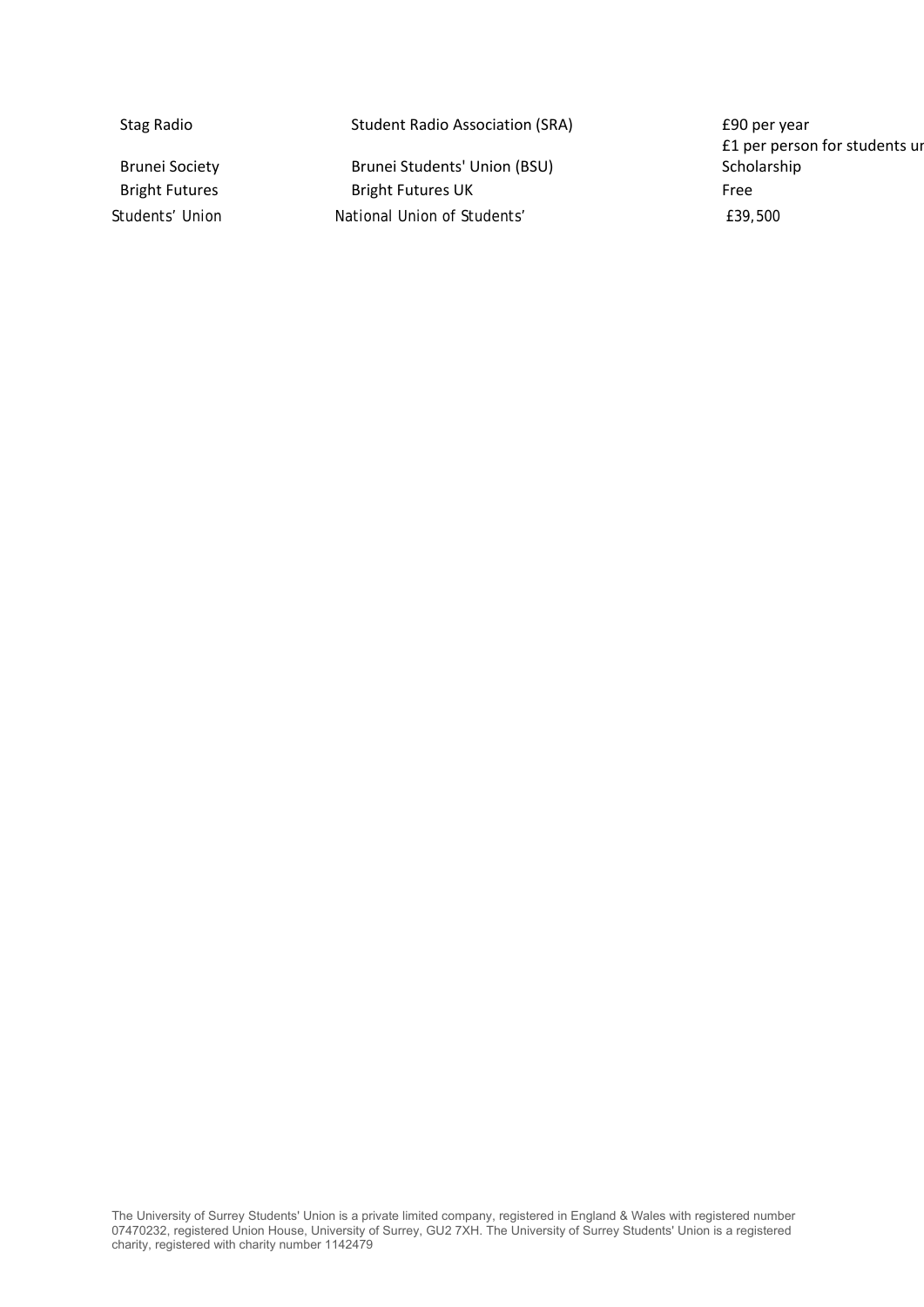6. MOTIONS

# VOTING SYSTEM

#### THIS UNION NOTES

- 1. 'First past the post' (FPTP), or 'simple majority' is the voting system used for UK General Elections.
- 2. Alternative Vote (AV) is the voting system currently used by the Students' Union.
- 3. In a nationwide referendum in 2011 with a turnout of over 19m voters, the UK rejected moving to the AV system by 67.9% to 32.1%
- 4. FPTP allows voters to vote for one candidate only by putting a mark next to one name
- 5. In a FPTP system the candidate with the most votes wins, and there are no transfers or preferences
- 6. FPTP does not prevent the inclusion of a RON (none of the above) option
- 7. Since 2010 the Students' Union has conducted 58 cross campus election using AV as the voting system.
- 8. If FPTP the post had been used in Students' Union elections, then 57 of those 58 elections would have had the same outcome.
- 9. The sole election that would was decided on transfers was the 2012 election for Editor in Chief
- 10. Every HE Union in the UK uses AV as a voting system
- 11. Regardless of what voting system the Union adopts, NUS Delegations must use AV

#### THIS UNION BELIEVES

- 12. That AV will never be adopted for general elections
- 13. FPTP is quicker and easier for voters to use and understand
- 14. The adoption of FPTP in Union elections would have no effect on the outcome, but the simplification may increase voter participation
- 15. FPTP is simpler to understand by candidates and voters
- 16. It is important for every possible area of the election process be looked at for improvement. There can be no 'sacred cows'

#### THIS UNION RESOLVES

17. To ask the Union Annual Members Meeting ('The AGM') to decide whether the Union should continue with AV or adopt FPTP

Proposed by Hannah Waterhouse Union Chair

Seconded by Jordan Thomson Sports Exec Chair, Democracy Committee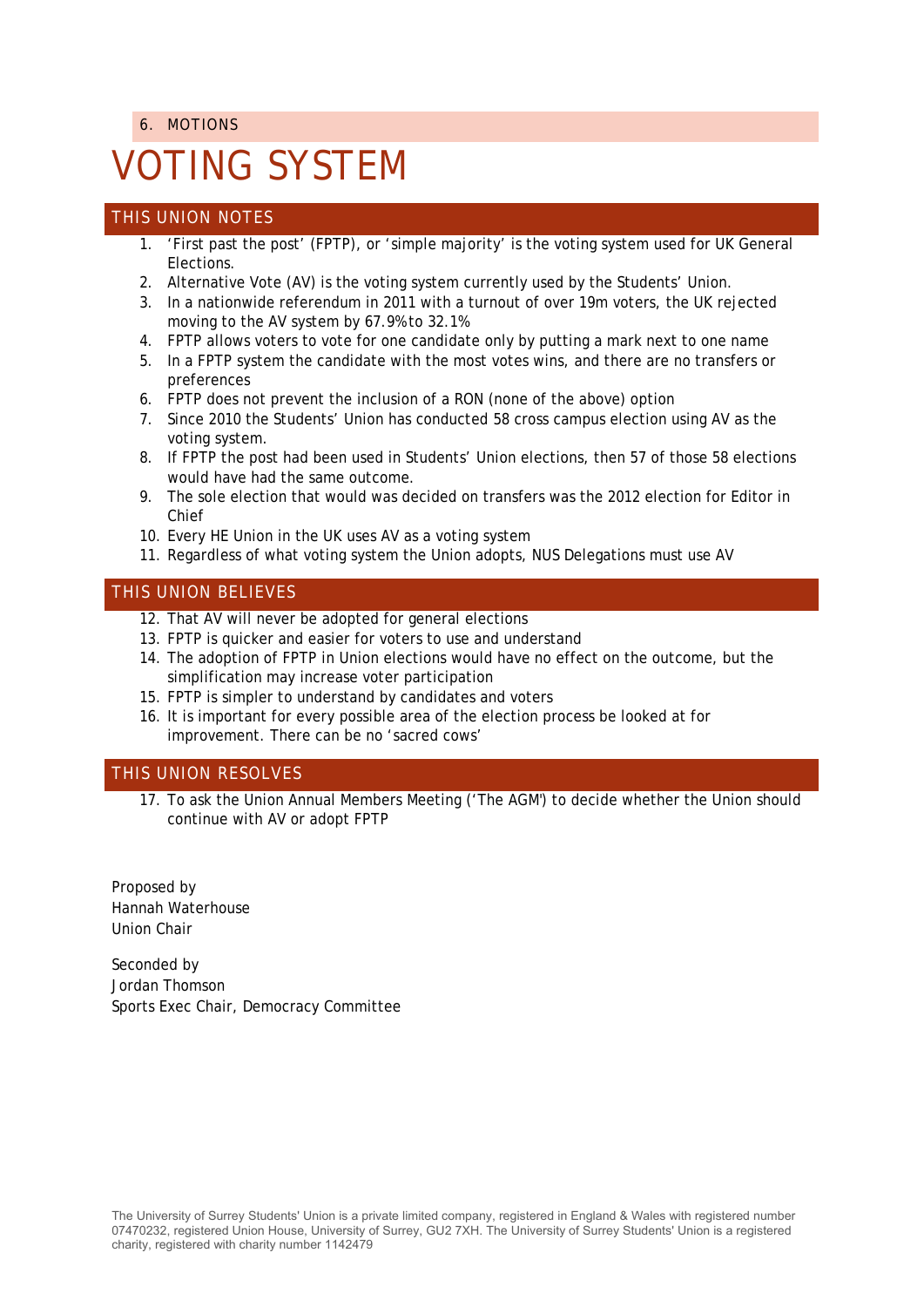#### 7. ANY OTHER BUSINESS

If members have any other business they wish to discuss, this must be raised with the Chairperson, Hannah Waterhouse (email:ussu.chairperson@surrey.ac.uk) before the meeting opens.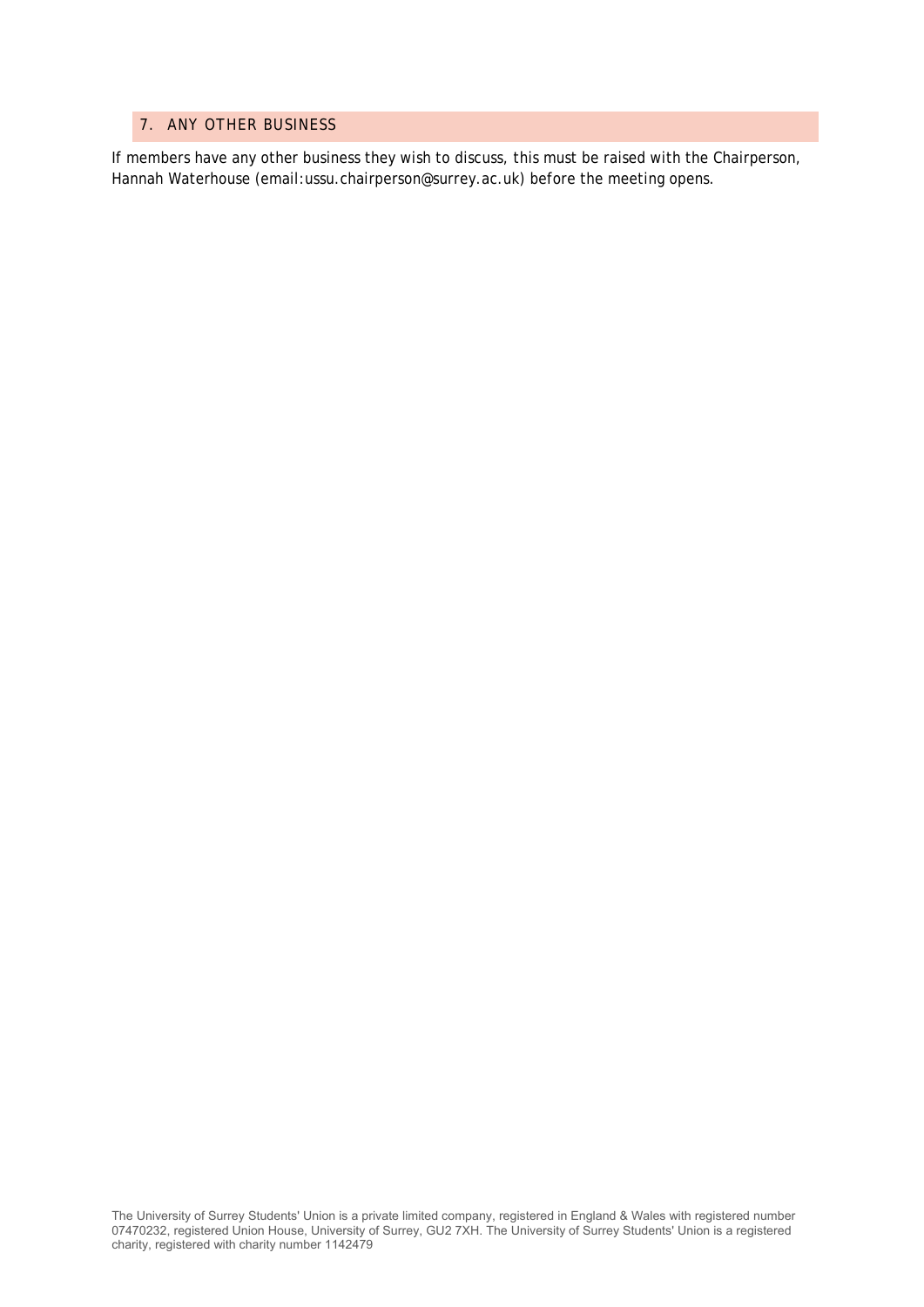Registered Charity No: 1142479 Registered Company No: 07470232

 $\sim$ 

## UNIVERSITY OF SURREY STUDENTS' UNION

 $\bar{z}$ 

## TRUSTEES' REPORT AND CONSOLIDATED FINANCIAL **STATEMENTS**

## FOR THE YEAR ENDED 31 July 2013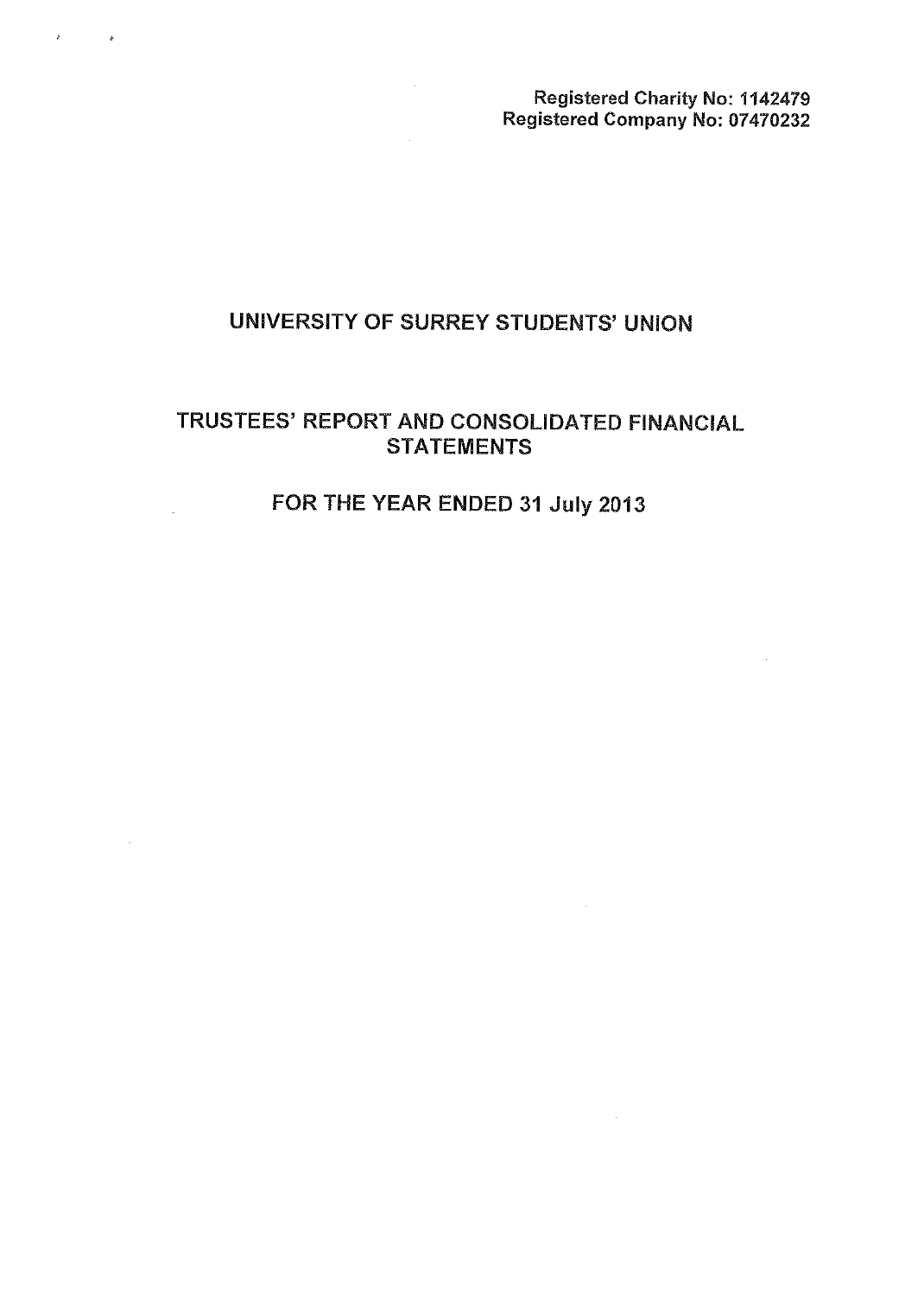## UNIVERSITY OF SURREY STUDENTS UNION

 $\frac{1}{2}$ 

 $\sim 10^{11}$ 

## **Contents**

|                                                       | <b>PAGE</b> |
|-------------------------------------------------------|-------------|
| Administrative information                            | 1           |
| Report of the Trustees                                | $2 - 8$     |
| Statement of Trustees' Responsibilities               | 9           |
| Auditors' Report                                      | $10 - 11$   |
| <b>Consolidated Statement of Financial Activities</b> | 12          |
| <b>Consolidated Balance Sheet</b>                     | 13          |
| Union Balance Sheet                                   | 14          |
| Notes to the Financial Statements                     | $15 - 22$   |

 $\sim$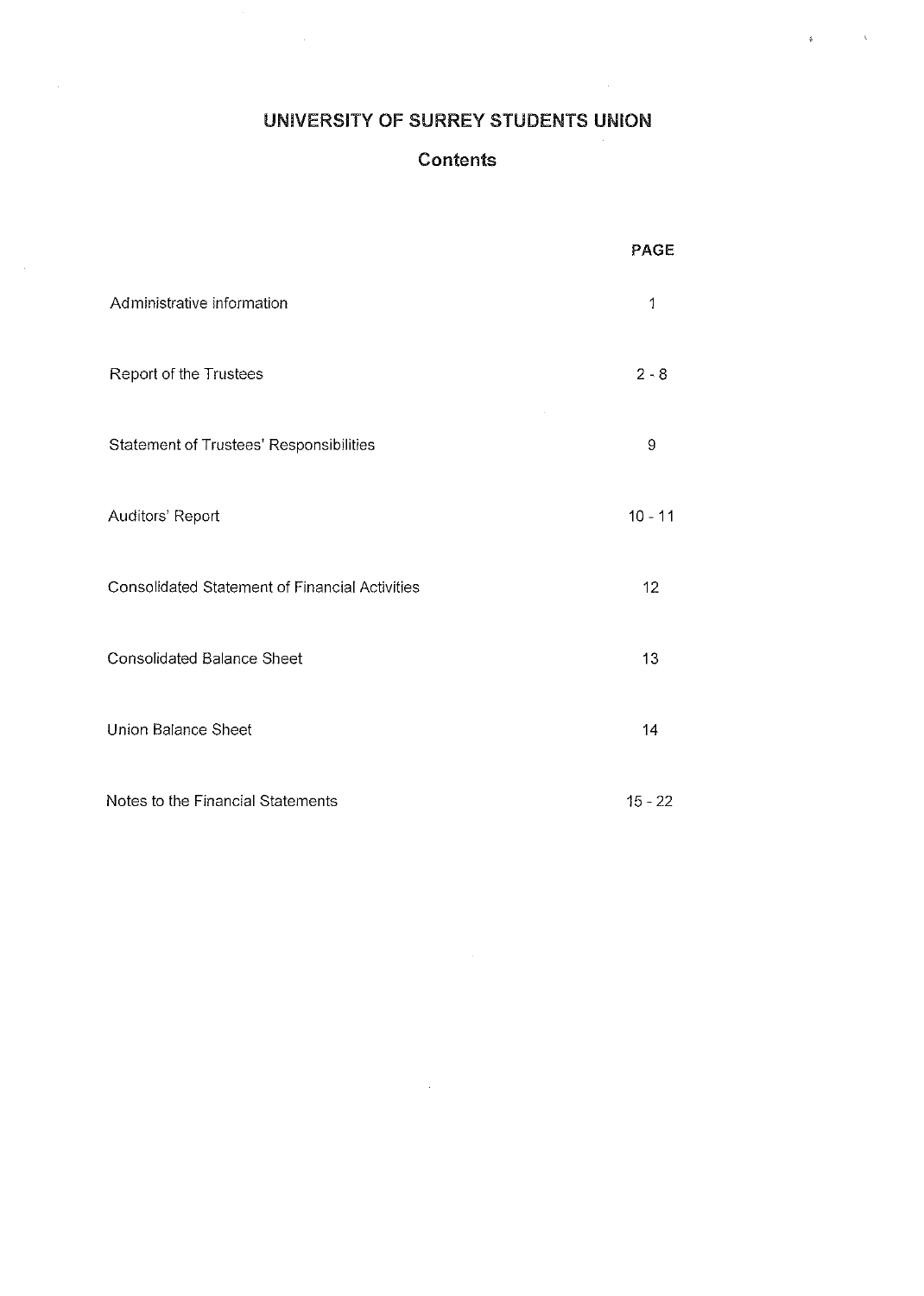#### UNIVERSITY OF SURREY STUDENTS' UNION ADMINISTRATIVE INFORMATION

Charitable Status<br>The University of Surrey Students' Union (USSU) is an incorporated charity (Company Limited by Guarantee) established under the Education Act 1994 and registered with the Charity Commission (No. 1142479) and Companies House (No. 07470232).

#### Principal Address

Union House **Guildford** Surrey GU2 5XH

#### Charity Trustees

| <b>Full-time (Sabbatical) Officers</b>                                                                                                                                                                                                                                  |                                                                                       | July 2013/14                                                                                                        | July 2012/13                                                                                                                            |
|-------------------------------------------------------------------------------------------------------------------------------------------------------------------------------------------------------------------------------------------------------------------------|---------------------------------------------------------------------------------------|---------------------------------------------------------------------------------------------------------------------|-----------------------------------------------------------------------------------------------------------------------------------------|
| President<br>VP Societies and Individual Development<br><b>VP</b> Welfare<br>VP Sport & Recreation<br><b>VP</b> Education<br>Part-time (Non-sabbatical) Officer                                                                                                         |                                                                                       | Emily Bollon<br>Mazin Hussien<br>Tom Windibank<br>James Lovell<br>Priya Jhand                                       | David Halls<br>Emily Bollon<br>Bakita Kasadha<br>Arabella Gilby<br>Sam Ratzer                                                           |
| Union Chair                                                                                                                                                                                                                                                             |                                                                                       | Hannah Waterhouse                                                                                                   | Charlie Eastaugh                                                                                                                        |
| <b>External Trustees</b>                                                                                                                                                                                                                                                |                                                                                       |                                                                                                                     |                                                                                                                                         |
|                                                                                                                                                                                                                                                                         |                                                                                       | <b>Barry Hitchcock</b><br>Marian Lynch<br>Hash Alsaidi<br>David Hill<br>Harri ap Rees                               | Barry Hitchcock<br>Marian Lynch<br>Hash Alsaidi<br>David Hill<br>Harri ap Rees                                                          |
| Part-time Executive Officers (Non-trustees)                                                                                                                                                                                                                             |                                                                                       |                                                                                                                     |                                                                                                                                         |
| Communications Officer<br><b>Community Officer</b><br>Equality & Diversity Officer<br>Ethics & Environmental Officer<br>Events & Trading Officer<br>International Students Development Officer<br>Postgraduate Development Officer<br>Editor in Chief (new for 2012/13) |                                                                                       | Alex Smith<br>Kieran Smith<br>Taku Parvin<br>lan Kugler<br>Peter Smeed<br>Calvin Jor<br>Chris Dighton<br>Andy Smith | Kat Heneghan<br>Jade Roberts<br>Munyaradzi Mudarikiri<br>Katie McManus<br>Anna Lawrence<br>Maria Sklirou<br>Imogen Jones<br>Abbie Stone |
| <b>Auditors</b>                                                                                                                                                                                                                                                         | <b>Bankers</b>                                                                        | <b>Solicitors</b>                                                                                                   |                                                                                                                                         |
| Crowe Clark Whitehill LLP<br>Statutory Auditor<br>49-51 Blagrave Street<br>Reading<br><b>Berkshire</b><br>RG1 1PL                                                                                                                                                       | National<br>Bank Plc<br>University of Surrey<br>Guildford<br>Surrey<br><b>GU2 7XS</b> | Westminster<br>Bates Wells and<br><b>Braithwaite</b><br>2-6 Cannon St<br>London<br>EC4M 6YH                         |                                                                                                                                         |

USSU employs <sup>a</sup> Chief Executive Officer to work closely with the Executive Officers and ensure effective management of the charity as head of <sup>a</sup> senior management team as follows:

Chief Executive Officer **Bob Anderson** Bob Anderson Membership Services Director **Alan Sutherland** Finance Manager **Debra Rideout** Human Resources & Staff Development Manager Caroline Royle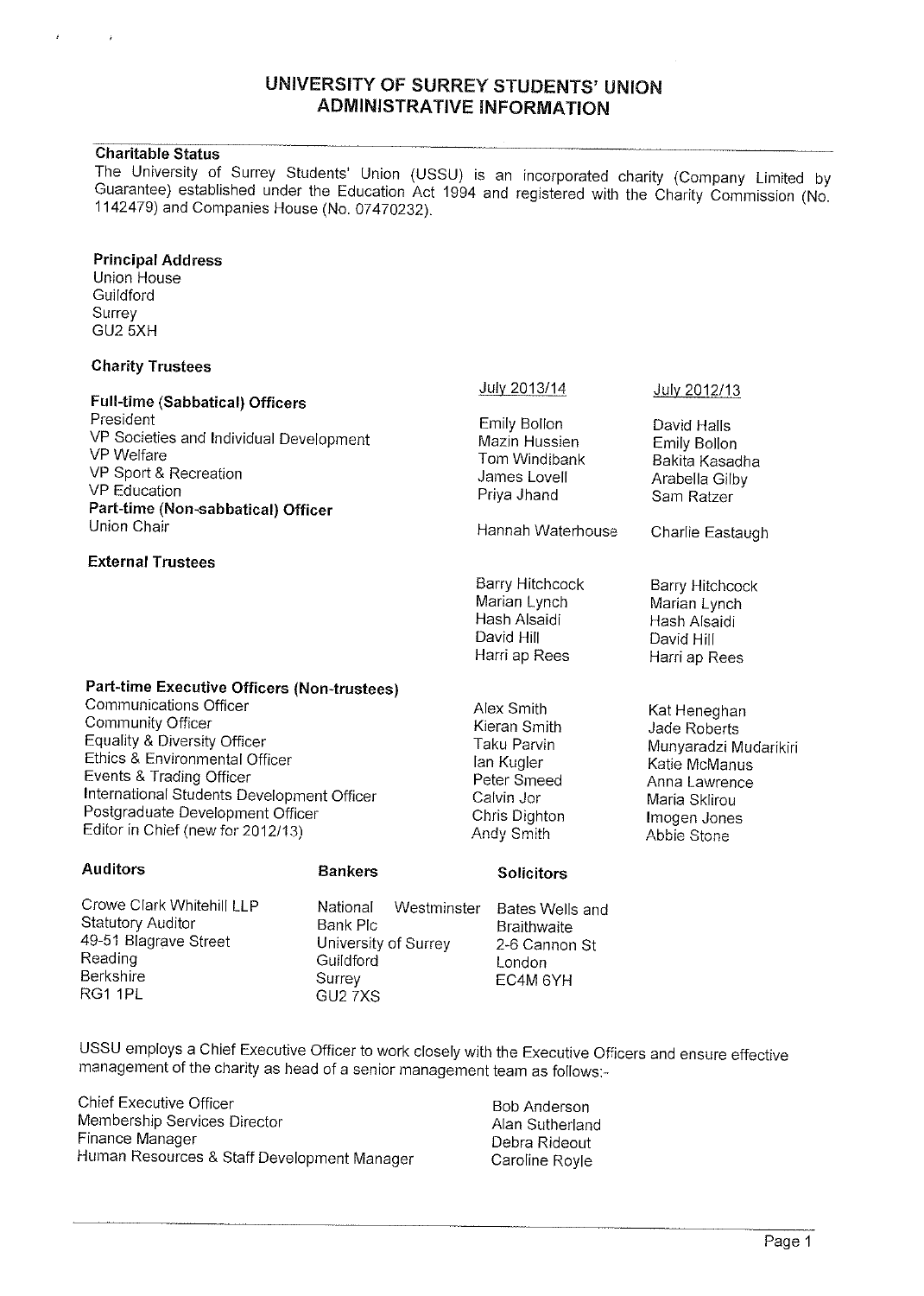#### Independent Auditor's Report to the Members of the University of Surrey Students' Union

We have audited the financial statements of the University of Surrey Students' Union for the year ended 31 July 2013 which comprise the Group Statement of Financial Activities, the Group and Company Balance Sheets and the related notes numbered 1 to 17.

The financial reporting framework that has been applied in their preparation is applicable law and United Kingdom Accounting Standards (United Kingdom Generally Accepted Accounting Practice).

This repor<sup>t</sup> is made solely to the charitable company's members, as <sup>a</sup> body, in accordance with Chapter 3 of Part 16 of the Companies Act 2006. Our audit work has been undertaken so that we might state to the charitable company's members those matters we are required to state to them in an auditor's repor<sup>t</sup> and for no other purpose. To the fullest extent permitted by law, we do not accep<sup>t</sup> or assume responsibility to anyone other than the charitable company and the company's members as <sup>a</sup> body, for our audit work, for this report, or for the opinions we have formed.

#### Respective responsibilities of trustees and auditor

As explained more fully in the Statement of Trustees' Responsibilities, the trustees (who are also the directors of the charitable company for the purpose of company law) are responsible for the preparation of the financial statements and for being satisfied that they give <sup>a</sup> true and fair view.

Our responsibility is to audit and express an opinion on the financial statements in accordance with applicable law and International Standards on Auditing (UK and Ireland). Those standards require us to comply with the Auditing Practices Board's Ethical Standards for Auditors.

#### Scope of the audit of the financial statements

An audit involves obtaining evidence about the amounts and disclosures in the financial statements sufficient to give reasonable assurance that the financial statements are free from material misstatement, whether caused by fraud or error. This includes an assessment of: whether the accounting policies are appropriate to the company's circumstances and have been consistently applied and adequately disclosed; the reasonableness of significant accounting estimates made by the directors; and the overall presentation of the financial statements.

In addition, we read all the financial and non-financial information in the Trustees' Annual Report to identify material inconsistencies with the audited financial statements. If we become aware of any apparen<sup>t</sup> material misstatements or inconsistencies we consider the implications for our report.

#### Opinion on financial statements

In our opinion the financial statements:

- give <sup>a</sup> true and fair view of the state of the group's and the charitable company's affairs as at 31 July 2013 and of the group's incoming resources and application of resources, including its income and expenditure, for the year then ended;
- • have been properly prepared in accordance with United Kingdom Generally Accepted Accounting Practice; and
- •have been prepared in accordance with the requirements of the Companies Act 2006.

#### Opinion on other matter prescribed by the Companies Act 2006

In our opinion the information given in the Trustees Annual Report for the financial year for which the financial statements are prepared is consistent with the financial statements.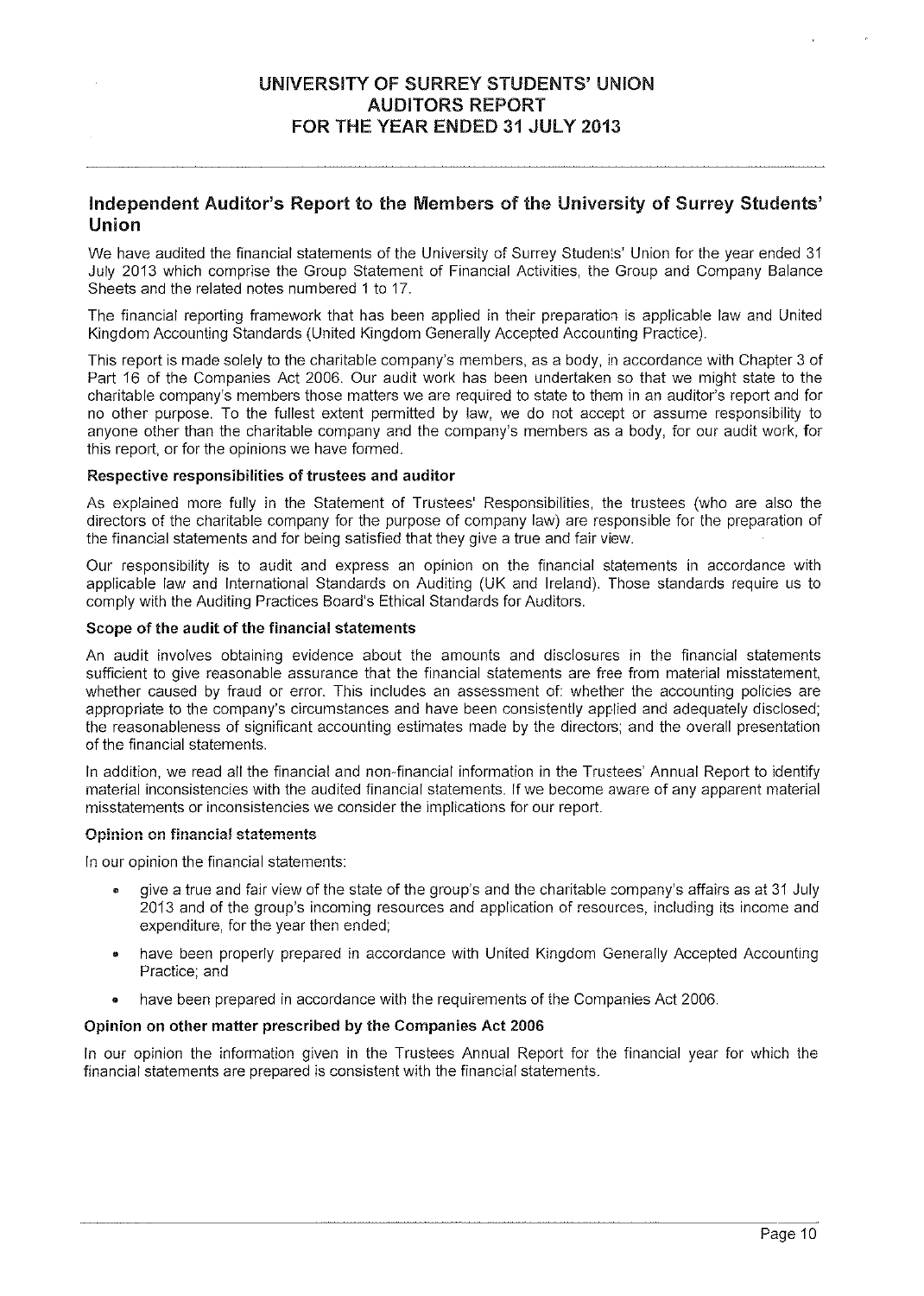#### UNIVERSITY OF SURREY STUDENTS' UNION AUDITORS REPORT FOR THE YEAR ENDED 31 JULY 2013

#### Matters on which we are required to report by exception

We have nothing to report in respect of the following matters where the Companies Act <sup>2006</sup> requires us to report to you if, in our opinion:

- •the parent charitable company has not kept adequate accounting records; or
- • the parent charitable company financial statements are not in agreement with the accounting records and returns; or
- •certain disclosures of trustees' remuneration specified by law are not made; or
- •we have not received all the information and explanations we require for our audit.

Alankai Lyon.

Alastair Lyon Senior Statutory Auditor For and on behalf of Crowe Clark Whitehill LLP Statutory Auditor Reading

11 November 2013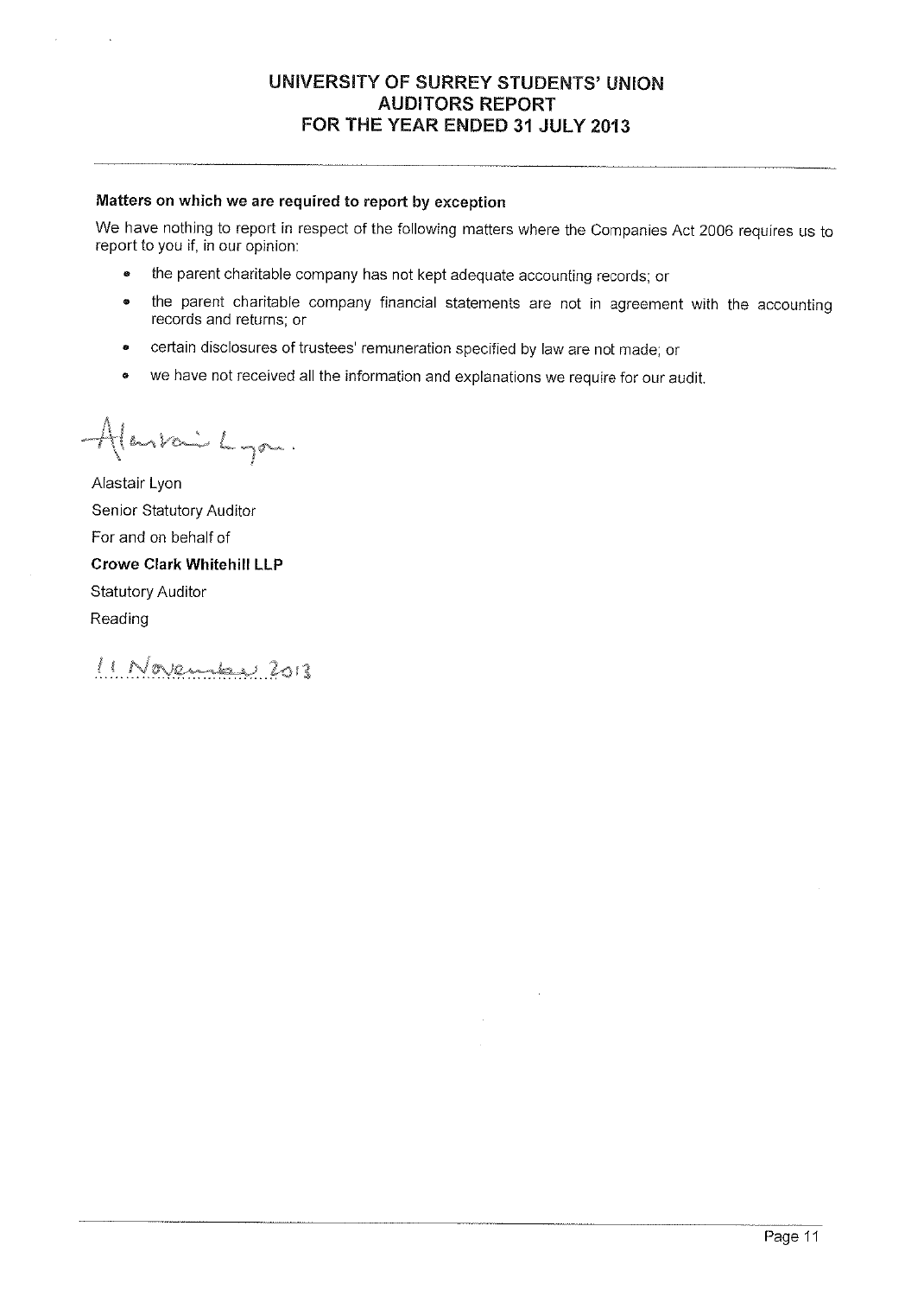#### UNIVERSITY OF SURREY STUDENTS' UNION STATEMENT OF CONSOLIDATED FINANCIAL ACTIVITIES FOR THE YEAR (Incorporating income and expenditure account) FOR THE YEAR ENDED 31 JULY 2013

| UNIVERSITY OF SURREY STUDENTS' UNION<br>STATEMENT OF CONSOLIDATED FINANCIAL ACTIVITIES FOR THE YEAR<br>(Incorporating income and expenditure account)<br>FOR THE YEAR ENDED 31 JULY 2013 |                |                                   |                                        |                        |                    |                    |  |
|------------------------------------------------------------------------------------------------------------------------------------------------------------------------------------------|----------------|-----------------------------------|----------------------------------------|------------------------|--------------------|--------------------|--|
|                                                                                                                                                                                          | Note           | Unrestricted<br><b>Funds</b><br>£ | <b>Restricted</b><br><b>Funds</b><br>£ | Capital<br>Grants<br>£ | Total<br>2013<br>£ | Total<br>2012<br>£ |  |
|                                                                                                                                                                                          |                |                                   |                                        |                        |                    |                    |  |
| <b>Gross Income</b><br><b>Voluntary income:</b>                                                                                                                                          |                |                                   |                                        |                        |                    |                    |  |
| - Donations, University Grant, etc.                                                                                                                                                      | $\overline{2}$ | 878,147                           |                                        |                        | 878,147            | 795,290            |  |
| Activities to generate funds:                                                                                                                                                            |                |                                   |                                        |                        |                    |                    |  |
| - Commercial trading income                                                                                                                                                              |                | 36,758                            |                                        |                        | 36,758             | 37,185             |  |
| - Advertising and marketing                                                                                                                                                              |                | 147, 129                          |                                        |                        | 147,129            | 160,402            |  |
| <b>Charitable activities for students:</b>                                                                                                                                               |                |                                   |                                        |                        |                    |                    |  |
| - Bars & Catering                                                                                                                                                                        |                | 1,386,260                         |                                        |                        | 1,386,260          | 1,515,972          |  |
| - Retail                                                                                                                                                                                 |                | 271,491                           |                                        |                        | 271,491            | 261,419            |  |
| - Entertainments & security including joint                                                                                                                                              |                | 477,003                           |                                        |                        | 477,003            | 478,574            |  |
| venture                                                                                                                                                                                  |                | 539,805                           |                                        |                        | 539,805            |                    |  |
| - Less share of income from joint                                                                                                                                                        |                |                                   |                                        |                        |                    |                    |  |
| venture                                                                                                                                                                                  |                | (62, 802)                         |                                        |                        | (62, 802)          |                    |  |
| - Societies & clubs                                                                                                                                                                      |                |                                   | 290,343                                |                        | 290,343            | 281,035            |  |
| Other income                                                                                                                                                                             |                | 38,520                            |                                        |                        | 38,520             | 3,290              |  |
| <b>Total income</b>                                                                                                                                                                      |                | 3,235,308                         | 290,343                                |                        | 3,525,651          | 3,533,167          |  |
|                                                                                                                                                                                          |                |                                   |                                        |                        |                    |                    |  |
| <b>Resources expended</b>                                                                                                                                                                |                |                                   |                                        |                        |                    |                    |  |
| <b>Costs of Generating Funds:</b>                                                                                                                                                        |                |                                   |                                        |                        |                    |                    |  |
| - Advertising and Marketing                                                                                                                                                              |                | 45,678                            |                                        |                        | 45,678             | 37,735             |  |
| <b>Charitable Activities for students:</b>                                                                                                                                               |                |                                   |                                        |                        |                    |                    |  |
| - Advice & Welfare                                                                                                                                                                       |                | 977,099                           |                                        |                        | 977,099            | 921,825            |  |
| - Bars & Catering                                                                                                                                                                        |                | 1,366,683                         |                                        |                        | 1,366,683          | 1,412,182          |  |
| - Retail                                                                                                                                                                                 |                | 264,045                           |                                        |                        | 264,045            | 263,595            |  |
| - Entertainments & security                                                                                                                                                              |                | 443,824                           |                                        |                        | 443,824            | 479,852            |  |
| - Societies & clubs                                                                                                                                                                      |                | 20,381                            | 283,629                                |                        | 304,010            | 299,646            |  |
| Governance                                                                                                                                                                               |                | 118,966                           |                                        |                        | 118,966            | 111,883            |  |
| <b>Total expenditure</b>                                                                                                                                                                 | $3 - 5$        | 3,236,676                         | 283,629                                |                        | 3,520,305          | 3,526,718          |  |
| Net incoming resources for the year<br>Share of net incoming resources in joint                                                                                                          |                | (1,368)                           | 6,714                                  |                        | 5,346              | 6,449              |  |
| venture                                                                                                                                                                                  |                | 22,779                            |                                        |                        | 22,779             |                    |  |
| Tax payable on joint venture                                                                                                                                                             |                | (3, 473)                          |                                        |                        | (3, 473)           |                    |  |
| Transfer between funds                                                                                                                                                                   |                | 17,285                            |                                        | (17, 285)              |                    |                    |  |
| Transfer of joint venture introduced                                                                                                                                                     |                | (5, 175)                          |                                        |                        | (5, 175)           |                    |  |
| Fund balances brought forward                                                                                                                                                            |                | 852,699                           | 54,373                                 | 113,220                | 1,020,292          | 1,013,843          |  |
| <b>Fund balances carried forward</b>                                                                                                                                                     |                | 882,747                           | 61,087                                 | 95,935                 | 1,039,769          | 1,020,292          |  |
|                                                                                                                                                                                          |                |                                   |                                        |                        |                    |                    |  |

The notes on pages 15 to 22 form par<sup>t</sup> of these accounts.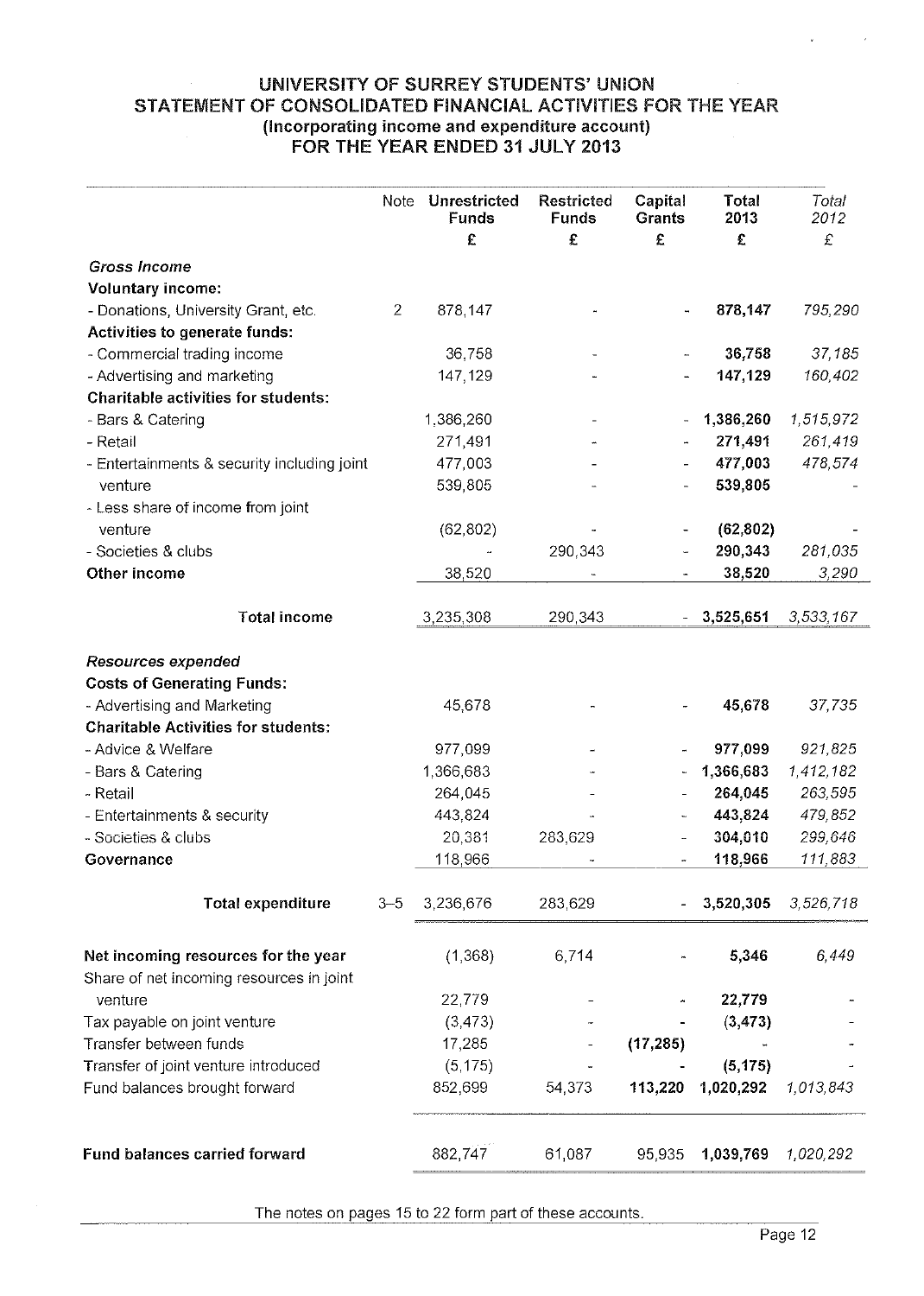#### UNIVERSITY OF SURREY STUDENTS' UNION

### CONSOLIDATED BALANCE SHEET AS AT 31 JULY 2013

| UNIVERSITY OF SURREY STUDENTS' UNION<br><b>CONSOLIDATED BALANCE SHEET</b><br><b>AS AT 31 JULY 2013</b>                          |               |                              |                            |                              |                        |  |  |
|---------------------------------------------------------------------------------------------------------------------------------|---------------|------------------------------|----------------------------|------------------------------|------------------------|--|--|
|                                                                                                                                 | <b>Notes</b>  | £                            | 2013<br>£                  | £                            | 2012<br>£              |  |  |
| <b>Fixed Assets</b><br>Tangible fixed assets<br>Investments<br>Joint Venture                                                    | 6<br>7a<br>7b |                              | 665,960<br>1,860<br>14,181 |                              | 796,115<br>1,910       |  |  |
| <b>Current Assets</b><br><b>Stocks</b><br>Debtors & prepayments<br>Cash at bank & in hand                                       | 8             | 49,564<br>241,004<br>272,334 | 682,001                    | 33,597<br>228,012<br>416,304 | 798,025                |  |  |
| <b>Current Liabilities</b><br>Creditors: Amounts due within one<br>year                                                         | 9             | 562,902<br>(205, 134)        |                            | 677,913<br>(441, 432)        |                        |  |  |
| <b>Net Current Assets</b>                                                                                                       |               |                              | 357,768                    |                              | 236,481                |  |  |
| <b>Total Assets less Current Liabilities</b><br>Creditors: Amounts due after one year                                           | 10            |                              | 1,039,769                  |                              | 1,034,506<br>(14, 214) |  |  |
| <b>Net Assets</b>                                                                                                               |               |                              | 1,039,769                  |                              | 1,020,292              |  |  |
| Representing Charitable Funds:-<br><b>Restricted Income Funds</b><br>Students' Societies & Club Funds<br>Other restricted funds | 11<br>12      | 61,087<br>95,935             | 157,022                    | 54,373<br>113,220            | 167,593                |  |  |
| <b>Unrestricted Income Funds</b><br>Free reserves (Undesignated)                                                                |               | 882,747                      | 882,747                    | 852,699                      | 852,699                |  |  |
| <b>Total Funds</b>                                                                                                              | 13            |                              | 1,039,769                  |                              | 1,020,292              |  |  |

The financial statements were approved by the Trustees on ...3!. 1.9 1.3... and signed on their behalf, by:

Em Bollon President  $\sqrt{ }$ 

Trustee On Behalf of the Board

<u>i daalee</u>

The notes on pages 15 to 22 form par<sup>t</sup> of these accounts.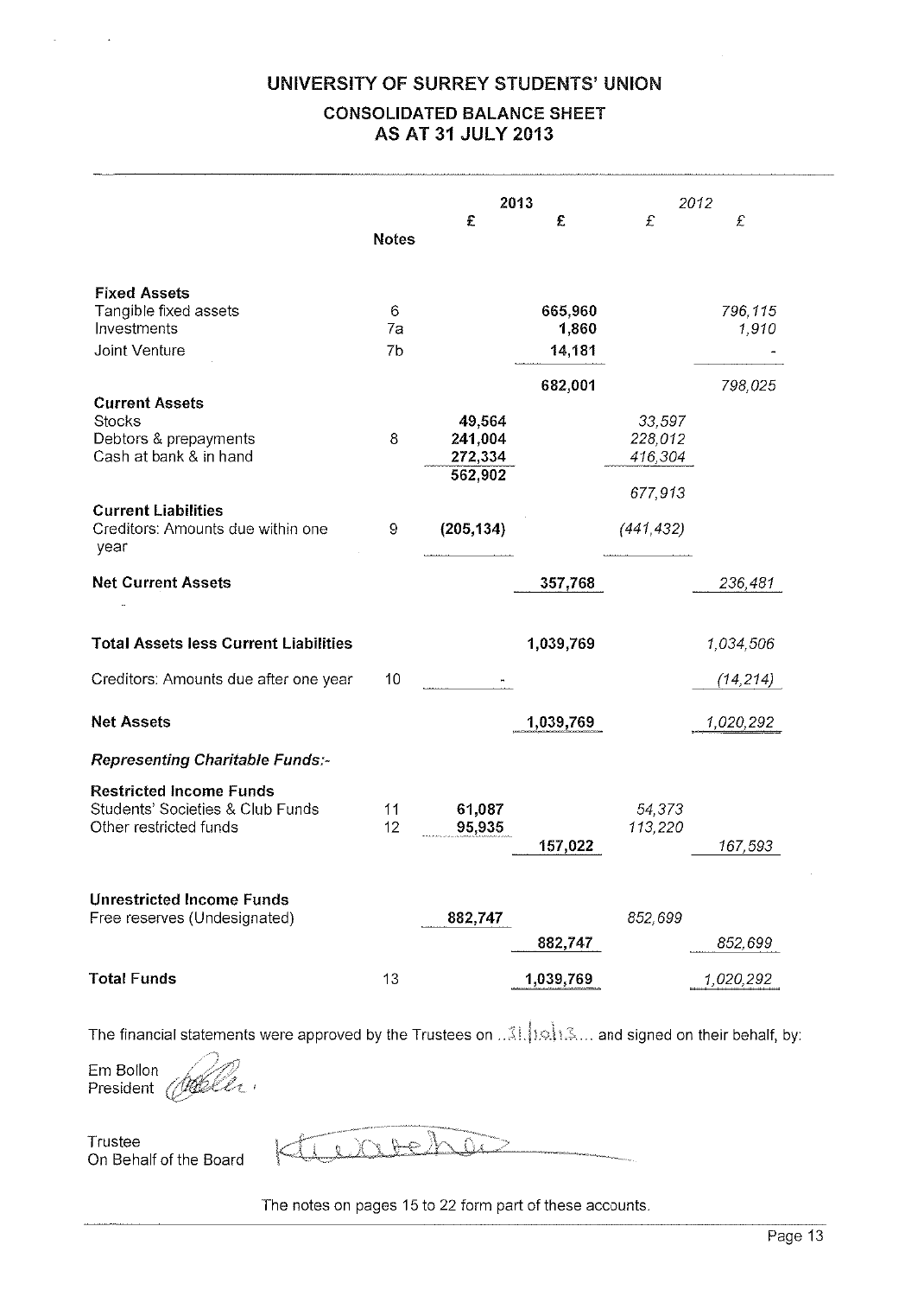#### UNIVERSITY OF SURREY STUDENTS' UNION

#### UNION BALANCE SHEET AS AT 31 JULY 2013

|                                                                                                                             |                     |                   | Registered company number: 07470232 |                             |                     |  |
|-----------------------------------------------------------------------------------------------------------------------------|---------------------|-------------------|-------------------------------------|-----------------------------|---------------------|--|
|                                                                                                                             |                     |                   | 2013                                |                             | 2012                |  |
|                                                                                                                             | <b>Notes</b>        | £                 | £                                   | £                           | £                   |  |
| <b>Fixed Assets</b>                                                                                                         |                     |                   |                                     |                             |                     |  |
| Tangible fixed assets<br>Investments                                                                                        | 6<br>$\overline{7}$ |                   | 665,960<br>1,911                    |                             | 796,115<br>1,911    |  |
|                                                                                                                             |                     |                   | 667,871                             |                             | 798,026             |  |
| <b>Current Assets</b><br>Stocks                                                                                             |                     | 6,117             |                                     |                             |                     |  |
| Debtors & prepayments<br>Cash at bank & in hand                                                                             | 8                   | 438,319<br>86,569 |                                     | 4,276<br>206,048<br>396,254 |                     |  |
|                                                                                                                             |                     | 531,005           |                                     | 606,578                     |                     |  |
| <b>Current Liabilities</b><br>Creditors: Amounts due within one<br>year                                                     | 9                   | (172, 521)        |                                     | (369, 379)                  |                     |  |
| <b>Net Current Assets</b>                                                                                                   |                     |                   | 358,484                             |                             | 237,199             |  |
| <b>Total Assets less Current Liabilities</b>                                                                                |                     |                   | 1,026,355                           |                             | 1,035,225           |  |
| Creditors: Amounts due after one year                                                                                       | 10                  |                   |                                     |                             | (14, 214)           |  |
|                                                                                                                             |                     |                   |                                     |                             |                     |  |
| <b>Net Assets</b>                                                                                                           |                     |                   | 1,026,355                           |                             | 1,021,011           |  |
| Representing Charitable Funds:-                                                                                             |                     |                   |                                     |                             |                     |  |
| <b>Restricted Income Funds</b><br>Students' Societies & Club Funds<br>Other restricted funds                                | 11<br>12            | 61,087<br>95,935  |                                     | 54,373<br>113,220           |                     |  |
|                                                                                                                             |                     |                   | 157,022                             |                             | 167,593             |  |
| <b>Unrestricted Income Funds</b>                                                                                            |                     |                   |                                     |                             |                     |  |
| Free reserves (Undesignated)                                                                                                |                     | 869,333           | 869,333                             | 853,418                     | 853,418             |  |
| <b>Total Funds</b>                                                                                                          | 13                  |                   | 1,026,355                           |                             | 1,021,011           |  |
| The financial statements were approved by the Trustees on<br>their behalf, by:<br>Cable<br>Em Bollon<br>President and Chair |                     |                   | 31006                               |                             | signed<br>and<br>or |  |

Trustee On Behalf of the Board

Ĉ ياسي.<br>سيستملس

The notes on pages 15 to <sup>22</sup> form part of these accounts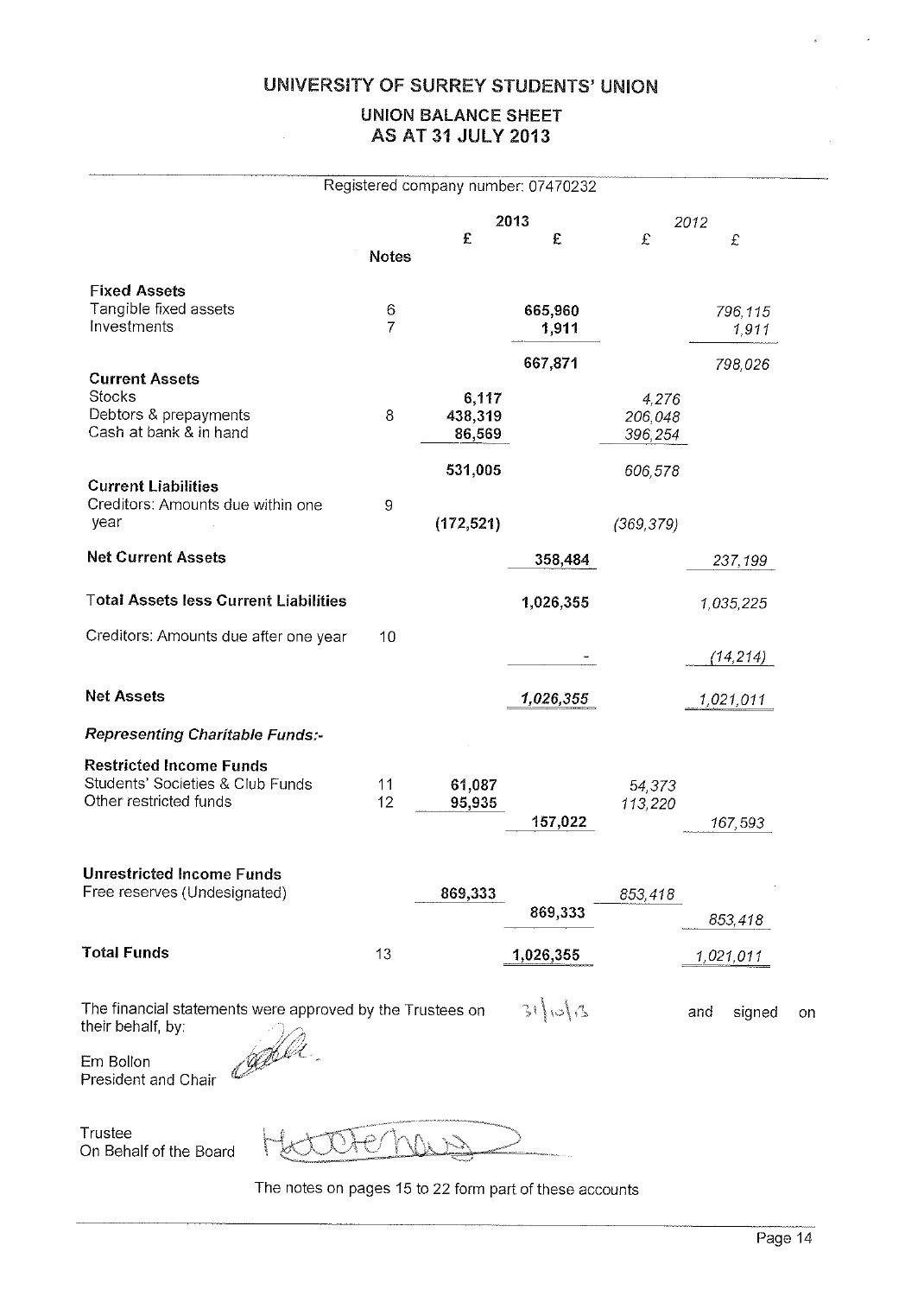#### 1 Accounting Policies

#### (a) Accounting convention

These accounts are prepared under the Charities Act 2011 on the historical cost convention in accordance with the Statement of Recommended Practice: Accounting and Reporting by Charities' published in March 2005 (SORP 2005) and with applicable UK Accounting & Financial Reporting Standards.

Consolidated financial statements ('group accounts") have been prepared in respect of the charity and its wholly owned subsidiary, Origin Events Limfted. The investment of Nice Curve Limited has not been consolidated on the grounds of immateriality. The paren<sup>t</sup> has taken exemption from presenting its unconsolidated profit and loss account under section 408 of the Companies Act 2006.

#### Cash flow statement

The Trustees have taken advantage of the exemption in Financial Reporting Standard No <sup>1</sup> from including <sup>a</sup> cash flow statement in the financial statements.

#### Going concern

The charity has cash resources and is supported by the University of Surrey. The trustees have <sup>a</sup> reasonable expectation that the Charity has adequate resources to continue in operational existence for the foreseeable future. They continue to believe the going concern basis of accounting appropriate in preparing the annual financial statements.

#### (b) Incoming resources

All income and capital resources are recognised in the accounts when the Charity is legally entitled to the income and the amount can be quantified with reasonable certainty. The University gran<sup>t</sup> of free serviced accommodation on the campus is accounted for as income and expenditure of the year at an estimated value to the Union by reference to the alternatives available on the commercial market.

#### (c) Resources expended

Expenditure includes irrecoverable VAT. Charitable expenditure comprises the direct and indirect costs of delivering public benefit. Governance costs are those incurred for compliance with constitutional and statutory requirements, such as the annual audit, annual elections and training for sabbatical officers. Other central overhead costs are apportioned to charitable and other projects/activities on <sup>a</sup> usage basis, pro rata to the amount of staff hours attributable to each project or activity undertaken.

#### (d) Tangible fixed assets

Fixed assets are stated at cost less accumulated depreciation. Equipment, fixtures and fittings are included at cost. Depreciation is provided at the following annual rates in order to write the cost of assets off over their estimated useful lives:

| $\tilde{\phantom{a}}$    | 10% | per annum straight line        |
|--------------------------|-----|--------------------------------|
| m.                       | 20% | per annum straight line        |
| $\bar{m}$                |     | 10-20% per annum straight line |
| $\overline{\phantom{a}}$ | 33% | per annum straight line        |
| $\overline{\phantom{a}}$ | 25% | per annum straight line        |
| u,                       | 33% | per annum straight line        |
|                          |     |                                |

No depreciation is charged in the year of acquisition.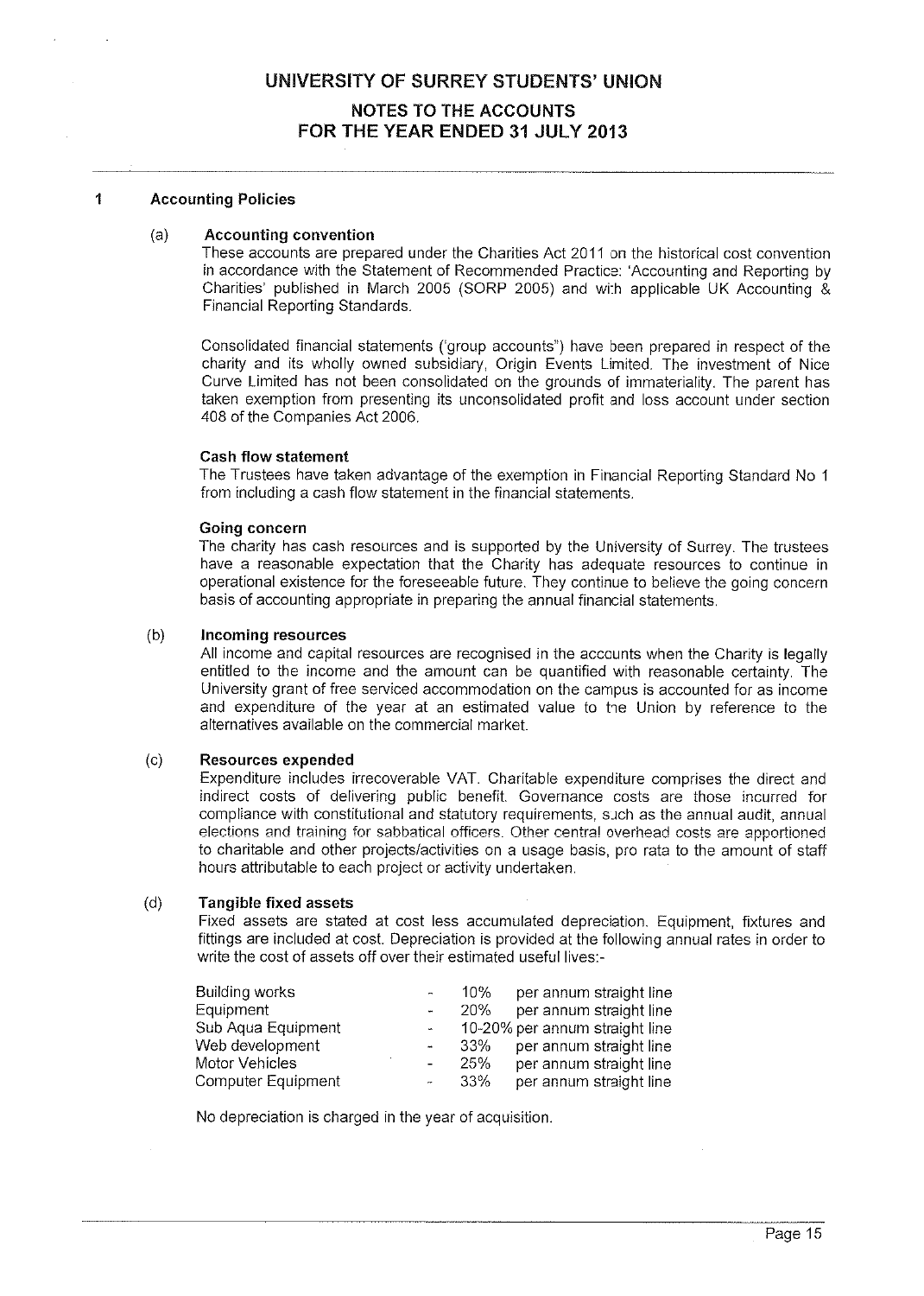#### $\mathbf{1}$ Accounting Policies (continued)

#### (e) Investments

University of Surrey Students' Union's fixed asset investments are valued at cost, as these assets are not readily saleable and <sup>a</sup> reliable market value if not readily ascertainable.

#### (f) Pension costs

The Union now operates <sup>a</sup> defined contribution pension scheme and the pension charge represents the amounts payable by the company to the fund in respec<sup>t</sup> of the year. Differences between contributions payable in the year and paid are shown as accruals or prepayments in the balance sheet.

#### (g) Leased assets

Rentals payable under operating leases are charged as expenditure on <sup>a</sup> straight line basis over the period of the lease

#### (h) Stock

Stock is valued at the lower of the cost and its net realisable value.

#### (i) Fund accounting

- (i) Unrestricted Funds representing unspen<sup>t</sup> income which may be used for any activity/purpose at the Executive Committee's own discretion;
- (ii) Capital Grant Funds are released annually in line with the depreciation policy on the capital spend.
- $(i)$  Restricted funds raised and administered by USSU for specific purposes, such as Club and Societies Accounts, as well as revenue received for purposes specified by the donor. The costs of raising and administering such funds are charged against the specific fund.

#### (j) Taxation

No provision is made in these accounts for corporation tax as the union is exemp<sup>t</sup> from such taxes as <sup>a</sup> result of its charitable status.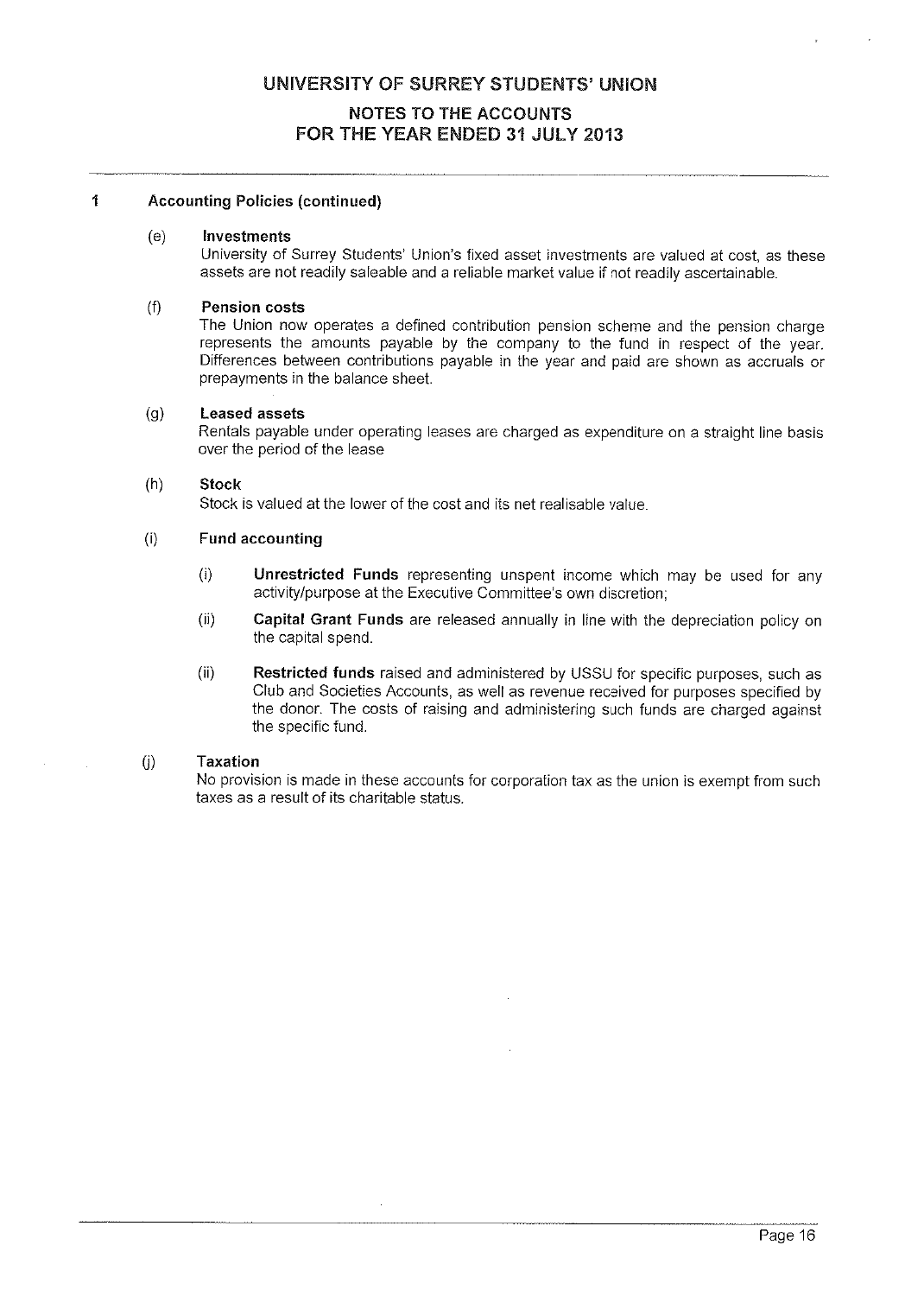#### 2 Grants Receivable

|                                                  | 2013              | 2012              |
|--------------------------------------------------|-------------------|-------------------|
| University Block Grant (Subvention)<br>Donations | 780,000<br>98,147 | 736,164<br>59,126 |
| Total                                            | 878.147           | <u>795,290</u>    |

#### 3a) Charitable and other Activity costs

|                                                   | Cost of<br>sales<br>£ | <b>Staff costs</b><br>£ | Rent<br>£       | Other<br>costs<br>£ | Total<br>£ |
|---------------------------------------------------|-----------------------|-------------------------|-----------------|---------------------|------------|
| <b>Activities for generating funds</b>            |                       |                         |                 |                     |            |
| Advertising & marketing                           |                       | 38,491                  |                 | 7,187               | 45,678     |
| <b>Charitable activities</b><br>Advice, Welfare & |                       |                         |                 |                     |            |
| <b>Student Activities</b>                         |                       | 482,528                 | 59,496          | 435,075             | 977,099    |
| Bars & catering                                   | 449,369               | 509,868                 | 34,992          | 372,454             | 1,366,683  |
| Retail<br>Entertainments &                        | 176,784               | 63,449                  | 4,500           | 19,312              | 264,045    |
| Security                                          | 229,334               | 101,075                 | 14,004          | 99,411              | 443,824    |
| Societies & Clubs                                 | 283,629               | 11,277                  |                 | 9.104               | 304,010    |
| Governance                                        |                       | 103,871                 |                 | 15,095              | 118,966    |
| Total costs                                       | 1,139,116             | 1.310.559               | <u> 112,992</u> | 957,638             | 3,520,305  |

Included in the above governance costs is the annual audit fee of £12,000 (2012: £11,475).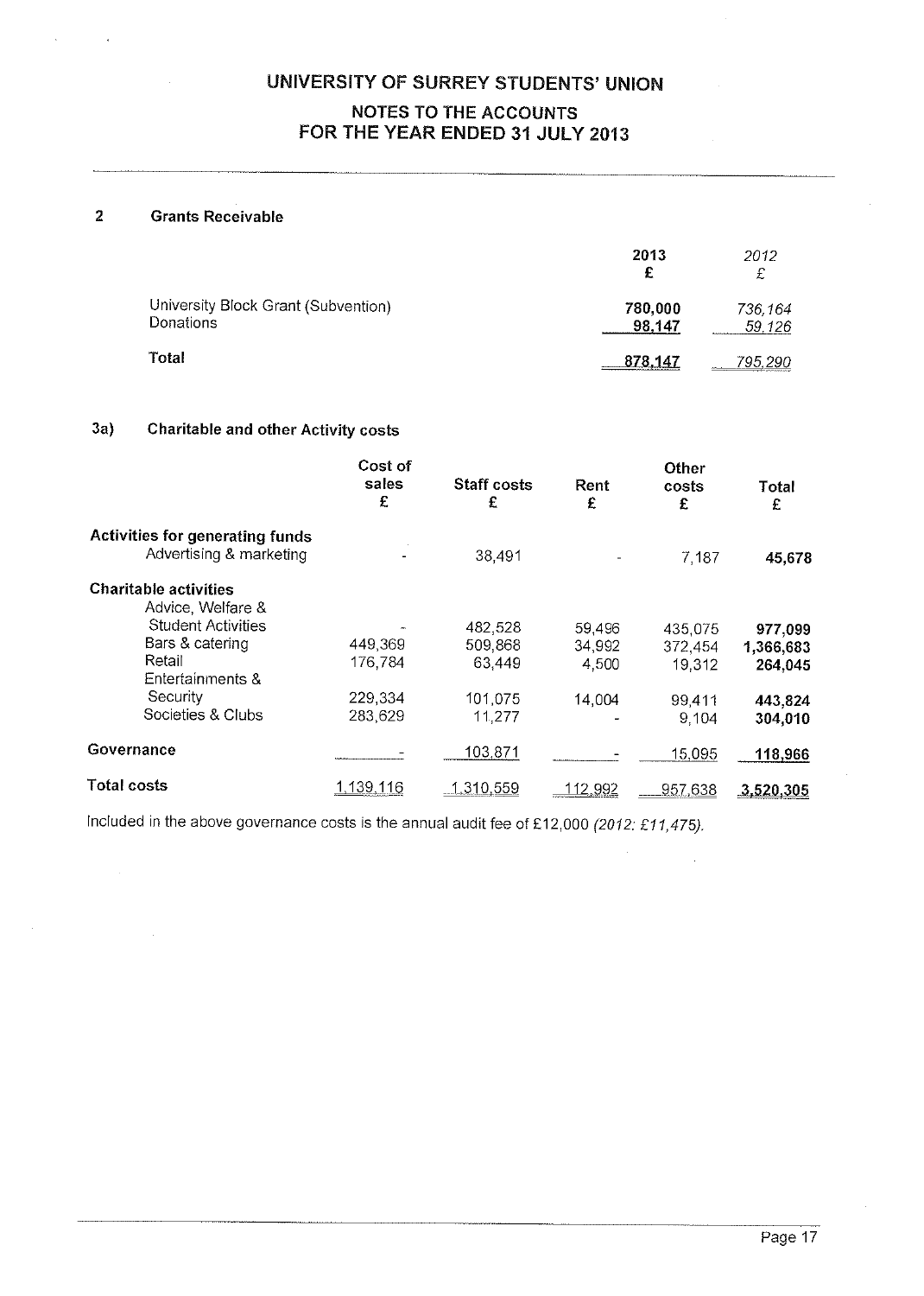#### 3b) Central Overhead Costs included in Note 3a

|                                                                   | <b>Usage</b> | <b>Staff</b><br>£ | Other<br>£ | Total<br>£ |
|-------------------------------------------------------------------|--------------|-------------------|------------|------------|
| <b>Activities for generating funds</b><br>Advertising & marketing | $3\%$        | 3,772             | 3.475      | 7,247      |
| <b>Charitable activities</b>                                      |              |                   |            |            |
| Advice, Welfare & Student Activities                              | 26%          | 34,006            | 31,329     | 65,335     |
| Bars & catering                                                   | 41%          | 54,572            | 50,277     | 104,849    |
| Retail                                                            | 7%           | 9.234             | 8.507      | 17,741     |
| Entertainments & Security                                         | 15%          | 19,506            | 17,971     | 37,477     |
| Societies & Clubs                                                 | $8\%$        | 11.277            | 10.389     | 21,666     |
|                                                                   |              |                   |            |            |
| <b>Total costs</b>                                                | 100%         | 132.367           | 121.948    | 254,315    |

All central overhead costs have been apportioned on <sup>a</sup> usage basis, pro rata to the total costs of each project or activity undertaken.

| <b>Other Costs comprised:-</b> | 2013  | 2012<br>£ |
|--------------------------------|-------|-----------|
| Depreciation                   | 8.631 | 43.385    |
| Insurance                      |       | 18,585    |

#### 4 Staff Costs

|                                                              | 2013<br>£                     | 2012<br>£                     |
|--------------------------------------------------------------|-------------------------------|-------------------------------|
| Wages and salaries<br>Social security<br>Pension costs       | 1,139,632<br>81,776<br>89,151 | 1,131,556<br>85,102<br>87,923 |
|                                                              | 1.310,559                     | 1,304,581                     |
| The number of employees whose emoluments exceed £60,000 was: |                               |                               |
| £70,000 - £80,000                                            |                               |                               |
| The average staffing was as follows:-                        |                               |                               |
| Full time<br>Students - term time only                       | 28<br>120                     | 29<br>137                     |
|                                                              | 148                           | 166                           |

#### 5 Trustees' Remuneration and Expenses

5 Trustees received total remuneration of £103,871 (2012: £95,505). Reimbursed expenses to Trustees totalled £807 (2012: £1,878).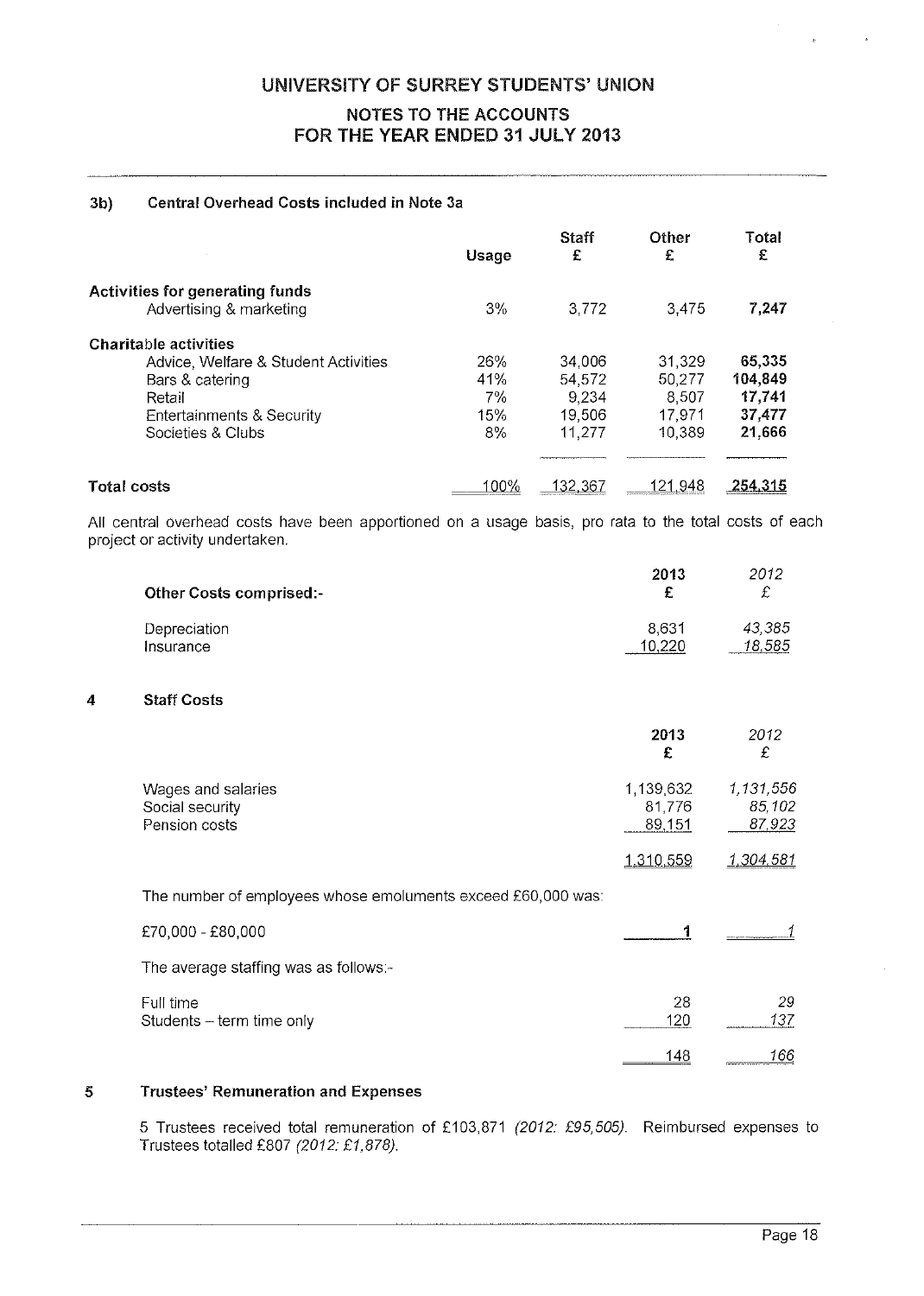#### <sup>6</sup> Tangible Fixed Assets — Group and Union

|                                                                                | <b>Fixtures &amp;</b><br>fittings<br>£ | <b>Equipment</b><br>£ | Computer<br>Hardware<br>£ | Computer<br>Software | Motor<br><b>Vehicles</b>       | Total                             |
|--------------------------------------------------------------------------------|----------------------------------------|-----------------------|---------------------------|----------------------|--------------------------------|-----------------------------------|
| COST                                                                           |                                        |                       |                           | £                    | £                              | £                                 |
| At 1 August 2012<br>Additions<br>Disposals                                     | 1,494,317                              | 650,929<br>1,848      | 72,983<br>39.212          | 109,823              | 163,800<br>(44, 328)           | 2,491,852<br>41,060<br>(44, 328)  |
| At 31 July 2013                                                                | 1,494,317                              | 652,777               | 112,195                   | 109,823              | 119,472                        | 2,488,584                         |
| <b>DEPRECIATION</b><br>At 1 August 2012<br>Charge for the year<br>On disposals | 858,649<br>106,453                     | 632,514<br>9.458      | 36,211<br>8,885           | 30,982<br>20,000     | 137,381<br>26,419<br>(44, 328) | 1,695,737<br>171,215<br>(44, 328) |
| At 31 July 2013                                                                | 965,102                                | 641,972               | 45,096                    | 50,982               | 119,472                        | 1,822,624                         |
| <b>NET BOOK VALUE</b>                                                          |                                        |                       |                           |                      |                                |                                   |
| At 31 July 2013                                                                | 529,215                                | 10,805                | 67,099                    | 58,841               |                                | 665,960                           |
| At 1 August 2012                                                               | 635.668                                | <u> 18.415</u>        | 36,772                    | 78,841               | 26,419                         | 796,115                           |
| 7a<br><b>Investments</b>                                                       |                                        |                       |                           |                      |                                |                                   |

|                          | Group<br>£                                                                                                                                                                                                                                        | Union<br>c                                                  |
|--------------------------|---------------------------------------------------------------------------------------------------------------------------------------------------------------------------------------------------------------------------------------------------|-------------------------------------------------------------|
| COST:<br>1 August 2012   | 1.910<br><b>Manufacturers in the Constitution of the American Constitution</b>                                                                                                                                                                    | .911<br>л.<br><b>NAMES AND RELEASED AS A PARTICULAR AND</b> |
| COST:<br>At 31 July 2013 | 86C<br><b><i>Progression Committee Committee Service Service Service Service Service Service Service Service Service Service Service Service Service Service Service Service Service Service Service Service Service Service Service Serv</i></b> | 911.<br>4.<br><b><i>Information</i></b>                     |

At <sup>31</sup> July <sup>2013</sup> the Union held investments in the following companies which are incorporated in the United Kingdom.

| <b>Name of Company</b>      | <b>Main Trading Activity</b> | <b>Equity Held</b> |
|-----------------------------|------------------------------|--------------------|
| <b>NUS Services Limited</b> | <b>Purchasing Services</b>   |                    |
| A Shares                    |                              | 0.33%              |
| <b>B</b> Shares             |                              | 1.23%              |
| Origin Events Limited       | Bar and shop trading         | 100.00%            |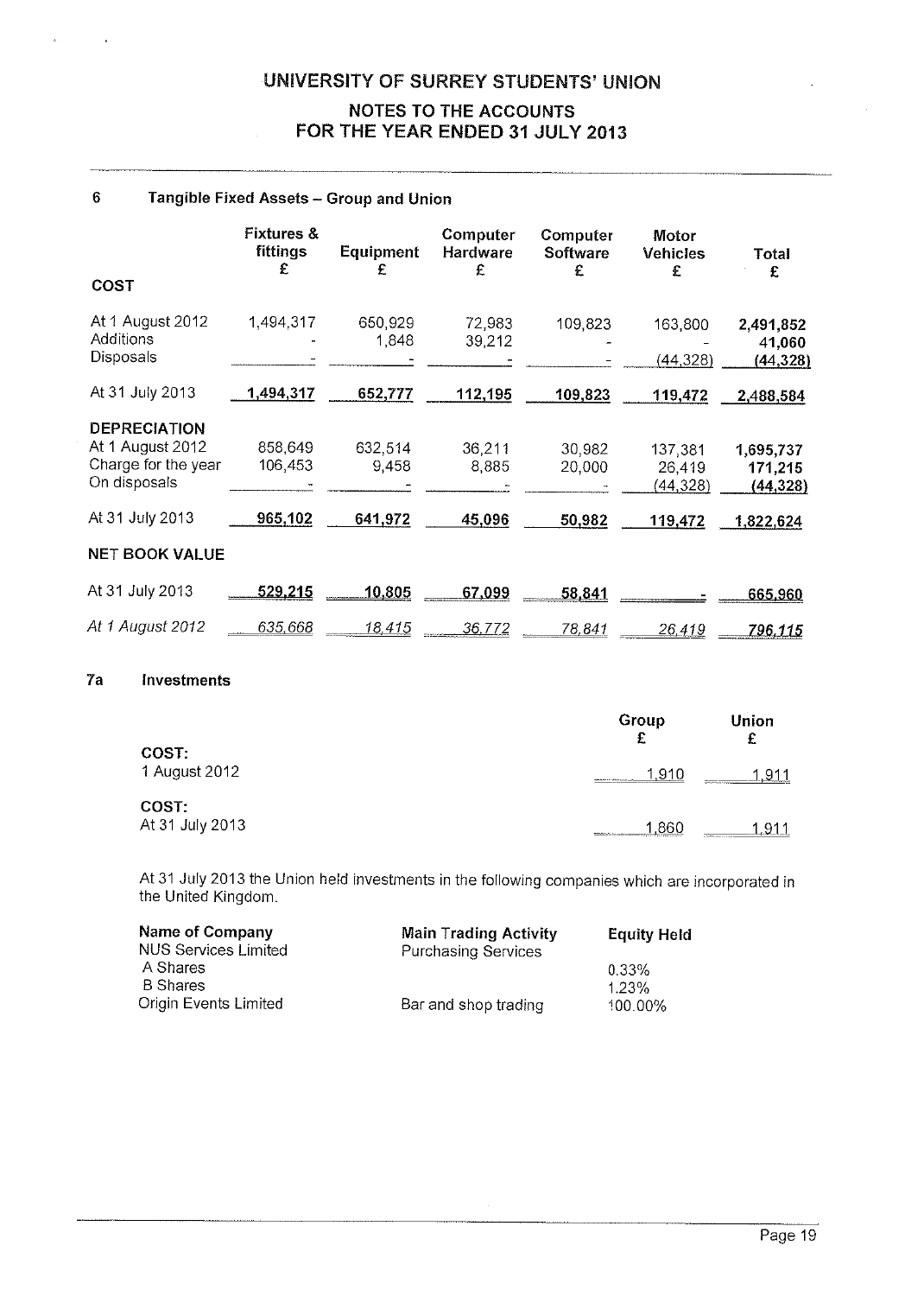#### 7b Investments in joint venture

| . .                             | 2013<br>£         |
|---------------------------------|-------------------|
| Group:<br>Share of gross assets | 20,345<br>(6.164) |
| Share of gross liabilities      | 14.181            |

Nice Curve Limited is a 50:50 joint venture between the University of Surrey Students' Union and GM Robinson. <sup>a</sup> director of Nice Curve Limited. The principal activity of the company is entertainment services.

#### 8. Debtors

|                                                        | 2013                                    |            | 2012       |            |
|--------------------------------------------------------|-----------------------------------------|------------|------------|------------|
|                                                        | Group<br>£                              | Union<br>£ | Group<br>£ | Union<br>£ |
| Trade debtors<br>Amounts<br>owed<br>by<br>group        | 189,740                                 | 92,536     | 208,999    | 121,905    |
| undertakings                                           |                                         | 294,520    |            | 65,130     |
| Other debtors<br>&<br>accrued<br>Prepayments<br>income | 7,942                                   | 7,941      | 7.991      | 7,991      |
|                                                        | 43,322                                  | 43,322     | 11,022     | 11,022     |
|                                                        | 241.004<br><b>CONTRACTOR CONTRACTOR</b> | 438,319    | 228,012    | 206,048    |

#### 9. Creditors: Amounts falling due within one year

|                               | 2013           |         | 2012    |         |
|-------------------------------|----------------|---------|---------|---------|
|                               | Group          | Union   | Group   | Union   |
|                               | £              | £       | £       | £       |
| Loan & overdrafts due within  |                |         |         |         |
| one year                      | 19,712         | 19,712  | 72,459  | 72,459  |
| Trade creditors               | 127,306        | 91,944  | 261,776 | 211,025 |
| Social security & other taxes | 28,937         | 28.937  | 34,260  | 34,253  |
| Other creditors               | 6.526          | 6,526   | 5.511   | 2,549   |
| Accruals                      | 22,653         | 25,402  | 67,426  | 49,093  |
|                               | <u>205,134</u> | 172.521 | 441.432 | 369,379 |

#### 10 Creditors: Amounts due after one year

|       |                  | 2013                                                                             |                             | 2012                      |  |
|-------|------------------|----------------------------------------------------------------------------------|-----------------------------|---------------------------|--|
|       | Group<br>c<br>ż. | Union<br>$\sim$<br>                                                              | Group<br>⌒<br>~             | Union<br>$\sim$<br>÷<br>∼ |  |
| Loans | $\sim$<br>-----  | -<br>__________<br>and construct in a processor compensation of the construction | -214<br>۱4<br>************* | '14<br>---                |  |

The two loans totalling £300,000 were taken out for 5 years in October and December 2008. During 2010/11 the University of Surrey agreed with the Students' Union to repay the loans, with the Union repaying the University under the original terms. The loans bear interest at <sup>a</sup> rate of 1.25% <sup>p</sup>lus base.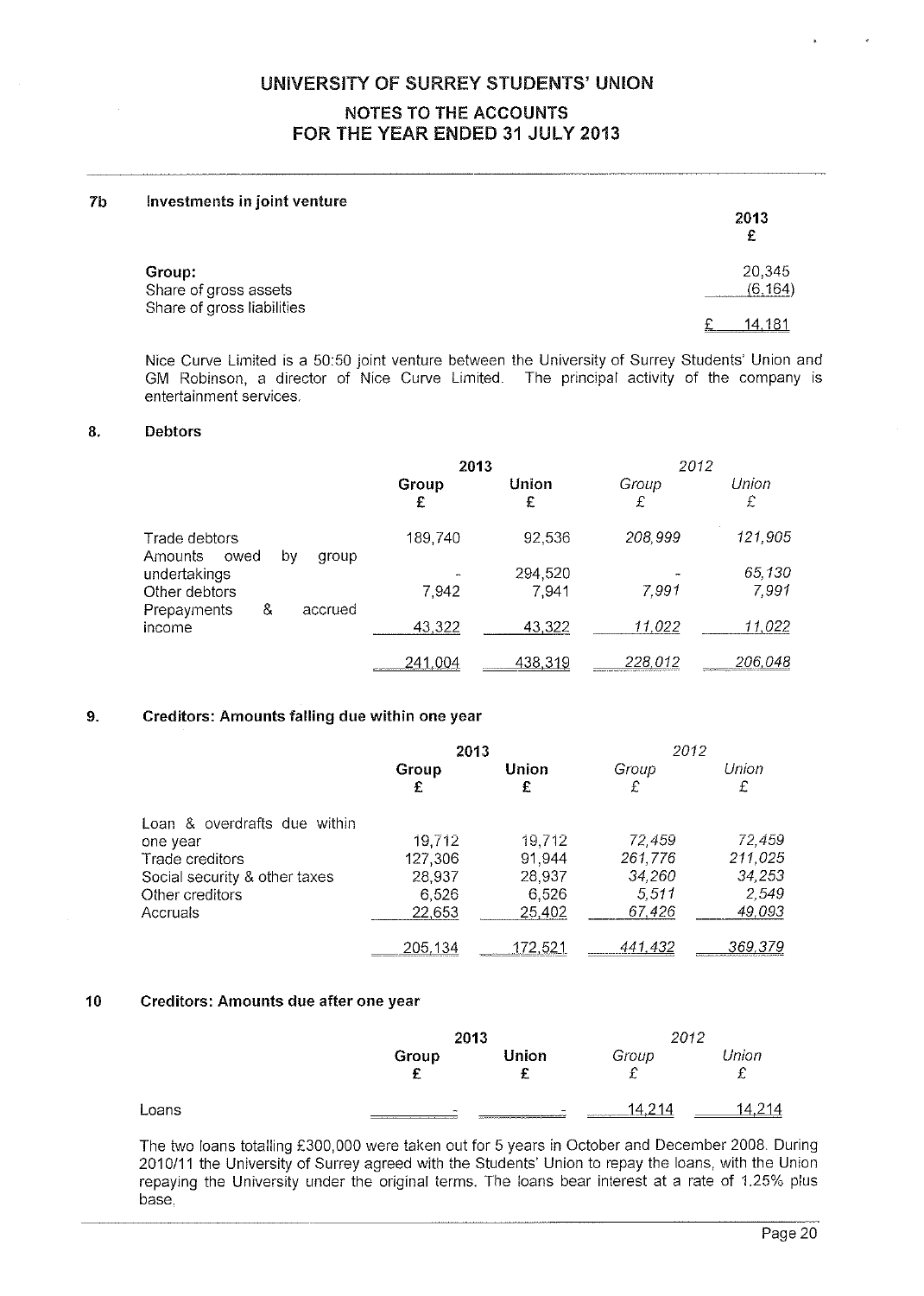| 11 | Restricted Funds held for Student Societies & Clubs - Group and Union |                                 |
|----|-----------------------------------------------------------------------|---------------------------------|
|    |                                                                       | £                               |
|    | Funds held at 1 August 2012<br>Income<br>Expenditure                  | 54,373<br>290,343<br>(283, 629) |
|    | Funds held at 31 July 2013                                            | 61.087                          |

Restricted funds represent amounts raised by the Student Societies and Clubs of the Union for their own use.

#### <sup>12</sup> Capital Grant Fund — Group and Union

|                                                                | 2013                | 2012<br>£           |
|----------------------------------------------------------------|---------------------|---------------------|
| Funds held at 1 August 2012<br>Transfers to unrestricted funds | 113,220<br>(17.285) | 130.505<br>(17,285) |
| Funds held at 31 July 2013                                     | 95.935              | <u>113,220</u>      |

This Fund represents capital grant funds received from the University. It is amortised to unrestricted funds over the life of the assets in line with the Unions' depreciation policy on the assets.

#### 13 Analysis of Net Assets between Funds

| Group                              | Unrestricted<br><b>Funds</b><br>£ | <b>Restricted</b><br><b>Income</b><br><b>Funds</b><br>£ | Capital<br><b>Grant Fund</b> | Total<br>£         |
|------------------------------------|-----------------------------------|---------------------------------------------------------|------------------------------|--------------------|
| Fixed assets<br>Net current assets | 586,066<br>296,681                | 61,087                                                  | 95,935                       | 682,001<br>357,768 |
|                                    | 882.747                           | 61.087                                                  | 95.935                       | <u>1.039,</u> 769  |

| Union                              | Unrestricted<br><b>Funds</b><br>£ | Capital<br><b>Grant Fund</b><br>£ | Total<br>£ |                    |
|------------------------------------|-----------------------------------|-----------------------------------|------------|--------------------|
| Fixed assets<br>Net current assets | 571,936<br>297,397                | 61.087                            | 95,935     | 667,871<br>358,484 |
|                                    | 869,333                           | 61.087                            | 95,935     | 1,026,355          |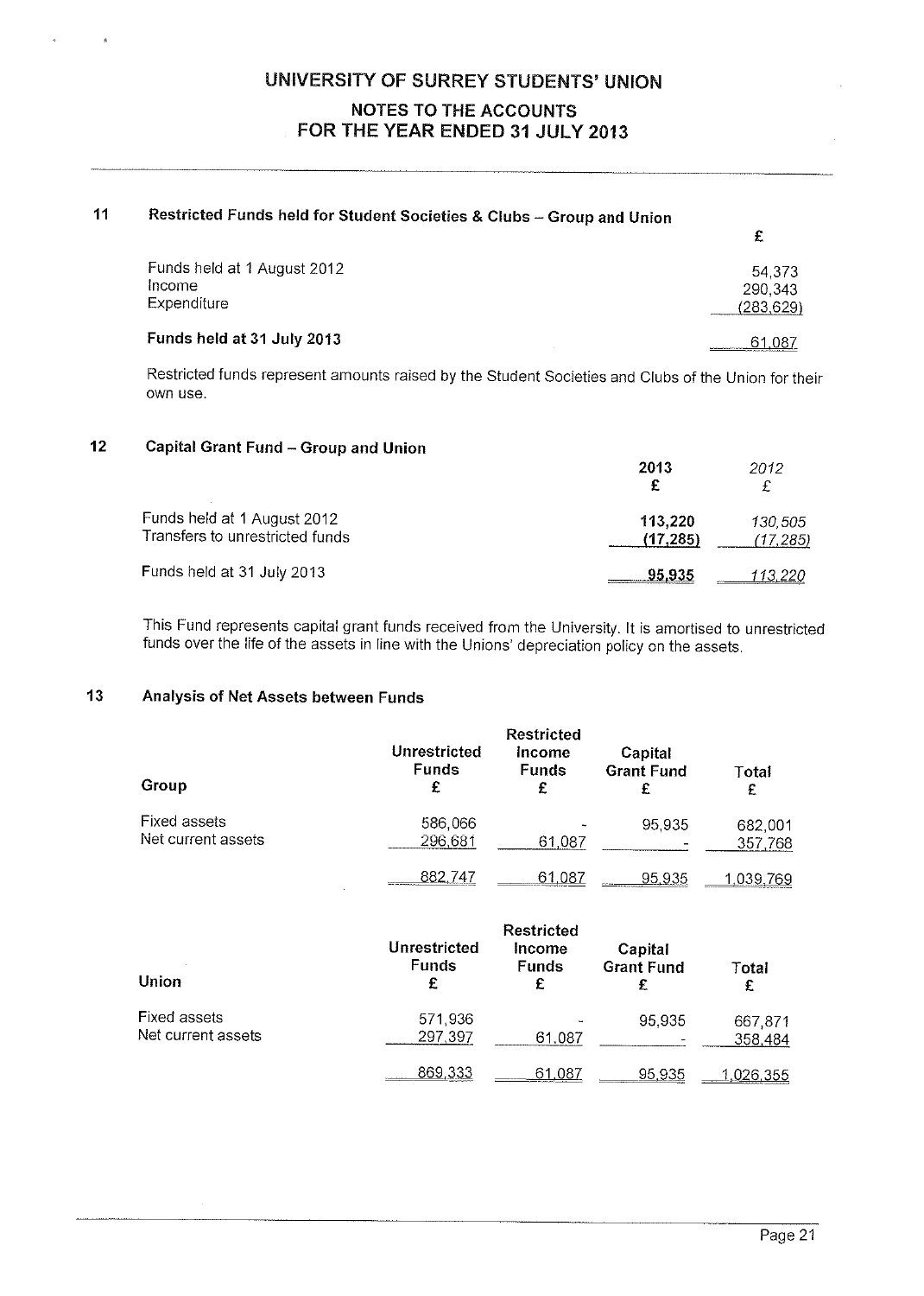#### UNIVERSITY OF SURREY STUDENTS' UNION

#### NOTES TO THE ACCOUNTS FOR THE YEAR ENDED 31 JULY 2013

#### 14 Leasing Commitments — Group and Union

At 31 July 2013 the Union had annual commitments under non-cancellable operating leases as detailed below:

|                                                    | 2013   | 2012 |
|----------------------------------------------------|--------|------|
| Plant and machinery                                |        |      |
| Operating leases expiring within one year          | 22.296 |      |
| Operating leases expiring within two to five years |        |      |

#### 15 Control Relationship

Ultimate control of the University of Surrey Students' Union rests with its membership, represented by the Union Trustee board.

#### 16 Related Parties

The Union is in receipt of a recurrent grant from the parent body of £780,000 (2012: £736,164).

The sabbatical members of the executive committee receive remuneration for their services as provided for within the Constitution. The aggregate amount payable under such contracts in the year was £103,871 (2012: £95,505).

Origin Events Limited is considered to be <sup>a</sup> related party of the Union as it is <sup>a</sup> wholly owned subsidiary. The company made a payment under gift aid to the Union of £152,284 (2012: £244,226). The balance due from the company to the Union at the year-end was £294,520 (2012: £65,130).

#### 17 Pension Costs

In 2011 the Union moved from <sup>a</sup> defined benefit to <sup>a</sup> defined contribution retirements benefit scheme. As par<sup>t</sup> of the arrangement, the liability for deficits relating to pas<sup>t</sup> service of TUPE employees remained with the University. The Union pays contributions for TUPE employees at <sup>a</sup> rate of 16% of pensionable salary for former members of USS and 16.4% for former members of LGPS. The pension contribution rate for staff commencing employment after 1st August 2011 is 4% and remains at this rate. The total pension cost for the year was £89,151 (2012: £87,923).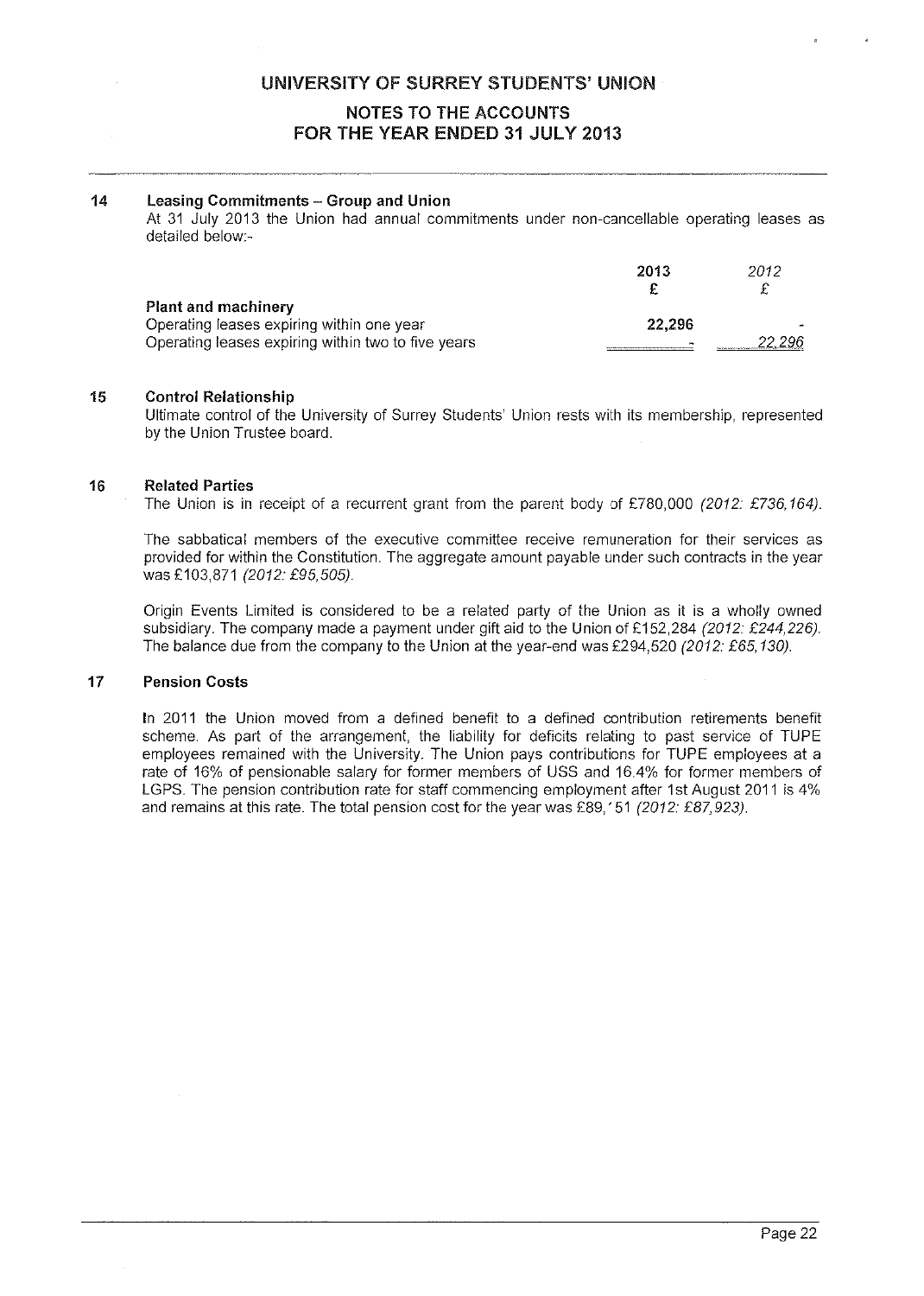The University of Surrey<br>Students' Union

GU2 7XH

F: 01483534749

We provide this letter in connection with your audit of the financial statements of University of Surrey Students' Union for the year ended <sup>31</sup> July <sup>2013</sup> for the purpose of expressing an opinion as to whether the financial statements give <sup>a</sup> true and fair view of the financial position of the charity as at <sup>31</sup> July <sup>2013</sup> and of the results of its operations for the year then ended in accordance with UK Generally Accepted Accounting Practice ("UK GAAP").

We confirm that the following representations are made on the basis of sufficient enquiries of managemen<sup>t</sup> and staff with relevant knowledge and experience and, where appropriate, of inspection of supporting documentation and that, to the best of our knowledge and belief, we can properly make each of these representations to you.

- 1. We acknowledge our responsibility for the fair presentation of the financial statements in accordance with UK GAAP.
- 2. We acknowledge as trustees our responsibility for making accurate representations to you and for the financial statements of the charity.
- 3. We acknowledge our responsibility for the design and implementation of internal control to preven<sup>t</sup> and detect fraud and errors.
- 4. All accounting records and relevant information have been made available to you for the purpose of your audit.
- 5. All the transactions undertaken by the charity have been properly reflected and recorded in the accounting records or other information provided to you.
- 6. We have considered the adjustments in Appendix 1, proposed by you. In our judgement, these adjustments are appropriate given the information available to us. We further confirm that we have now made these adjustments to the financial statements.
- 7. We do not wish to adjust the financial statements for the actual errors set out in Appendix 2 as we believe that the errors are immaterial, both individually and in aggregate, to the financial statements as <sup>a</sup> whole.
- 8. We reaffirm that the written representations previously made with respec<sup>t</sup> to the prior period remain appropriate and, in particular they remain appropriate in connection with the restatement made to correct <sup>a</sup> material misstatement in prior period financial statements that affect the comparative information.
- 9. No claims in connection with litigation have been or are expected to be received.
- 10. All grants, donations and other incoming resources, the receipt of which is subject to specific terms and conditions, have been notified to you. There have been no breaches of terms or conditions in the application of such incoming resources.
- 11. We confirm that we are not aware of any breaches of our charitable trusts and that we have advised you of the existence of all endowments and funds maintained by us.
- 12. There have been no events since the balance sheet date which require disclosure or which would materially affect the amounts in the financial statements. Should any material events occur which may necessitate revision of the figures in the financial statements, or inclusion in <sup>a</sup> note thereto, we will advise you accordingly.

The University of Surrey Students' Union is a private limited company, registered in England & Wales with registered number 07470232, registered at

31<sup>st</sup> October 2013

Crowe Clark Whitehill LLP Aquis House Union House<br>49–51 Blagrave Street University of Street University of Surrey Age Hill 49–51 Blagrave Street University of<br>Reading Guildford  $RG1$  1PL surrey and  $S$  and  $S$  surrey and  $S$  surrey and  $S$  surrey surrey and  $S$  surrey surrey and  $S$  surrey  $S$ 

**Dear Sirs,** T: 01483689223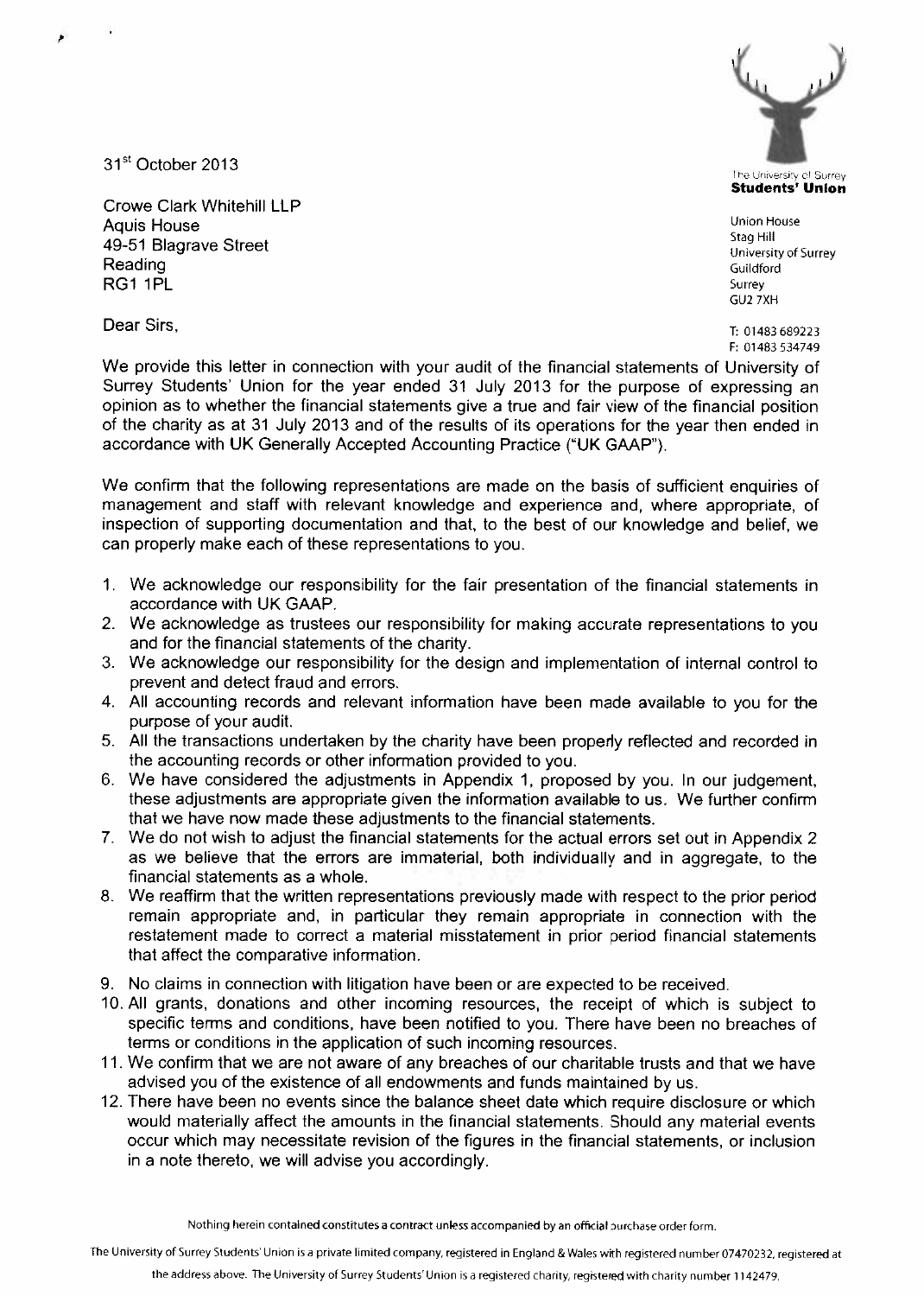- 13. We confirm that we have disclosed to you the results of our assessment of the risk that the financial statements may be materially misstated as <sup>a</sup> result of fraud. We have assessed that there is no significant risk that the financial statements are materially misstated as <sup>a</sup> result of fraud.
- 14. We are not aware of any fraud or suspected fraud affecting the charity involving management. those charged with governance or employees who have <sup>a</sup> significant role in internal control or who could have <sup>a</sup> material effect on the financial statements.
- 15. We are not aware of any allegations by employees, former employees, analysts, regulators or others of fraud, or suspected fraud, affecting the charity's financial statements.
- 16. We confirm that we are not aware of any possible or actual instance of non-compliance with those laws and regulations which provide <sup>a</sup> legal framework within which the charity conducts its business.
- 17. We confirm that complete information has been provided to you regarding the identification of related parties and that we are not aware of any significant transactions with related parties other than matters that we consider have been appropriately and adequately.
- 18. We confirm we have appropriately accounted for and disclosed related party relationships and transactions in accordance with Financial Reporting Standard <sup>8</sup> and with the recommendations of the Statement of Recommended Practice, 'Accounting and Reporting by Charities (revised 2005)'.
- 19. In respec<sup>t</sup> of accounting estimates and judgements, we confirm our belief that the significant assumptions used are reasonable.
- 20. The charity has satisfactory title to all assets and there are no liens or encumbrances on the charity's assets, excep<sup>t</sup> for those that are disclosed in the financial statements.
- 21. We confirm that, having considered our expectations and intentions for the next twelve months and the availability of working capital, the charity is <sup>a</sup> going concern. We are unaware of any events, conditions, or related business risks beyond the period of assessment that may cast significant doubt on the charity's ability to continue as <sup>a</sup> going concern.

Yours faithfully,

fl/12

Trustee — Em Bollon, Chair of Board of Trustees & Union President Signed on behalf of the board

 $On ... 31/10/13$ 

Trustee — Hannah Waterhouse, Union Chairperson Signed on behalf of the board

on 31/10/2013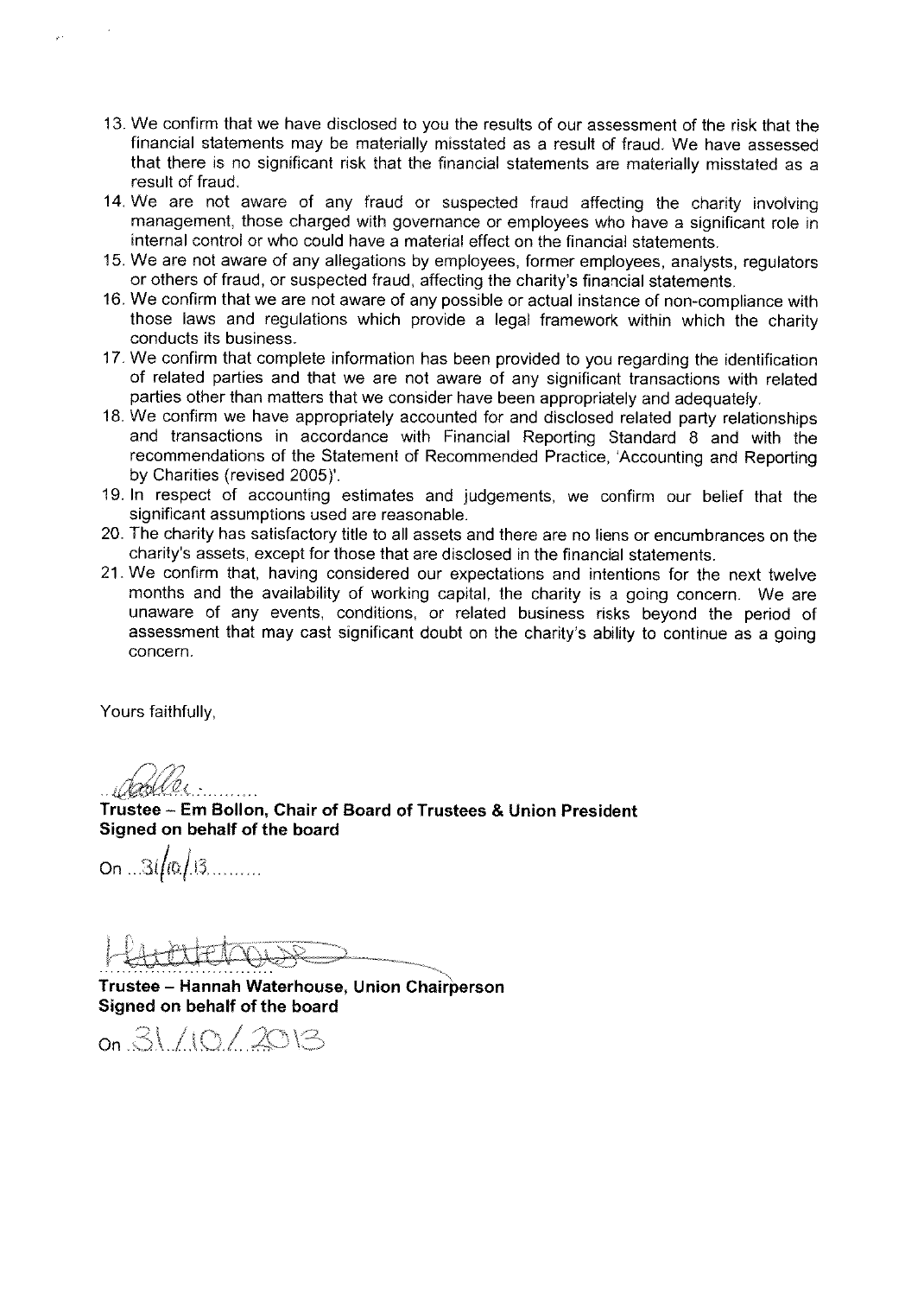## APPENDIX 1

 $\label{eq:3.1} \hat{\mathcal{F}}_{\text{max}} = \frac{1}{\sqrt{2\pi}} \sum_{i=1}^{N} \hat{f}_{i} \hat{f}_{i}$ 

## Reconciliation of draft to final accounts

|                                                                               | Profit<br>increase<br>$/$ (decrease)<br>£ | Assets<br>increase<br>/(decrease)<br>£ | Liabilities<br>increase<br>/(decrease)<br>£ | Capital grant<br>res increase<br>$/$ (decrease) |
|-------------------------------------------------------------------------------|-------------------------------------------|----------------------------------------|---------------------------------------------|-------------------------------------------------|
| Profit per draft financial statements                                         | (132, 724)                                |                                        |                                             |                                                 |
| Reclassifiying postings to reserves to<br>agree back to 2012 signed accounts. | (14, 694)                                 |                                        | 1,225                                       | 13,469                                          |
| Post clubs and socs movements to<br><b>SOFA</b>                               | 6,714                                     |                                        | (6, 714)                                    |                                                 |
| Accrue the audit fee for SU and the<br>ixbrl                                  | (7, 450)                                  |                                        | 7,450                                       |                                                 |
| Accounting<br>for<br>13<br>July.<br>pension<br>payment.                       | (10, 137)                                 |                                        | 10,137                                      |                                                 |
| <b>Gift Aid</b>                                                               | 163,637                                   |                                        | (163, 637)                                  |                                                 |
| Total adjustments                                                             | 138,070                                   |                                        | (151, 539)                                  | 13,469                                          |
| Revised<br>profit<br>financial<br>the<br>per<br>statements                    | 5,346                                     |                                        |                                             |                                                 |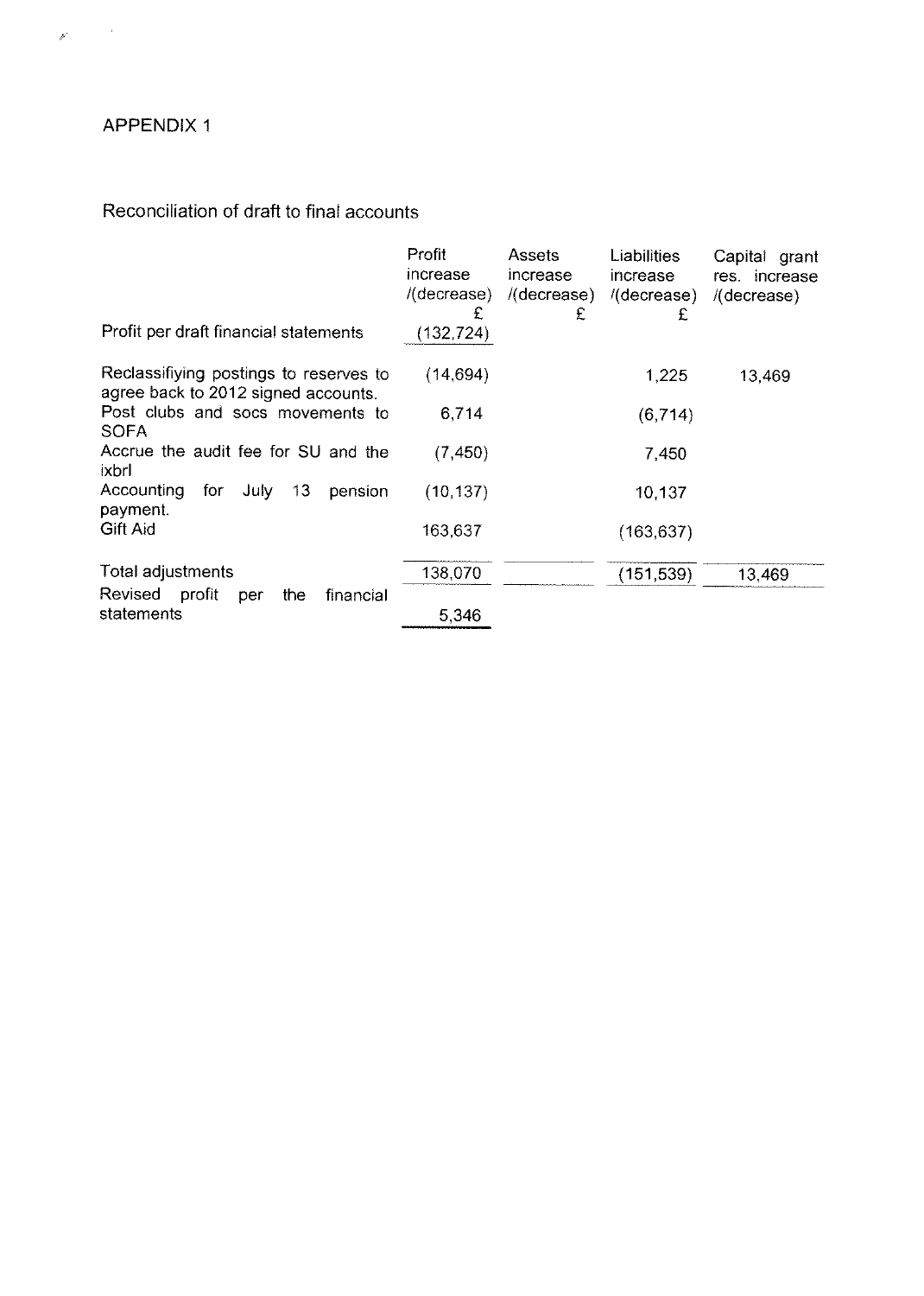## APPENDIX 2

 $\chi^2 \to \chi^2 \chi^2$ 

## Unadjusted errors or differences

|                                                                                                     | Profit<br>increase<br>£ | Assets<br>increase<br>$/(decrease)$ $/(decrease)$<br>£ | Liabilities<br>increase<br>/(decrease) |
|-----------------------------------------------------------------------------------------------------|-------------------------|--------------------------------------------------------|----------------------------------------|
| Profit<br>financial<br>per<br>statements<br>presented to the Board                                  | 5,346                   |                                                        |                                        |
| Total potential adjustments<br>Potential<br>revised<br>profit<br>the<br>per<br>financial statements | 5.346                   |                                                        |                                        |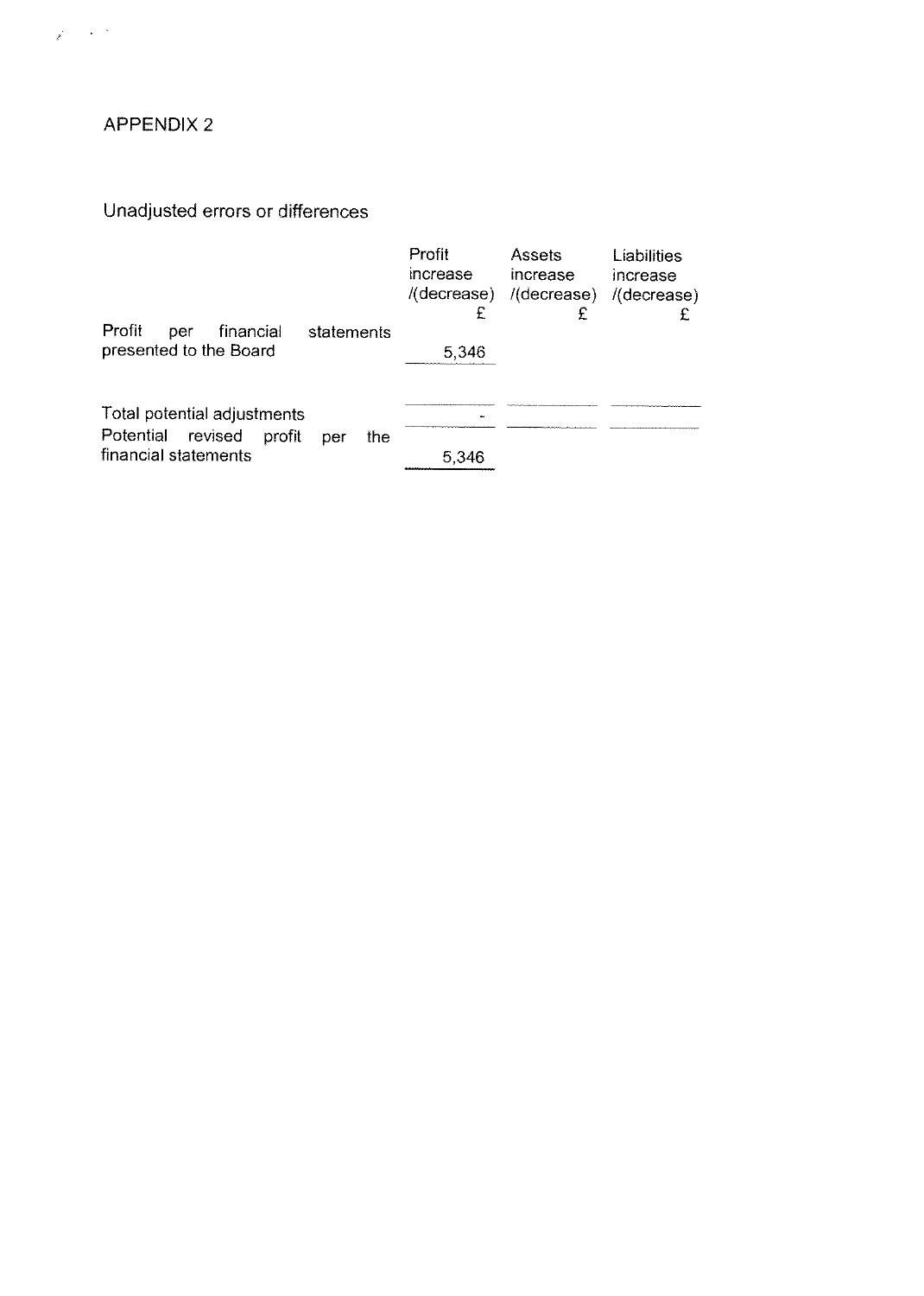



# University of Surrey Students' Union and Origin Events Limited

Year ended 31 July 2013 Audit Findings Report

Audit | Tax | Advisory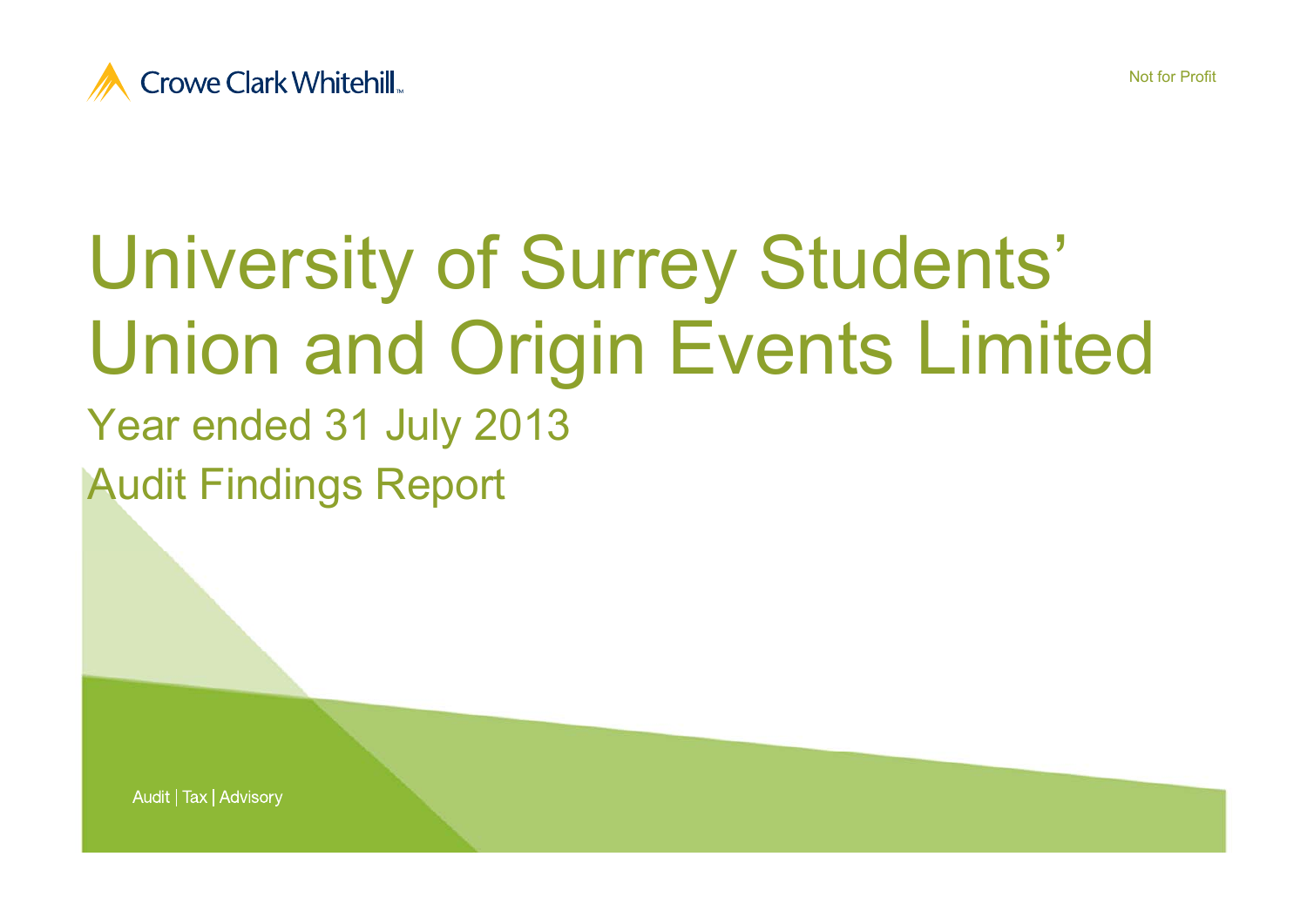

#### **Audit for the year ended 31 July 2013**

Following the completion of our audit fieldwork on the financial statements of University of Surrey Students' Union and Origin Events Limited for the year ended 31 July 2013 we have pleasure in submitting our Audit Findings Report setting out the most significant matters which have come to our attention during our audit and of which we believe you need to be aware when considering the financial statements. The matters included in this report have been discussed with the University of Surrey Students' Union and Origin Events Limited management during our audit of the financial statements and at our closing meeting on 25 September with Debra Rideout and Natalie Ferguson and have seen a draft of this report and we have incorporated their comments and/or proposed actions where relevant.

#### **Matters from our audit**

We have set out in Section 2 of this report comments on the matters arising from our audit work which we wish to bring to your attention. The majority of these comments highlight specific matters judgements / estimates that have been made in the preparation of the draft statutory financial statements as well as certain comments on the overall audit process.

#### **Systems and controls**

During our audit fieldwork, as required by International Standards on Auditing (UK & Ireland), we considered your systems of internal financial control as well as the accounting procedures and other aspects of your business processes relevant to our audit. We are able to report that no major issues came to our attention from our review of your relevant systems and controls. However, we have included further comments later in this report where we have identified potential improvements during our audit work which we believe we should bring to your attention. You should note that our evaluation of the systems of control at University of Surrey Students' Union and Origin Events Limited was carried out for the purposes of our audit only and accordingly it is not intended to be a comprehensive review of your business processes.

#### **Financial statements**

The trustees of University of Surrey Students' Union and Origin Events Limited are responsible for the preparation of the financial statements on a going concern basis (unless this basis is inappropriate). The trustees are also responsible for ensuring that the financial statements give a true and fair view, that the process your management go through to arrive at the necessary estimates or judgements is appropriate, and that any disclosure on going concern is clear, balanced and proportionate.

#### **Acknowledgements**

We would like to express our appreciation for the assistance provided to us by the finance team and the other staff at the Charity during our audit.

#### **Use of this report**

This report has been provided to the Finance and Audit Committee to consider and ratify on behalf of the Board of Trustees, in line with your governance structure. We accept no duty, responsibility or liability to any other parties, since this report has not been prepared, and is not intended, for any other purpose, It should not be made available to any other parties without our prior written consent.

#### **Crowe Clark Whitehill LLP**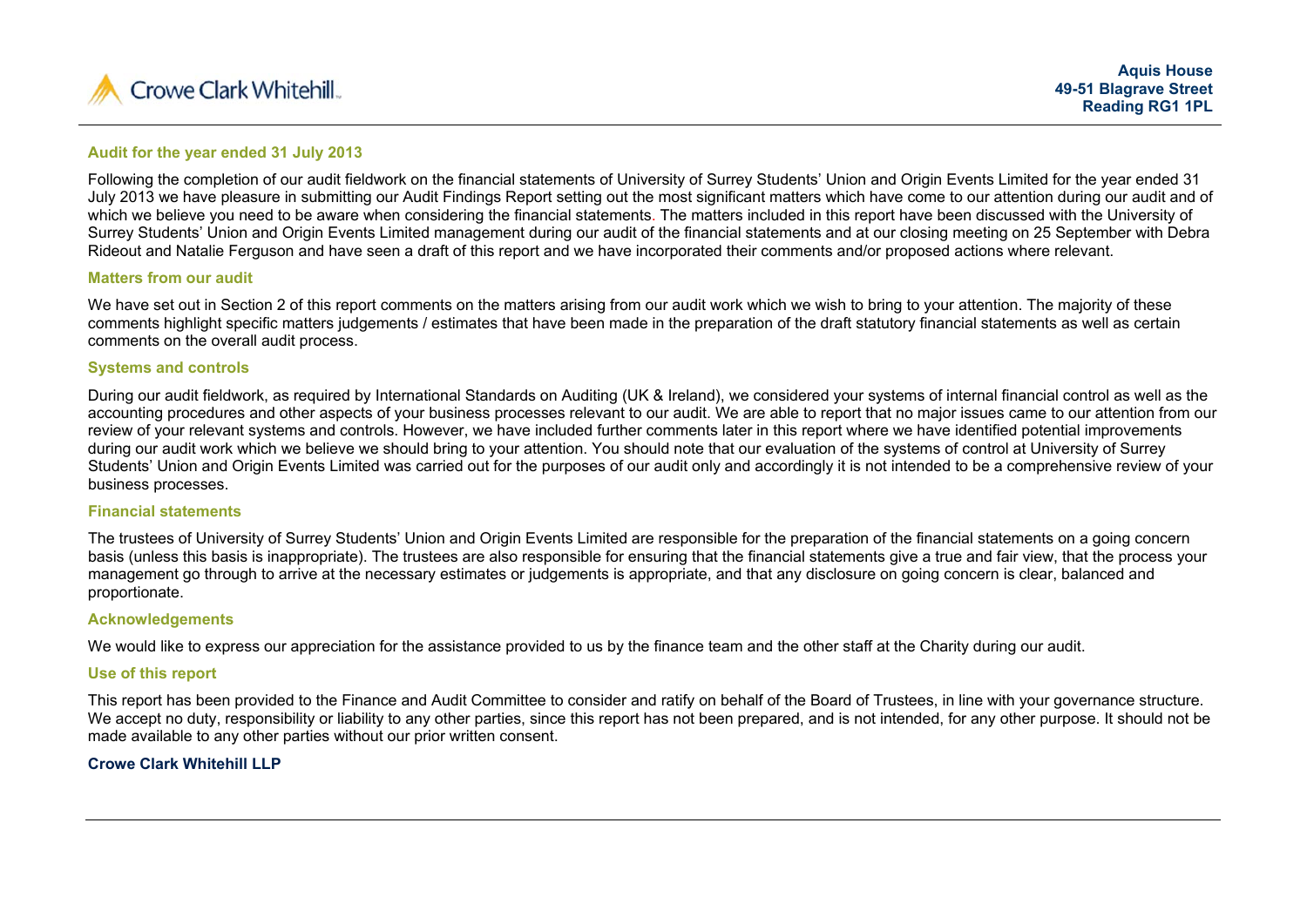

## **Contents Page 1. Introduction and audit approach 1 2. Key areas of accounting and audit focus 4 4. Systems and controls issues 5 5. Fraud and error 76. Managing third party relationship risk 9 7. Reporting audit adjustments 12 Appendix 1 - Matters from last year 13 Appendix 2 - External developments 15**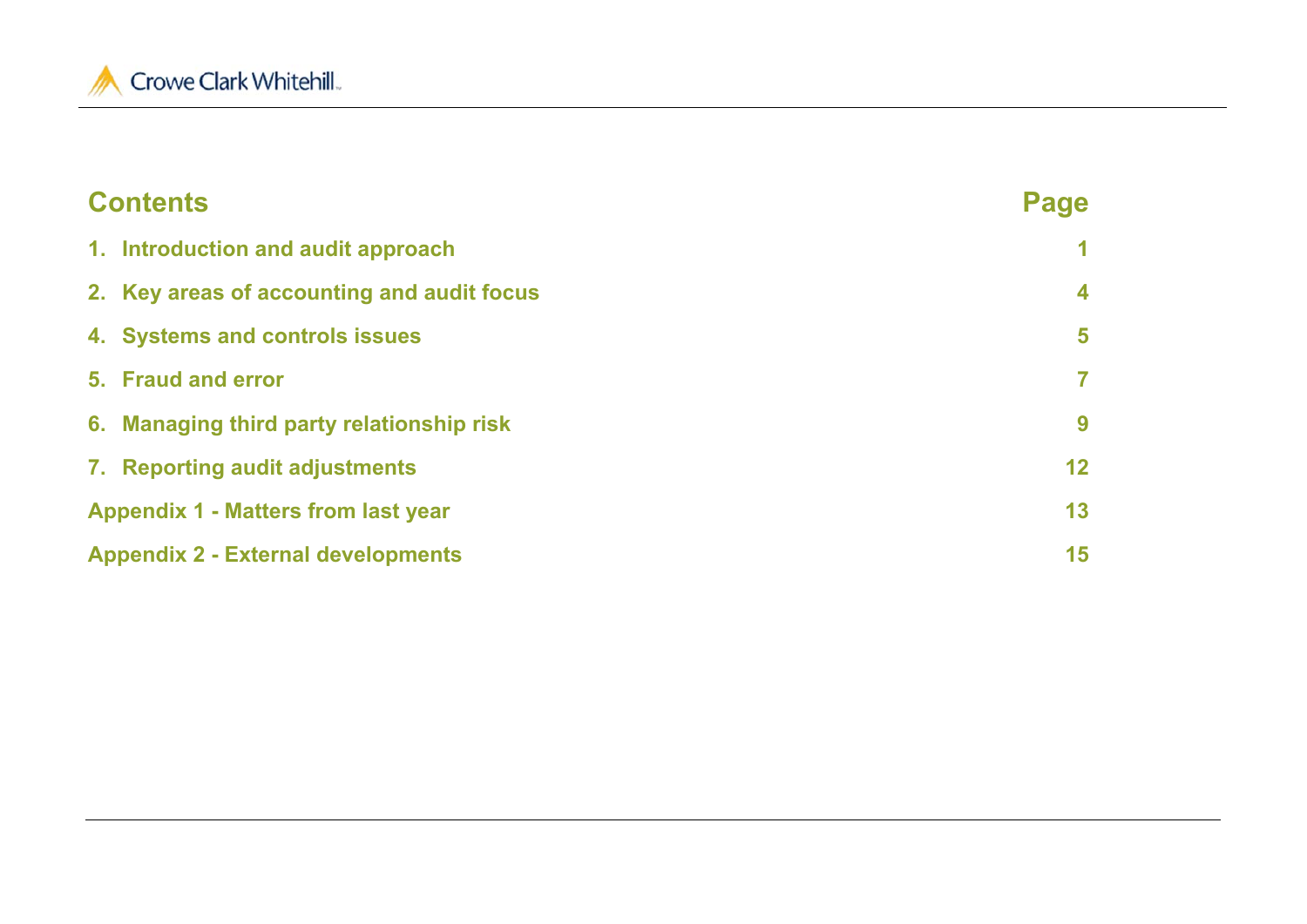

## **1. Introduction and audit approach**

We have pleasure in setting out in this document our report to the trustees of University of Surrey Students' Union and Origin Events Limited for the year ended 31 July 2013.

#### **Matters from our audit**

We are required by International Standards on Auditing (UK and Ireland) ("ISAs") to communicate to you our views about any significant qualitative aspects of the accounting practices of University of Surrey Students' Union and Origin Events Limited, including accounting policies, accounting estimates and financial statement disclosures, as well as any difficulties encountered during the audit, the written representations we are requesting and any other matters which we believe are significant to your oversight of the financial reporting process.

We are also required to communicate to you if relevant matters arising during the audit in connection with the entity's related parties, matters involving noncompliance with laws and regulations that come to our attention during the course of the audit and if we have identified or suspect fraud involving management, employees who have significant roles in internal control or others where the fraud results in a material misstatement in the financial statements.

All matters arising from our audit which we wish to bring to your attention are set out in the following sections of this report.

We have also provided separately a draft of the representation letters for the Charity which we will be requesting from the trustees when the financial statements are approved.

#### **Audit procedures**

Our audit procedures, which are designed primarily to enable us to form an opinion on your financial statements, were carried out in accordance with International Standards on Auditing (UK and Ireland) ("ISAs"). Our work continues to combine substantive procedures involving direct verification of balances and transactions, including obtaining confirmations from third parties where we considered this to be necessary, with a review of certain of your financial systems and controls. We also considered as a part of our audit the

overall neutrality, consistency and clarity of the disclosures in your financial statements.

We summarised in our Audit Planning Letter the range of risks from our understanding of University of Surrey Students' Union and Origin Events Limited, its people and environment, and the system of internal control which we have taken into account in planning our audit work so as to reduce the risk of material misstatement to an acceptable level. We also noted certain risks which we assessed as requiring special audit attention ("significant risks" or "specific risks") as well as other transactions and balances which we identified for our audit focus.

Based on the audit work we have carried out we have not identified any changes to our initial assessment of risk. We have been able to carry out the audit tests on the specific areas of risk as set out in our Audit Planning Report and, where appropriate, have commented further on these in this report.

We have been able to undertake our work as set out in our engagement letter dated 4 July 2011 and our audit planning letter dated 31 July 2013. No restrictions were placed on our audit.

#### **Audit materiality**

As we explained in our Audit Planning Report, we do not seek to certify that the financial statements are 100% correct; rather we use the concept of "materiality" to plan our sample sizes and also to decide whether any errors or misstatements discovered during the audit (by you or us) require adjustment.

The assessment of materiality is a matter of professional judgment but overall a matter is material if its omission or misstatement would reasonably influence the economic decisions of a user of the financial statements. Whether adjustments are material to the "true and fair" view can only be judged in the particular circumstances of the items and their impact on the financial statements to which they relate. Materiality has been considered having regard to the overall financial statement totals, the relevant individual balance, the type of transaction and the disclosures.

The audit materiality for the financial statements as a whole set as part of our audit planning was take account of the level of funds held by University of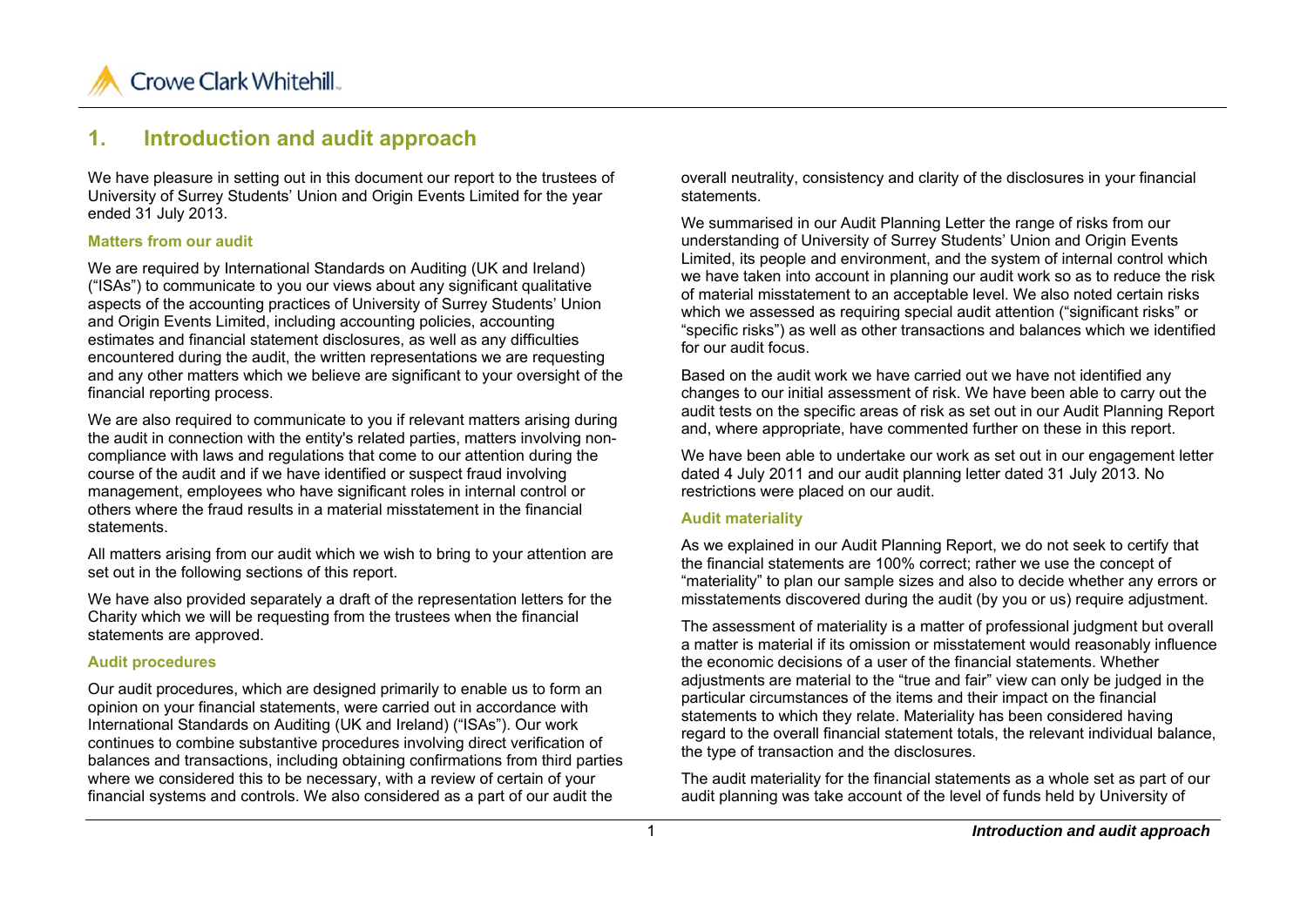

Surrey Students' Union and Origin Events Limited and was set at approximately 1% of total incoming resources. We have considered this level of materiality based on the draft accounts for year ended 31 July 2013 and are satisfied that it continues to be appropriate with 1% of incoming resources.

#### **Legal and regulatory requirements**

In undertaking our audit work we considered compliance with the following legal and regulatory requirements, where relevant.

- $\blacktriangleright$ Charities Act 2011
- $\blacktriangleright$ The Charities (Accounts and Reports) Regulations 2008
- $\blacktriangleright$  Statement of Recommended Practice, Accounting and Reporting by Charities (issued in 2005)
- Applicable accounting standards

#### **Trustees' responsibilities**

Under the provisions of the Companies Act, the Trustees' Report is required to include a statement confirming for each director who was a director at the time of the approval of the financial statements that:

- $\blacktriangleright$  they have each taken all the steps that they ought to have taken as a director in order to make themselves aware of any relevant audit information and to establish that the company's auditors are aware of that information; and
- so far as they are aware there is no relevant audit information of which the company's auditors are unaware.

These statements have been included as required and are also referred to in our representation letter.

#### **Journal entries**

The processing of journal entries and other adjustments may involve both manual and automated procedures and controls. The manipulation of journal entries can be used to mask fraud.

During the audit we updated our knowledge on the processes for journals and the control over journals entries with regard to fraud and or error. We ensured

that we understood the authorisation process and sampled a selection of journals at the year-end to ensure that this process had been followed.

No issues came to our attention during the audit.

#### **Going Concern**

As noted last year, in the present financial climate, ever greater emphasis is being placed on ensuring the validity of the going concern assumption in the preparation of period end accounts. It is therefore very important that the current period's going concern assessment is even more substantial than that for recent periods.

"Going Concern and Liquidity Risk: Guidance for Directors of UK Companies 2009" was published by the FRC in October 2009 and is effective for accounting periods ending on or after 31 December 2009. The Guidance is based on three principles covering the process which directors should follow when assessing going concern, the period covered by the assessment and the disclosures on going concern and liquidity risk. The examples provided by the FRC indicate that they see this as good practice even where going concern is not in doubt.

The Guidance was issues for all companies and in particular addresses the statement about going concern that should be made by directors in their annual report and accounts. Last year appropriate wording was included in the University of Surrey Students' Union and Origin Events Limited accounting policies note and this wording has been repeated in the 2013 financial statements.

#### **Corporate governance and fraud**

As auditors, we are required to document an understanding of how "those charged with governance" exercise oversight of management's processes for identifying and responding to the risks of fraud in University of Surrey Students' Union and Origin Events Limited and the internal controls that management has established to mitigate these risks.

We have not been made aware of any significant matters which would affect our assessment of audit risk during our audit work although this will need to be confirmed by the trustees up to the date of approval of the financial statements.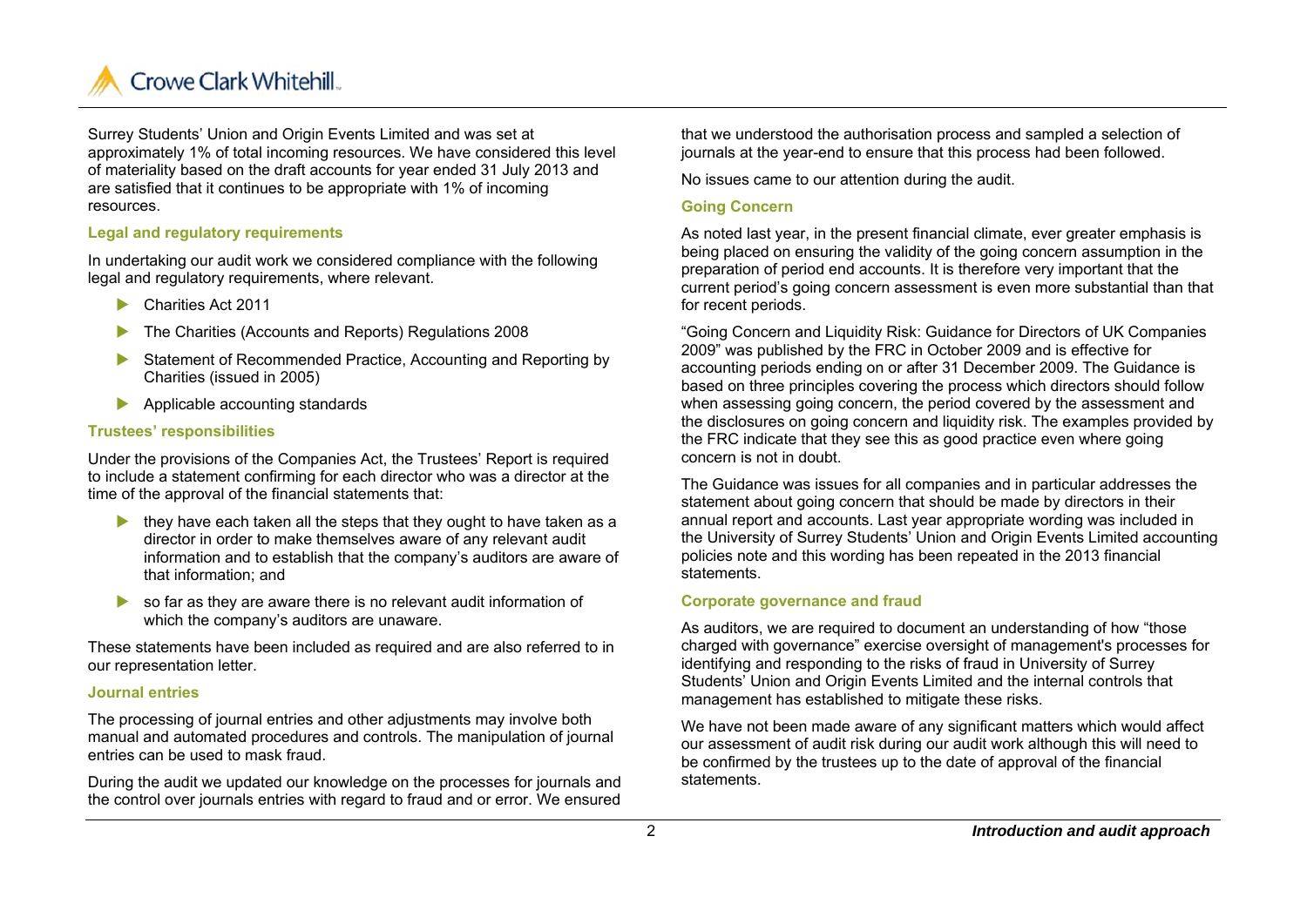

#### **Independence and ethics**

We are required by the Ethical Standards issued by the Auditing Practices Board to inform you of any matters that bear upon our objectivity and independence.

Crowe Clark Whitehill LLP has procedures in place to ensure that its partners and professional staff comply with both the APB's Ethical Standards and the Code of Ethics adopted by The Institute of Chartered Accountants in England and Wales.

As we previously reported in our Audit Planning Letter, we are not aware of any relationships between Crowe Clark Whitehill LLP and University of Surrey Students' Union and Origin Events Limited that would threaten the firm's audit independence or the objectivity of the audit partner and audit staff. In our professional judgement Crowe Clark Whitehill LLP is independent within the meaning of APB Ethical Standards and we have not identified any further

issues with regard to our integrity, objectivity or independence since the date of our Audit Planning Letter.

#### **Audit completion**

We have substantially completed the audit subject to the satisfactory completion of the following matters.

- **Completion of the post-Balance Sheet events review.**
- ь Review of the final financial statements.
- ь Receipt of the signed letter of representation.

On satisfactory completion of these outstanding matters, we anticipate issuing an unmodified audit opinion on the truth and fairness of the financial statements of University of Surrey Students' Union and Origin Events Limited. These items would normally be completed just prior to us signing our report.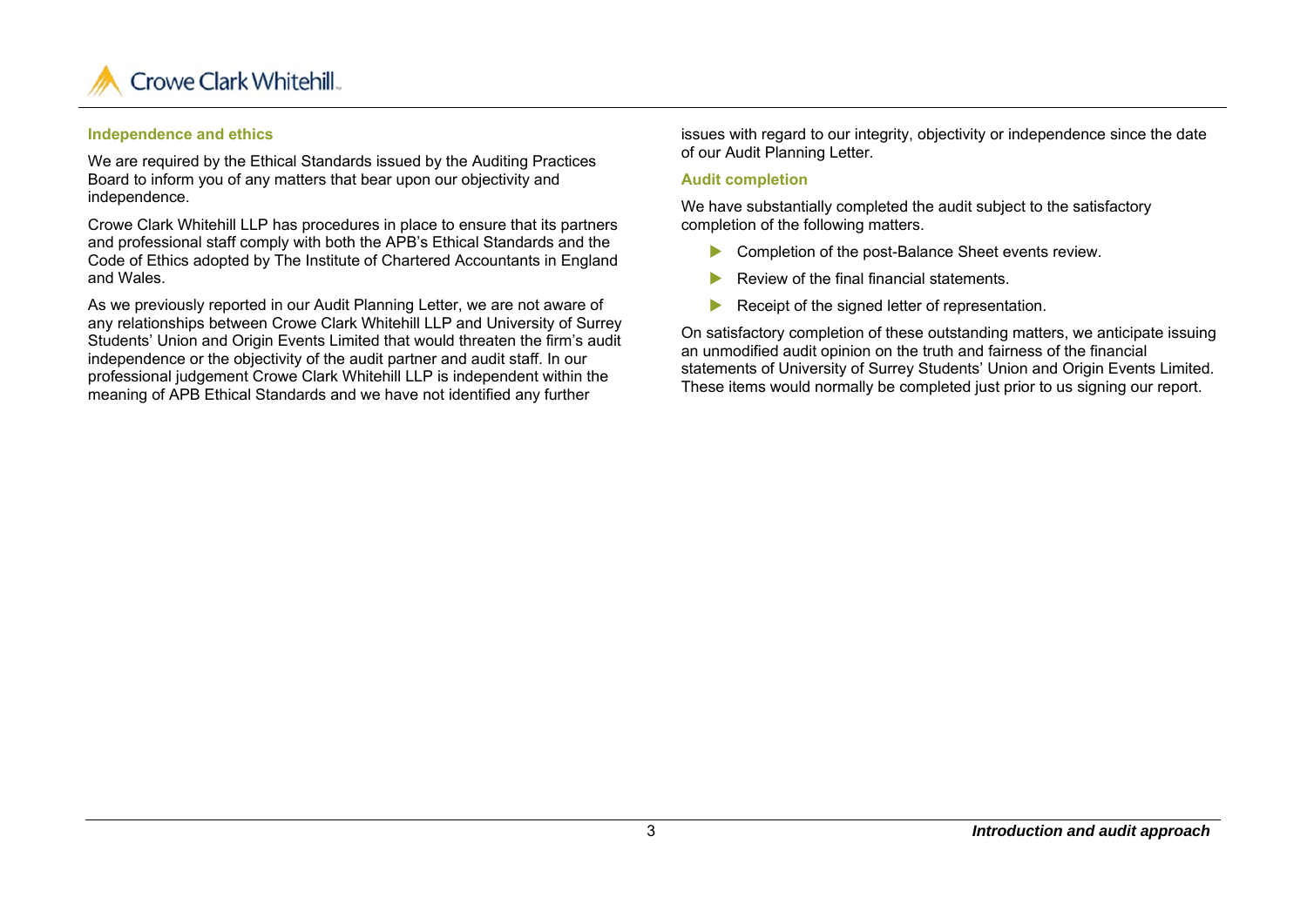

## **2. Key areas of accounting and audit focus**

Our work has been carried out in accordance with the audit plan presented to you and has taken account of our assessment of the risks of misstatement of transactions and balances in the financial statements.

We initially identified from our understanding of University of Surrey Students' Union and Origin Events Limited a range of risks and planned our audit work so as to reduce the risk of material misstatement to an acceptable level. We also identified which of those risks required special audit attention ("significant risks" or "specific risks").

We have summarised below the results of our audit work on the areas of significant risk set out in our planning report as well as on any key additional risks, judgements or other matters in relation to the financial statements of University of Surrey Students' Union and Origin Events Limited identified during our audit.

#### **2.1 Opening balances**

It was noted that the opening balances on the draft trial balance had not been reconciled to the prior year signed financial statements.

This was due to the year end close down of 2012 not being reflected in the trial balance prepared. As all profits from the Subsidiary were gift aided to the Union, this meant the intercompany balances did not agree by £1,225 and the brought forward reserve did not agree by £1,225. This amount represented the unrestricted loss made in last years consolidated accounts. A journal has been posted to make the intercompany and brought forward reserves agree.

We recommend that opening balances are reconciled promptly after the accounts are finalised, and all year end adjustments are posted to ensure that the signed financial statements are in agreement with the accounting system balances.

The financial statement has been adjusted and we understand that this was due to last year being the first year end process on the new accounting system and going forward we expect the opening balances to be agreed prior to the audit.

#### **2.2 Nice Curve Investment**

Investment in Nice Curve Limited has been included in the accounts as a joint venture through the equity method of £14,181. This has been included on the SOFA which discloses the Unions share of the income, net profit and tax from Nice Curve Limited accounts and within the balance sheet as a joint venture. We understand that the year end for Nice Curve Limited from which these figures have been derived are not co-terminous (30 June 2013) but the movement of one month is not material to adjust for.

We understand that it has been decided by the Directors not to distribute any profits of this company again this year.

#### **2.3 Gift Aid**

Gift aid of £163,637 has been included in the accounts for Origin Events. See below in section 7 the gift aid posting which you will be required to be post in both Origin and the Union's accounting system before the year end close.

#### **2.4 Old debtor's balances**

Included within trade debtors are balances of ~£18k which are over 120days old. Included within these amounts are balances for 'BAM' of £4.6k which is currently in dispute and not likely to be received and £5k from 'Jigsaw' which is also not likely to be received.

As these amounts are not material to the financial statements no adjustment has been made to the accounts.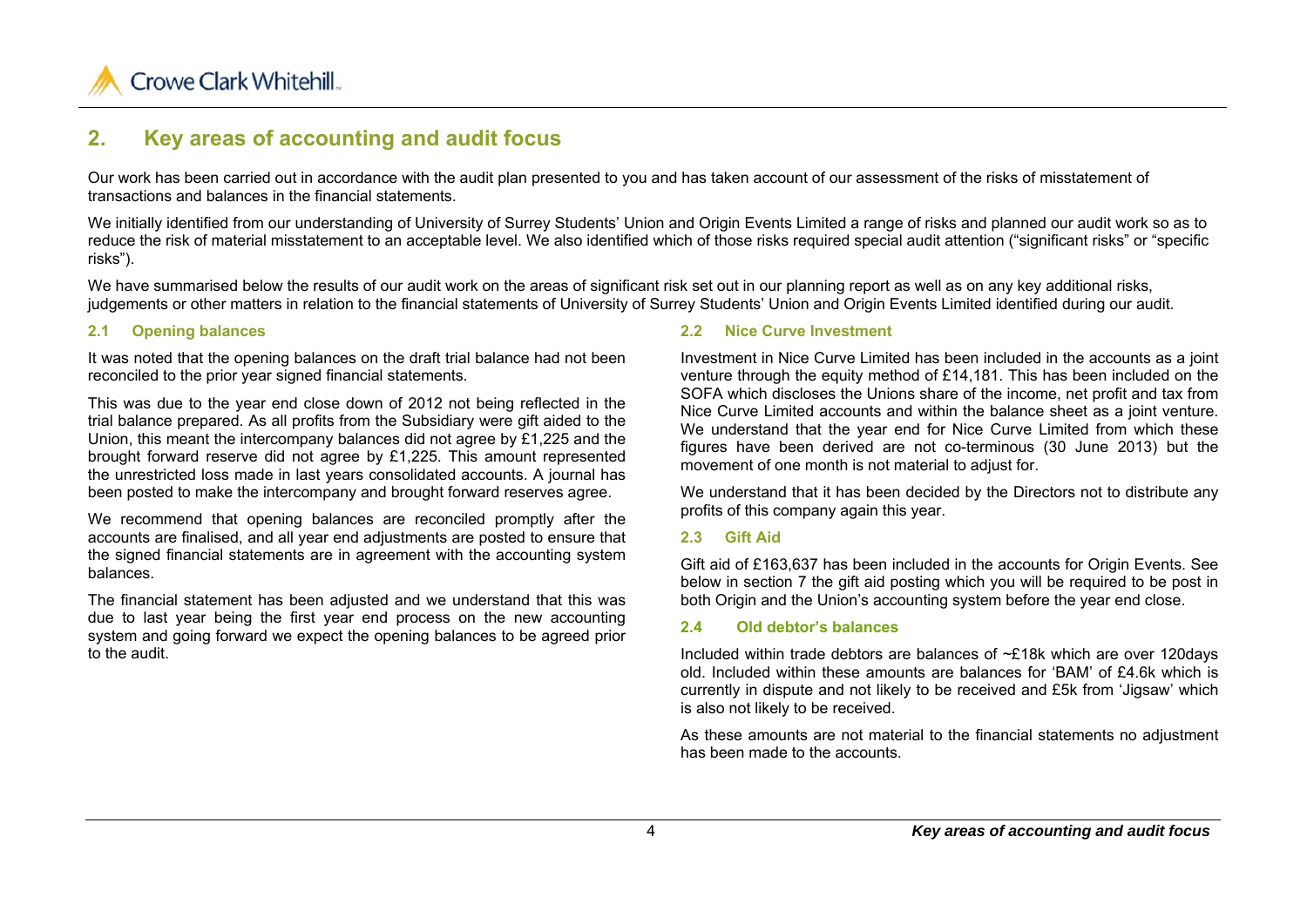

## **4. Systems and controls issues**

We have set out below certain potential improvements to the charity's processes and controls which we noted during our audit work and which we believe merit being reported to you.

Our evaluation of the systems of control at University of Surrey Students' Union and Origin Events Limited was carried out for the purposes of our audit and accordingly it is not intended to be a comprehensive review of your business processes. It would not necessarily reveal all weaknesses in accounting practice or internal controls which a special investigation might highlight, nor irregularities or errors not material in relation to the financial statements.

In order to provide the Committee with a clearer picture of the significance of issues raised, we have graded the issues raised by significance before any corrective actions are taken: We have also included as an appendix a brief update on the matters we raised last year.

| High          | These findings are significant and require urgent action.                               |
|---------------|-----------------------------------------------------------------------------------------|
| <b>Medium</b> | These findings are of a less urgent nature, but still require reasonably prompt action. |
| Low           | These findings merit attention within an agreed timescale.                              |

| <b>Audit finding and recommendation</b>                                                                                                                                                                                                                                                                                                                                                                                                                                                                                                       | <b>Priority</b> | <b>Management response</b>                                                                                                                                                |
|-----------------------------------------------------------------------------------------------------------------------------------------------------------------------------------------------------------------------------------------------------------------------------------------------------------------------------------------------------------------------------------------------------------------------------------------------------------------------------------------------------------------------------------------------|-----------------|---------------------------------------------------------------------------------------------------------------------------------------------------------------------------|
| <b>Fixed Asset Register</b><br>4.1<br>Noted that the Fixed Asset Register was not maintained correctly. The prior years additions<br>and depreciation should be rolled into the 'brought forward' columns to show clearly the<br>movements in the year on the fixed asset register. As a result the prior year signed accounts<br>figures were not agreed to Fixed Asset Register and time was taken to prepare the fixed asset<br>note required in the financial statements as the current year movements were not clear on the<br>register. |                 | A big exercise will be undertaken in the next month to<br>post all fixed assets onto the Microsoft NAV system<br>rather than maintaining a fixed asset register in excel. |
| We recommend that the Fixed Asset Register is updated regularly and that going forward the<br>movements in the year are show separately to clearly for the year in question.                                                                                                                                                                                                                                                                                                                                                                  |                 |                                                                                                                                                                           |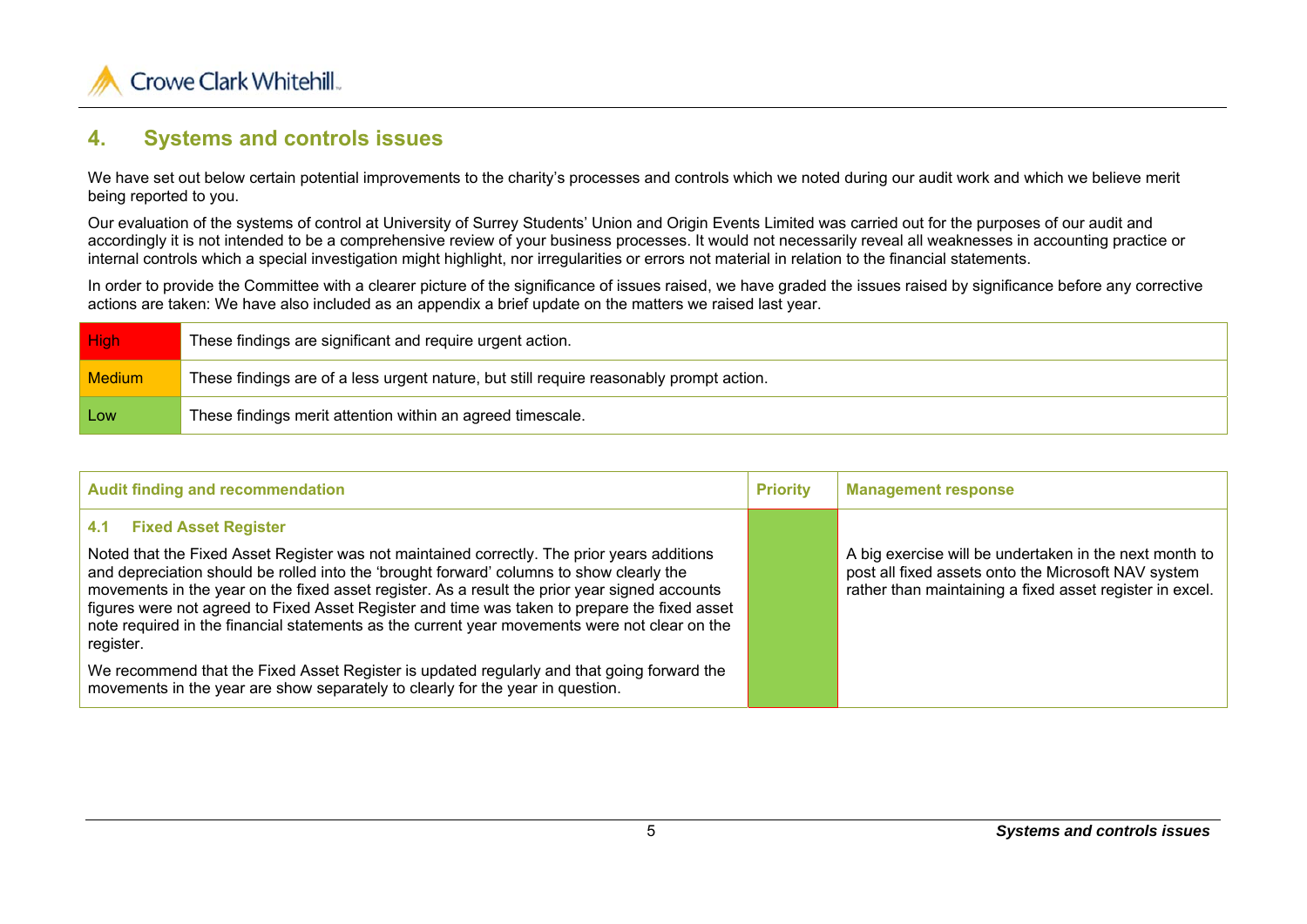

| <b>Audit finding and recommendation</b>                                                                                                                                                                                                                                                                                                                                                                                                                                                                                                                    | <b>Priority</b> | <b>Management response</b>                                                                                                                                                         |
|------------------------------------------------------------------------------------------------------------------------------------------------------------------------------------------------------------------------------------------------------------------------------------------------------------------------------------------------------------------------------------------------------------------------------------------------------------------------------------------------------------------------------------------------------------|-----------------|------------------------------------------------------------------------------------------------------------------------------------------------------------------------------------|
| <b>Accruals</b><br>4.2<br>Accruals for the audit fee and pension creditor totalling 17k and audit fees in Origin Events<br>Limited accounts of £5k had not been included in the year end accruals.<br>We recommend that the accruals are reviewed to ensure all expenditure relating to the<br>financial year are included for completeness.<br>The Union's audit fee and the pension creditor amounts have subsequently been adjusted for<br>in the financial statements. The audit fee for Origin has not been adjusted for but is deemed<br>immaterial. |                 | This was an oversight at the year end but all other<br>accruals have been correctly included in the<br>accounts.<br>We will ensure that these are correctly included next<br>year. |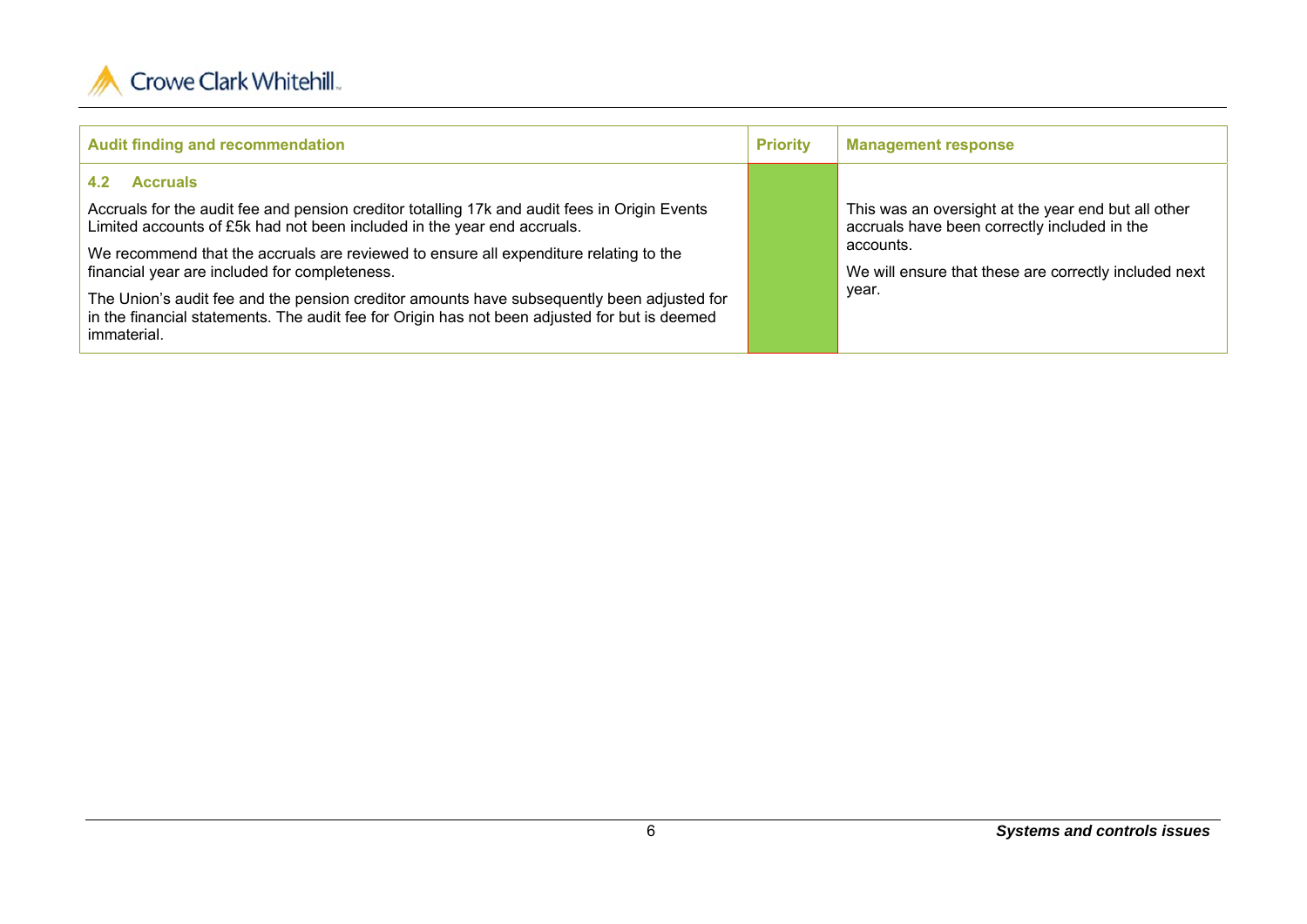

## **5. Fraud and error**

In our audit planning report, we explained that the responsibility for safeguarding the assets and for the prevention and detection of fraud, error and non-compliance with law or regulations rests with the trustees of University of Surrey Students' Union and Origin Events Limited.

In accordance with International Auditing Standards, we planned our audit so that we have a reasonable expectation of detecting material misstatements in the financial statements or accounting records (including any material misstatements resulting from fraud, error or non-compliance with law or regulations).

However, no internal control structure, no matter how effective, can eliminate the possibility that errors or irregularities may occur and remain undetected. In addition, because we use selective testing in our audit, we cannot guarantee that errors or irregularities, if present, will be detected. Accordingly our audit should not be relied upon to disclose all such misstatements or frauds, errors or instances of non-compliance as may exist.

As part of our audit procedures we made enquiries of management to obtain their assessment of the risk that fraud may cause a significant account balance to contain a material misstatement. Usually fraud in the charity sector is not carried out by falsifying the financial statements. Falsifying statutory accounts usually provides little financial benefit, as compared to say a plc where showing a higher profit could lead to artificial share prices or unearned bonuses. However falsifying accounts can be used to permit a fraud or to avoid detection. As a generality charities represented by its management and its trustees do not actively try to falsify accounts as there are not the same incentives to do so. In the charity world fraud is usually carried out through misappropriation or theft.

We have reviewed and discussed the accounting and internal controls systems management has put in place to address these risks and to prevent and detect error. However, we emphasise that the trustees, Audit Committee and management should ensure that these matters are considered and reviewed on a regular basis.

We have included the following statements in the letter of representation which we require from the trustees when the financial statements are approved.

- The trustees acknowledge their responsibility for the design and implementation of internal control to prevent and detect fraud and errors.
- The trustees have assessed that there is no significant risk that the financial statements are materially misstated as a result of fraud.
- $\blacktriangleright$  The trustees are not aware of any fraud or suspected fraud affecting the charity involving management, those charged with governance or employees who have a significant role in internal control or who could have a material effect on the financial statements. .
- The trustees are not aware of any allegations by employees, former employees, regulators or others of fraud, or suspected fraud, affecting the charity's financial statements.

We draw your attention to bullet point 3 above which presupposes that an assessment has been made. We have not been made aware of any actual or potential frauds which could affect the 2013 financial statements, or the period since the 2013 year end.

We emphasise that this section is provided to explain our approach to fraud and error, but the responsibility to make and consider your own assessment rests with yourselves.

#### **Management override of controls**

In addition to the procedures above, we are required to design and perform audit procedures to respond to the risk of management's override of controls.

No instances of management override have come to our attention as a result of this work.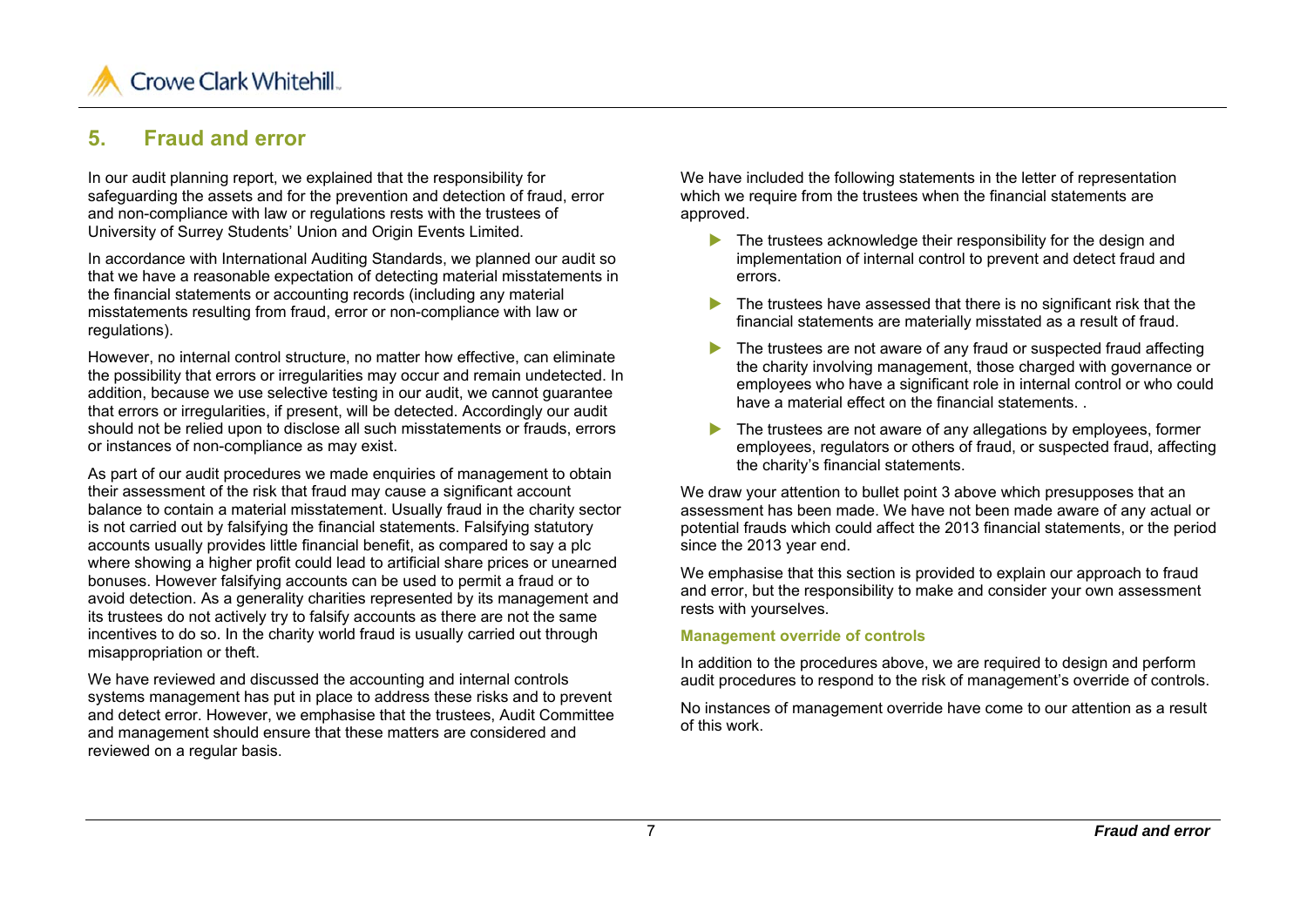

The following provides further information on the three kinds of fraud that charities such as Surrey University Students' Union should consider.

#### **Frauds of diversion**

This is where income or other assets due to University of Surrey Students' Union and Origin Events Limited are diverted before they are entered into the accounting records or control data. Essentially, it is easy to check what is there but very difficult to establish that it is all there. Therefore ensuring the completeness of income provided to a charity becomes difficult.

#### **Frauds of extraction**

This is where funds or assets in possession of University of Surrey Students' Union and Origin Events Limited are misappropriated. Such frauds can involve own staff, intermediaries or partner organisations since they require assets that are already in the possession of the entity being extracted fraudulently. This could be by false invoices, overcharging or making unauthorised grant payments.

Essentially such frauds are carried out due to weaknesses in physical controls over assets and system weaknesses in the purchases, creditors and

payments cycle. The cycle can be evaluated by considering questions such as who authorises incurring a liability and making a payment. On what evidence? Who records liabilities and payments? Who pays them and who checks them?

The close monitoring of management accounts, ledger entries and strict budgetary controls are also generally seen as an effective way of detecting and deterring frauds in this area.

#### **Backhanders and inducements**

There is also an inherent risk that individuals who are able to authorise expenditure or influence the selection of suppliers can receive inducements to select one supplier over the other. This risk can be mitigated by robust supplier selection and tendering procedures. We understand that major spend decisions are not taken by one person and therefore this risk is reduced. Internal audit considers this as part of its review process.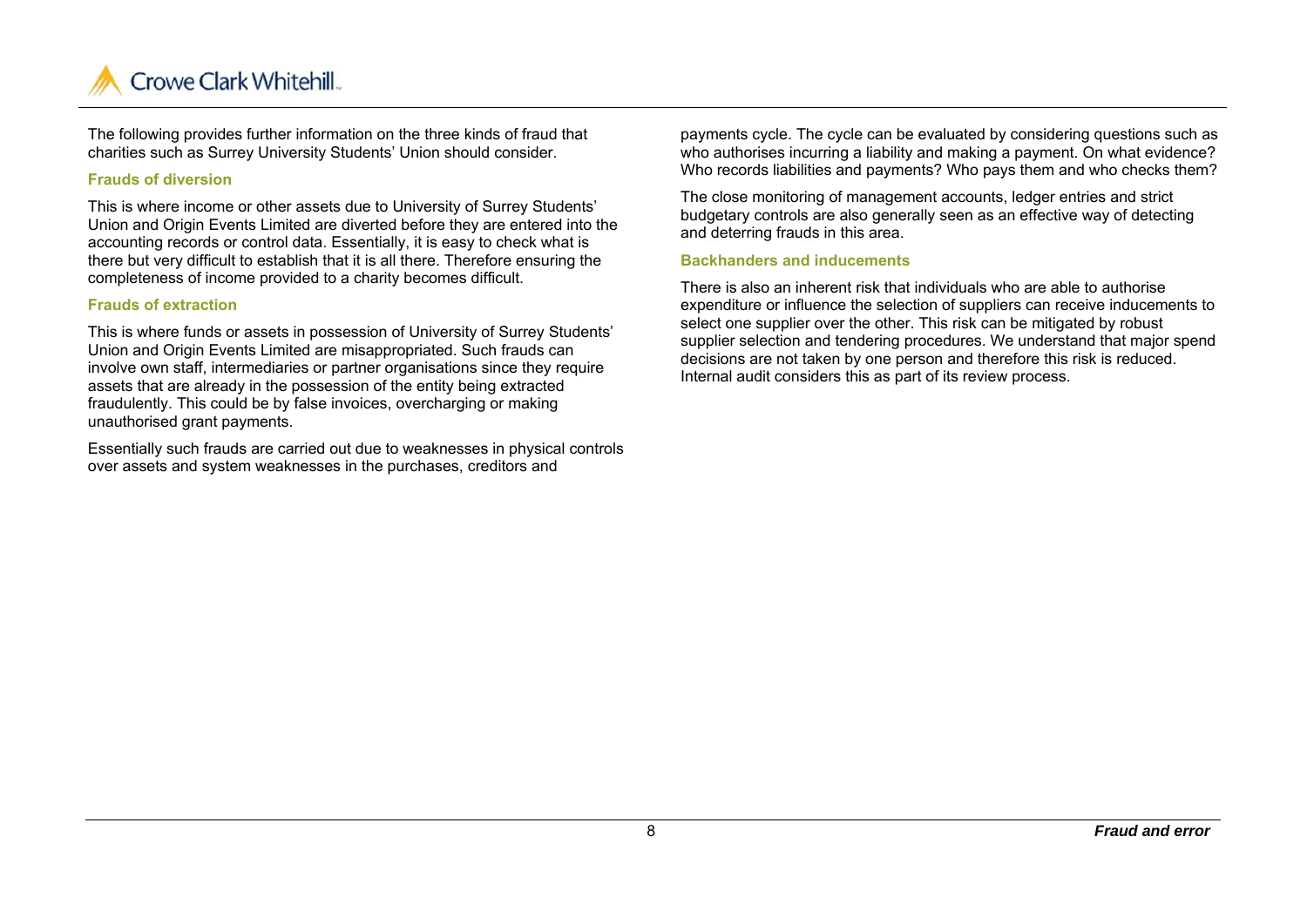

## **6. Managing third party relationship risk**

With increased regulatory scrutiny, continuing cost pressures and active stakeholders, large charities today must have a clear understanding of the risks that are inherent in external business relationships. By recognising and proactively addressing these third-party issues, organisations can reduce exposure to risk and achieve stronger relationships with service providers, suppliers, and delivery partners.

#### **Trends**

Many organisations are thinking more broadly about the risks they face. Inevitably, there is growing realisation that many of the most significant risks are driven by relationships with other entities. These relationships include:

- ▶ Service providers such as processing and fulfilment houses, computer services, IT, service centres, advertising and marketing, leasing, legal and construction services providers;
- $\blacktriangleright$ Supply-side partners – such as outsourced service providers, material suppliers and software development providers;
- $\blacktriangleright$ Demand-side partners – such as customers, beneficiaries, distributors, resellers, franchisees, licensees; and
- ь Other relationships – such as alliances, consortiums, joint ventures, and investments.

Risks have always been inherent in third-party relationships, but some particularly dramatic examples of risk exposure have occurred in recent years. For example:

- Reliance on third parties. The March 2011 earthquake and tsunami in Japan demonstrated a significant vulnerability to sudden parts shortages and supply chain disruptions across a broad range of industries
- $\blacktriangleright$  Protection of systems and data. High-profile data breaches have shown how even businesses with robust data security systems can be at risk due to weaknesses in the security of third-party organisations entrusted with sensitive information.
- $\blacktriangleright$  Reputation linked to others' actions. Unexpected revelations about distant suppliers' labour and environmental practices, which often catch retailers and distributors by surprise, demonstrate how quickly stakeholder confidence can be shaken, even in businesses with solid reputations for competence and integrity.
- Continuity of operations. Allegations of accounting fraud in one major outsourced provider of IT services ultimately had global repercussions, triggering the near collapse of the business.
- **Financial dependency. Highly volatile commodity prices have led to rapidly changing cost structures for vendors in virtually all industries.**

Third-party risks are increasingly important to large charities, especially given the trends in outsourcing. For University of Surrey Students' Union and Origin Events Limited this is particularly important in the management of its investments, including its property investments, because of the extensive reliance on  $3<sup>rd</sup>$  party managers and advisers.

#### **Solutions**

The broad array of risk-related challenges today's businesses face makes clear that an uncoordinated or case-by-case approach to third-party risk management is no longer adequate. At a practical level, a successful third-party risk management programme typically is implemented in three steps, as follows.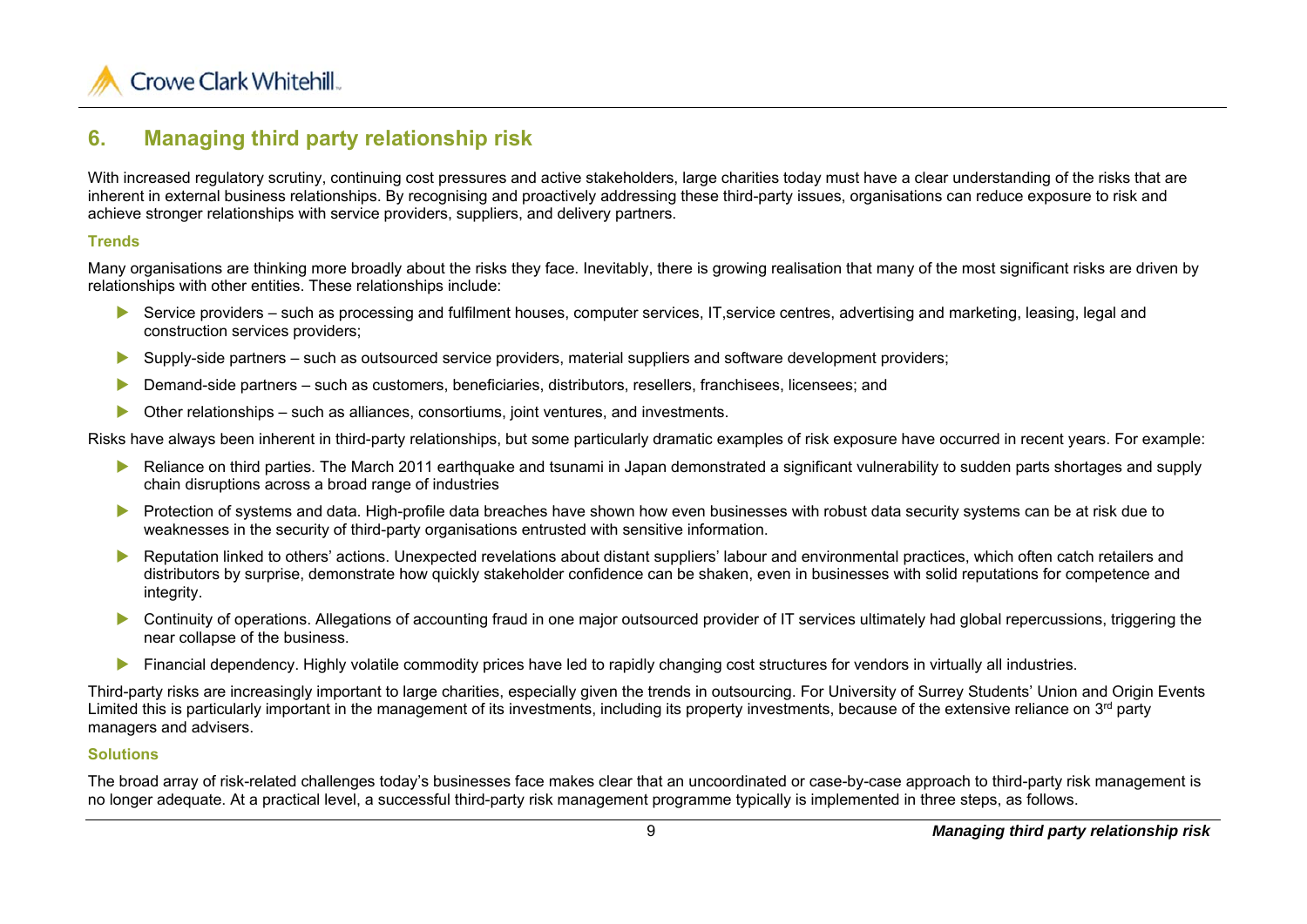

1. Establish ownership and buy-in. Planning for change is critical to successful third party risk management in organisations where the ownership of such risk is dispersed among multiple stakeholders and owners. This planning requires cross-functional coordination, executive leadership and oversight, and clear goals and objectives. The mission of most organisations often includes a focus on strengthening the overall relationship with the third party.

Success factors:

- $\blacktriangleright$ Clearly establish risk ownership.
- $\blacktriangleright$ Obtain cross-functional input from various stakeholders.
- $\blacktriangleright$ Develop a third-party risk management road map.

2. Evaluate risks. Understanding the risk profile of the entire organisation helps focus efforts on the areas of highest risk, which allows the assignment of adequate resources to address specific clauses in an agreement or specific types of relationships or categories of risk. Developing a comprehensive risk landscape is often a helpful first step in evaluating the various risks in a relationship. This step helps avoid taking a one-size-fits-all approach and instead drives focus on the areas of risk and reward to the organization.

Success factors:

- ь Identify the high risks inherent in the third-party relationships.
- ь Quantify identified risks.
- $\blacktriangleright$ Establish a plan for moving forward.

3. Audit, monitor, and assess. The risk landscape spurs initiatives to audit, inspect, benchmark performance and costs, verify, and gain assurance or attestation. A successful third-party risk management program has an appropriate level of:

- $\blacktriangleright$ Risk measurement and monitoring;
- $\blacktriangleright$ Performance measurement and monitoring;
- D Incident tracking; and
- $\blacktriangleright$ Evaluation of the value received from the relationship.

These activities are important for determining when or whether to renegotiate the terms of the agreement. The companies that are most successful in this auditing and monitoring function are those that work to enhance the data they have about their relationships so that they can predict areas of risk more accurately and automate relationship monitoring more effectively.

Success factors:

- ь Customize the assessment to the relationship.
- $\blacktriangleright$ Use automation to streamline the process.
- $\blacktriangleright$ Analyse trends of incidents across relationships.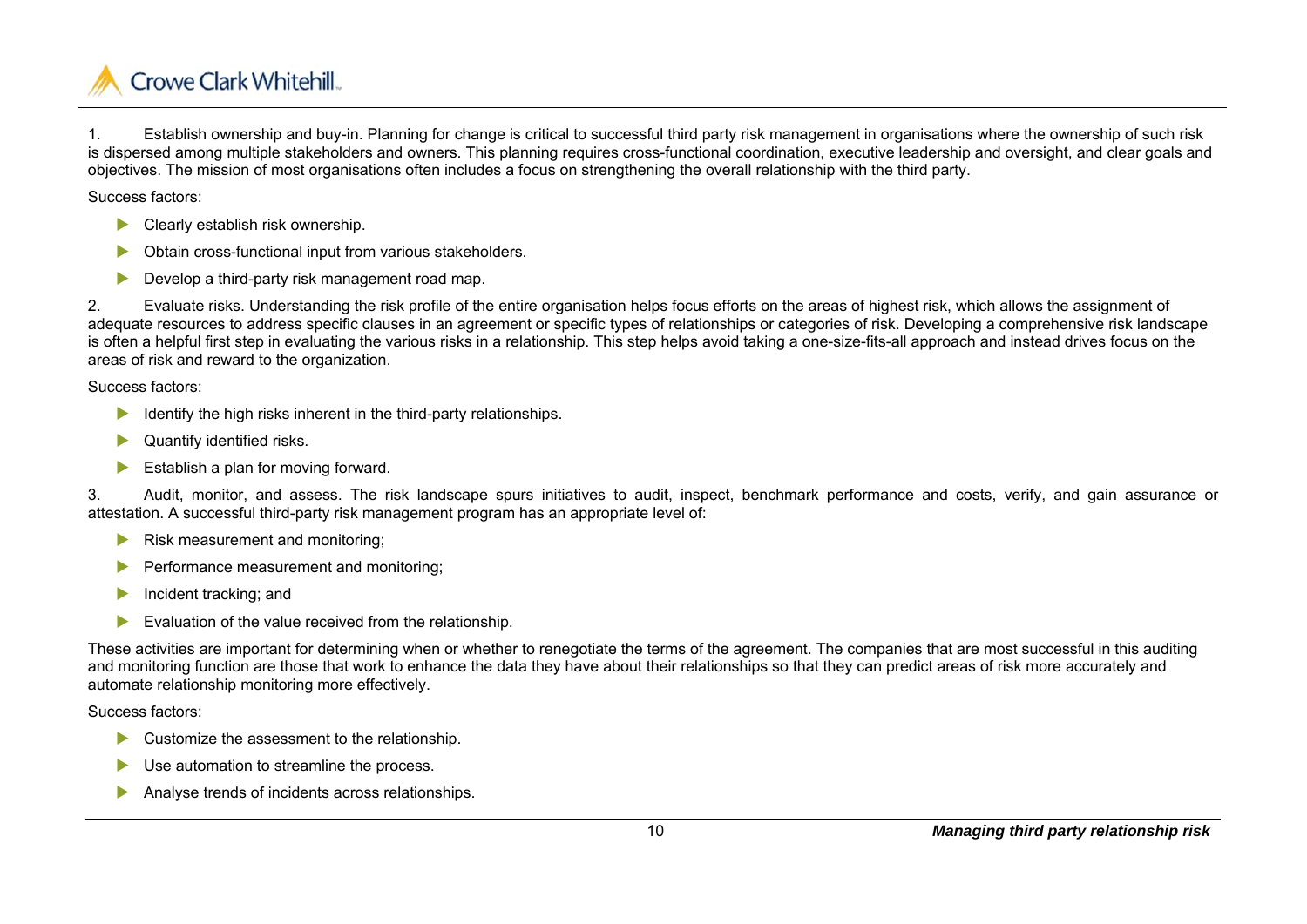

Board members, as part of their corporate governance responsibilities, should be asking management about third-party risks. The following suggested questions are a useful means of starting this process.

- 1. Do we have a full list of our relationships and agreements?
- 2. Have we assessed the risks to the University of Surrey Students' Union and Origin Events Limited of the relationships we have?
- 3. Who owns the assessment of these risks?
- 4. What are the key relationship risks and what are the processes we have in place to manage them?
- 5. How do we know that the third-parties with whom we have relationships are complying with the agreements we have in place?
- 6. What our policies in relation to auditing agreements for compliance?
- 7. How do we know that the third-parties with whom we have relationships are complying with laws and regulations?
- 8. Which of our key relationships and agreements have not been reviewed by legal counsel in the last three to five years?
- 9. How do we re-assess the risks of a relationship prior to renewal? What types of risks do we consider at renewal?
- 10. Do our standard agreements address the key risks?
- 11. How do we know the reports we receive from key third-parties are reliable?
- 12. Have we tested our business continuity plans with our key third-party relationships?
- 13. How dependent are our third-parties on subcontractors?
- 14. What risks are associated with these organisations?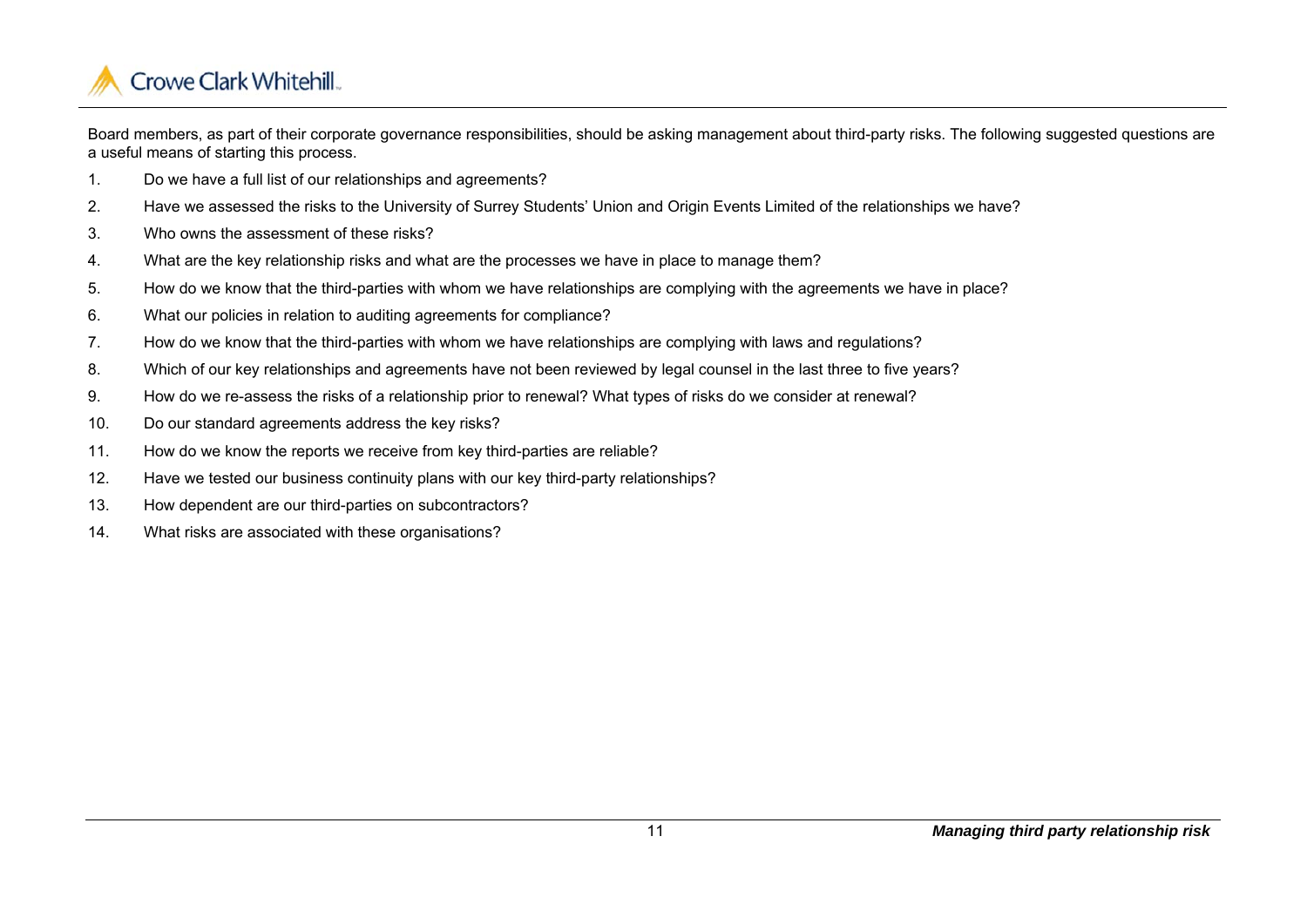

## **7. Reporting audit adjustments**

International Standard on Auditing (UK and Ireland) 260 (ISA 260) requires that we report to you all misstatements which we identified as a result of the audit process and which were not adjusted, unless those matters are clearly trivial in size or nature.

Our audit approach is based on consideration of audit materiality as explained in section 1 of this report. We determine materiality for the purposes of the charity's statutory reporting by our judgement as to what adjustments would influence the readers' perceptions of the financial statements. We do not therefore seek to review all immaterial amounts.

For the purpose of reporting non-trivial items identified as a result of our audit work which have not been adjusted in the financial statements we set out in our Audit Plan that we would report unadjusted misstatements greater than £1,000 unless they are qualitatively material at a lower amount.

We are pleased to report that there are no remaining unadjusted items identified from our audit in excess of the above trivial limit.

|                                                                          | Net income<br>increase /(decrease) | Capital grant<br>increase /(decrease) | Liabilities<br>increase /(decrease) |
|--------------------------------------------------------------------------|------------------------------------|---------------------------------------|-------------------------------------|
|                                                                          | £                                  | £                                     | £                                   |
| Net result per draft financial statements                                | (132, 724)                         |                                       |                                     |
| Reclasifying postings to reserves to agree back to 2012 signed accounts. | (14, 694)                          | 13,469                                | 1,225                               |
| Posting clubs and socs movements to SOFA.                                | 6,714                              |                                       | (6, 714)                            |
| Accrue the audit fee for SU and the IXBRL service                        | (7, 450)                           |                                       | 7,450                               |
| Accounting for July pension payment not accrued                          | (10, 137)                          |                                       | 10,137                              |
| Gift Aid                                                                 | 163,637                            |                                       | (163, 637)                          |
| Total potential adjustments                                              | 138,070                            | 13,469                                | (151, 539)                          |
| Net result per financial statements presented to the trustees            | 5,346                              |                                       |                                     |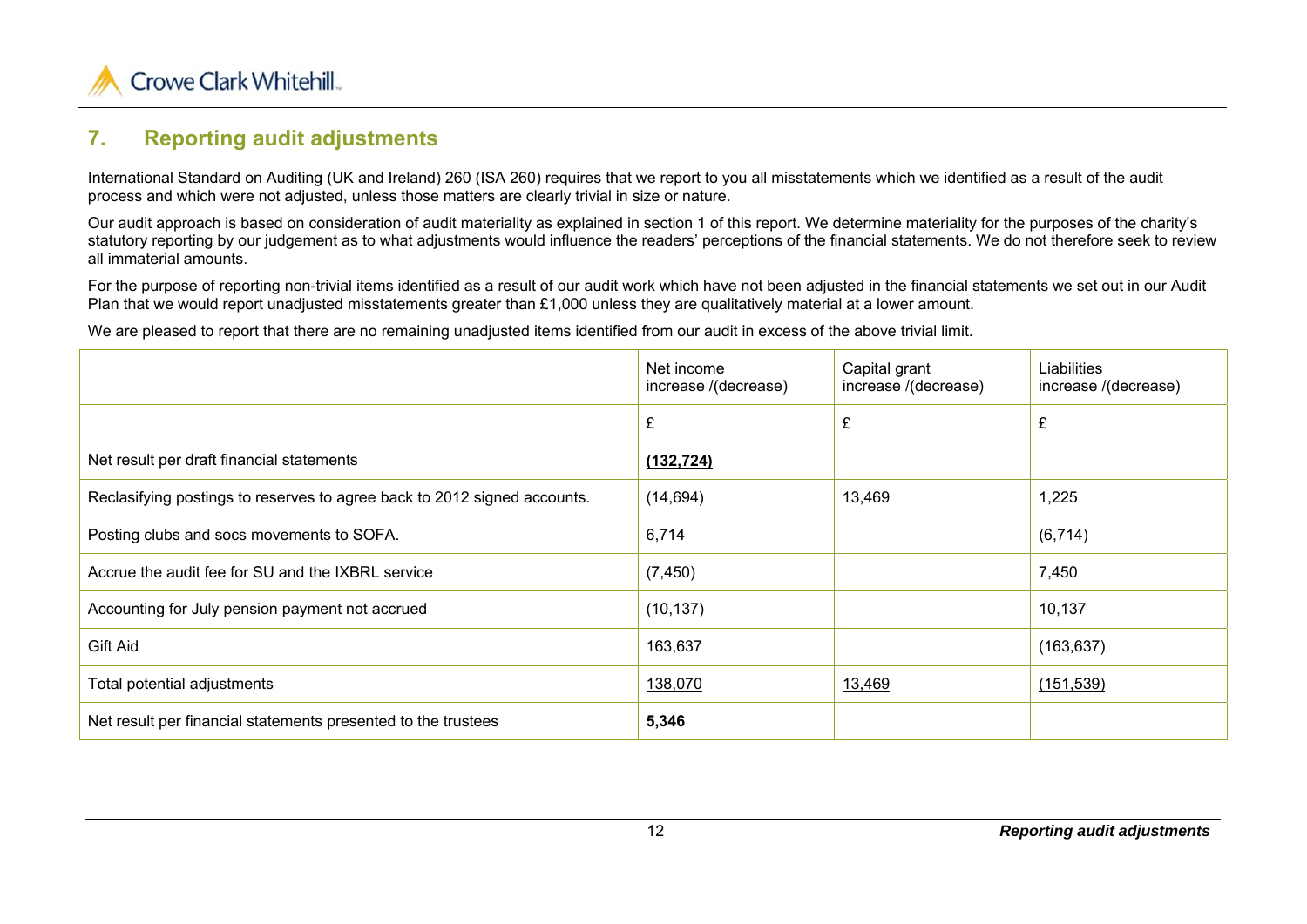

## **Appendix 1 - Matters from last year**

We have set out below the issues on which we reported after our audit last year together with an update on how the points raised have been addressed including information on the progress made at the time of the audit of the 2013 financial statements.

| Recommendation fully implemented or no longer relevant |  |
|--------------------------------------------------------|--|
| Recommendation partially implemented                   |  |
| No progress on recommendation                          |  |

| <b>Observations in 2012</b>                                                                                                                                                                                                                                                                                                                                                                                                               | <b>Priority</b> | <b>Management response</b>                                                                                                                |
|-------------------------------------------------------------------------------------------------------------------------------------------------------------------------------------------------------------------------------------------------------------------------------------------------------------------------------------------------------------------------------------------------------------------------------------------|-----------------|-------------------------------------------------------------------------------------------------------------------------------------------|
| <b>Bank Reconciliations</b>                                                                                                                                                                                                                                                                                                                                                                                                               |                 |                                                                                                                                           |
| Last year, we noted that the bank accounts had not been fully reconciled at the time of the audit,<br>and that a written reconciliation for the year end was not prepared. The bank balance had an<br>initial difference of £2,405 of which £1,002 related to reconciling items on the bank and a further<br>£1,160 had been investigated and corrected for in the Financial statements. Leaving an un-<br>reconciled difference of £242. |                 | There was a 'bug' on the NAV system this year but<br>this has since been rectified and all items reconciled.<br>Matter considered closed. |
| This year, there was still a difference on the bank as mentioned above in section 4.                                                                                                                                                                                                                                                                                                                                                      |                 |                                                                                                                                           |
| We recommended that the cashbook should be fully reconciled to bank statements by the time of<br>the audit, and written reconciliations should be performed on a regular basis. This<br>recommendation still stands and so the observation remains open.                                                                                                                                                                                  |                 |                                                                                                                                           |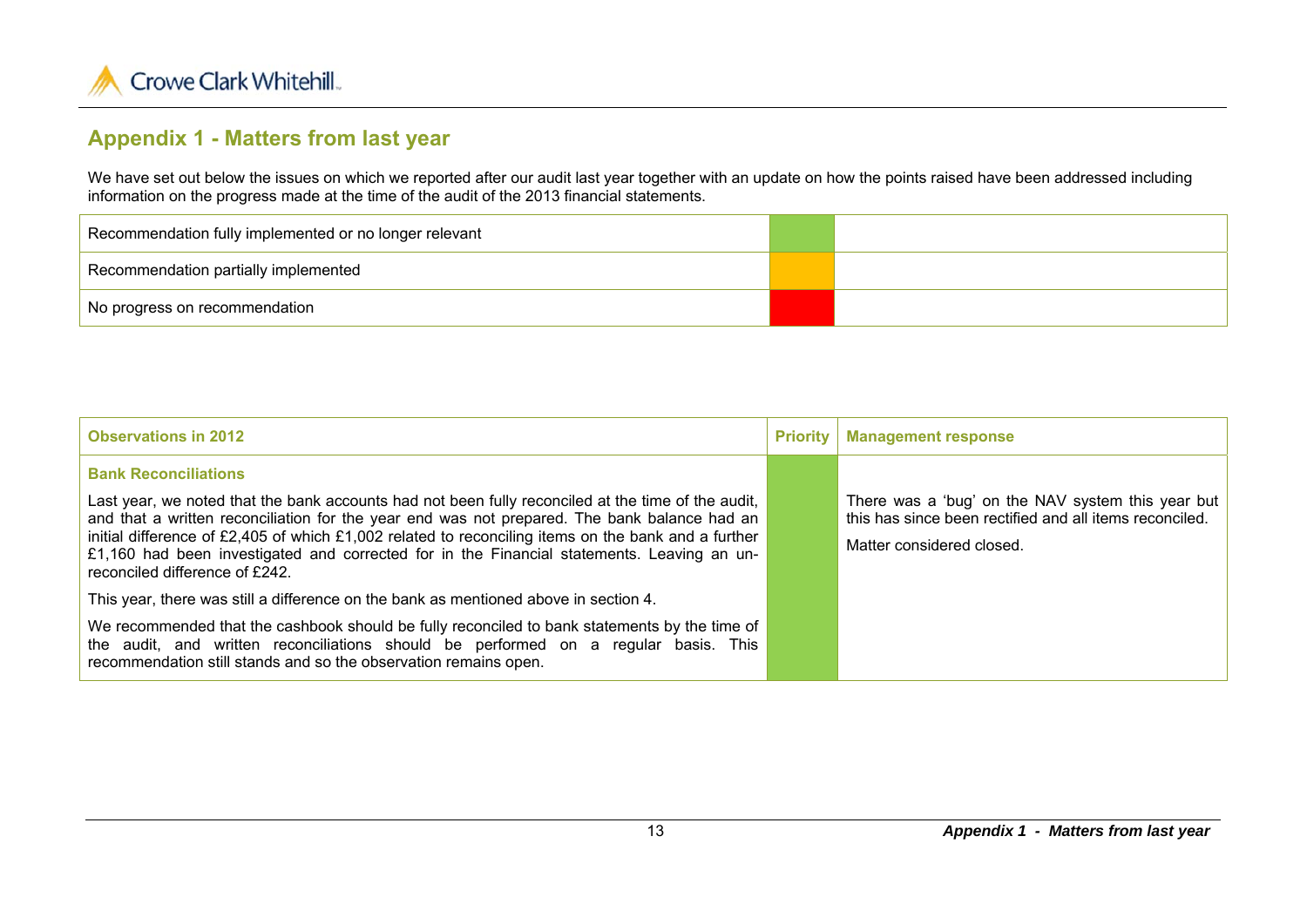

| <b>Observations in 2012</b>                                                                                                                                                                                                                                                                                                  | <b>Priority</b> | <b>Management response</b>                                                                                                                              |
|------------------------------------------------------------------------------------------------------------------------------------------------------------------------------------------------------------------------------------------------------------------------------------------------------------------------------|-----------------|---------------------------------------------------------------------------------------------------------------------------------------------------------|
| <b>Statutory information</b>                                                                                                                                                                                                                                                                                                 |                 |                                                                                                                                                         |
| It was noted that a trustee had been omitted from both Companies House and Charity<br>Commission statutory information at the time of the audit. Though we understand Charity<br>Commission information may only be updated annually, Companies House information should be<br>updated with any new changes to Directorship. |                 | Changes have been made to update the Companies<br>House and Charity Commission filing history. No<br>issues noted in 2013. Matter now closed.           |
| Statutory information should be kept up to date and we recommend all changes are notified to<br>Companies House through submission of the relevant forms as soon as possible.                                                                                                                                                |                 |                                                                                                                                                         |
| <b>Journals</b>                                                                                                                                                                                                                                                                                                              |                 |                                                                                                                                                         |
| The system in place surrounding the posting of journals could be more effective. Although a<br>physical journal file is kept - the journals in here are not sequentially numbered, nor is there any<br>supporting documentation attached to each journal posted.                                                             |                 | Journal system has been reviewed and matter now<br>resolved. Journals can be traced either through<br>paperwork or through documentation on the system. |
| All members of the finance department are able to post journal entries, and there doesn't appear<br>to be any review process in place                                                                                                                                                                                        |                 | Matter now considered closed.                                                                                                                           |
| In addition it was found that not all journals posted on the system had been printed for the file.                                                                                                                                                                                                                           |                 |                                                                                                                                                         |
| A file with supporting documentation for all material journals should be maintained with<br>appropriate authorisation.                                                                                                                                                                                                       |                 |                                                                                                                                                         |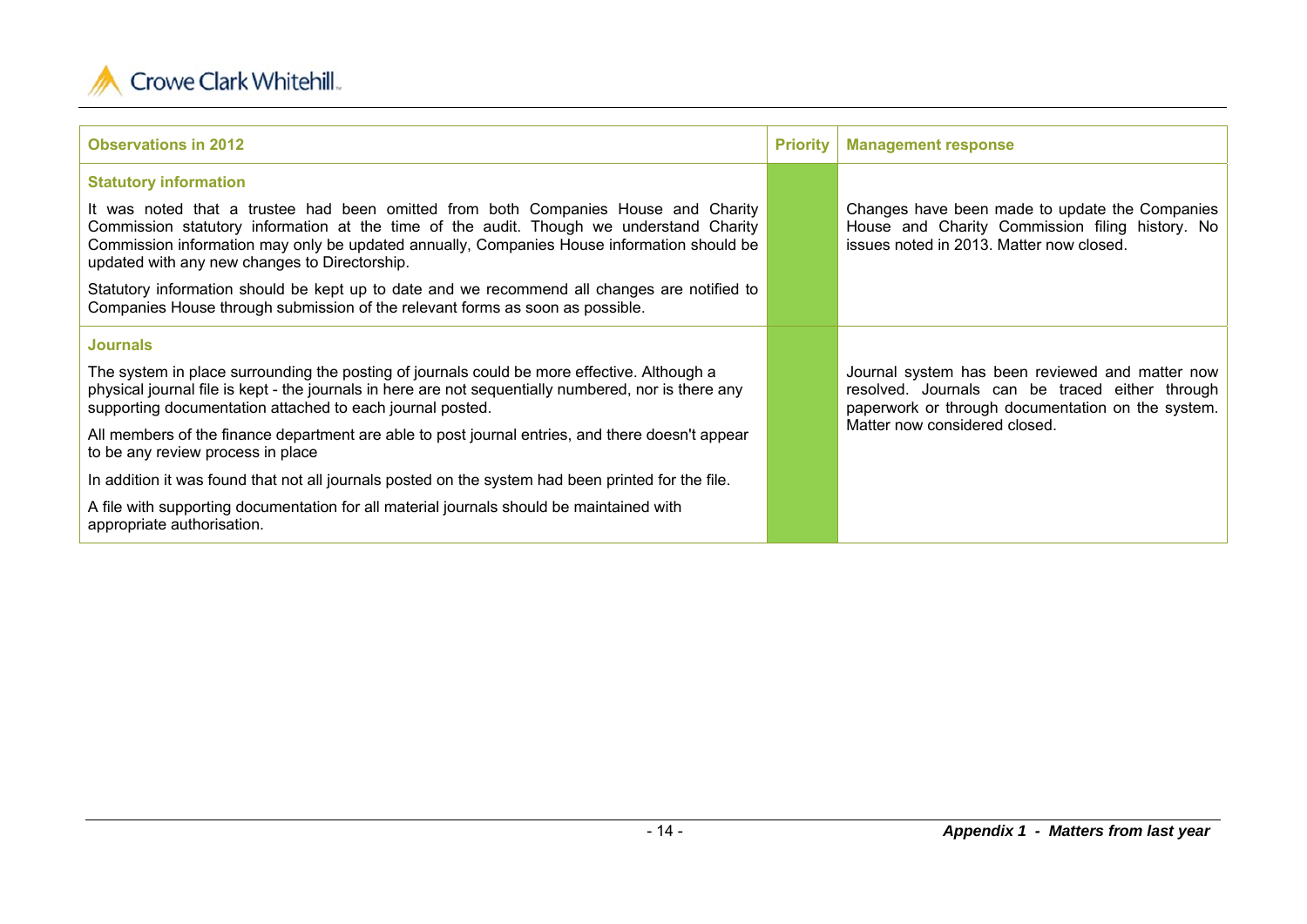

## **Appendix 2 - External developments**

We have summarised below the changes in the charity sector over the recent period and other developments which we believe may be of interest and relevant to you. Please note that this information is provided as a summary only and that you should seek further advice if you believe that you have any specific related issues or intend to take or not take action based on any of the comments below.

We issue a regular technical briefing for charities by email. If you would like to receive this please email your details to nonprofits@crowecw.co.uk. Alternatively, these briefings are available on our website.

#### **The future of financial reporting**

Following the issuing of various Exposure Drafts (FREDs 43 to 45, then FREDs 46 to 48) early last year, FRS 100 and FRS 101 were published in late November 2012 and FRS 102 has now been published in March 2013.

FRS 100 sets out the financial reporting framework that will be applicable in the future for entities preparing financial statements in accordance with legislation, regulations or accounting standards applicable in the United Kingdom and Republic of Ireland.

FRS 102 is the key Financial Reporting Standard which will effectively, for future financial reporting, replace all UK accounting standards.

The ASB (now known as the Accounting Council) is proposing that most SORPs, including the SORP "Accounting and Reporting by Charities" should be updated to bring them in line with the new Financial Reporting Standards. There will not now be a separate standard for public benefit entities.

For small charities, the proposal is to retain the Financial Reporting Standard for Smaller Entities ("FRSSE") and to consult again on how to update it following the European Commission's planned changes to the accounting requirements for smaller entities.

The effective date for the implementation of the new reporting requirements is for accounting periods starting on or after 1 January 2015, so the changes will generally be effective for most charities in preparing their financial statements in 2016 (although consideration will need to be given to the restatement of the previous year's comparative figures).

#### **Gift aid changes**

From 22 April 2013, charities and Community Amateur Sports Clubs can sign up to make gift aid repayment claims electronically.

The new service, Charities Online, is being introduced to customer to make repayment claims faster and easier by filing online. The current R68(i) print and post repayment form will be replaced by three options for making claims. New forms will also be introduced to replace the existing ChA1 HMRC charity application form, ChV1 charities variations form and the CASC (A1) registration form.

Under the new scheme there will be three ways to claim tax repayments.

- **Claim online**: There will be a new online form which will include mandatory boxes requiring completion. The form will self-validate to ensure that information has been correctly entered, then the system will automatically submit the form to HMRC. Donor details can be attached on a separate spreadsheet.
- $\blacktriangleright$  **Claim using external software**: Some charities may already use software to record donation details and to help produce and send returns to HMRC – or may wish to do so in the future. In such cases charities will either need to amend their own software or enquire with their software provider to ensure that the software is compatible with the Charities Online service.
- $\blacktriangleright$  **Claim using a paper form**: A new paper form, ChR1, will be introduced for those charities which do not wish to or cannot submit electronically. As the completed forms will be scanned on receipt by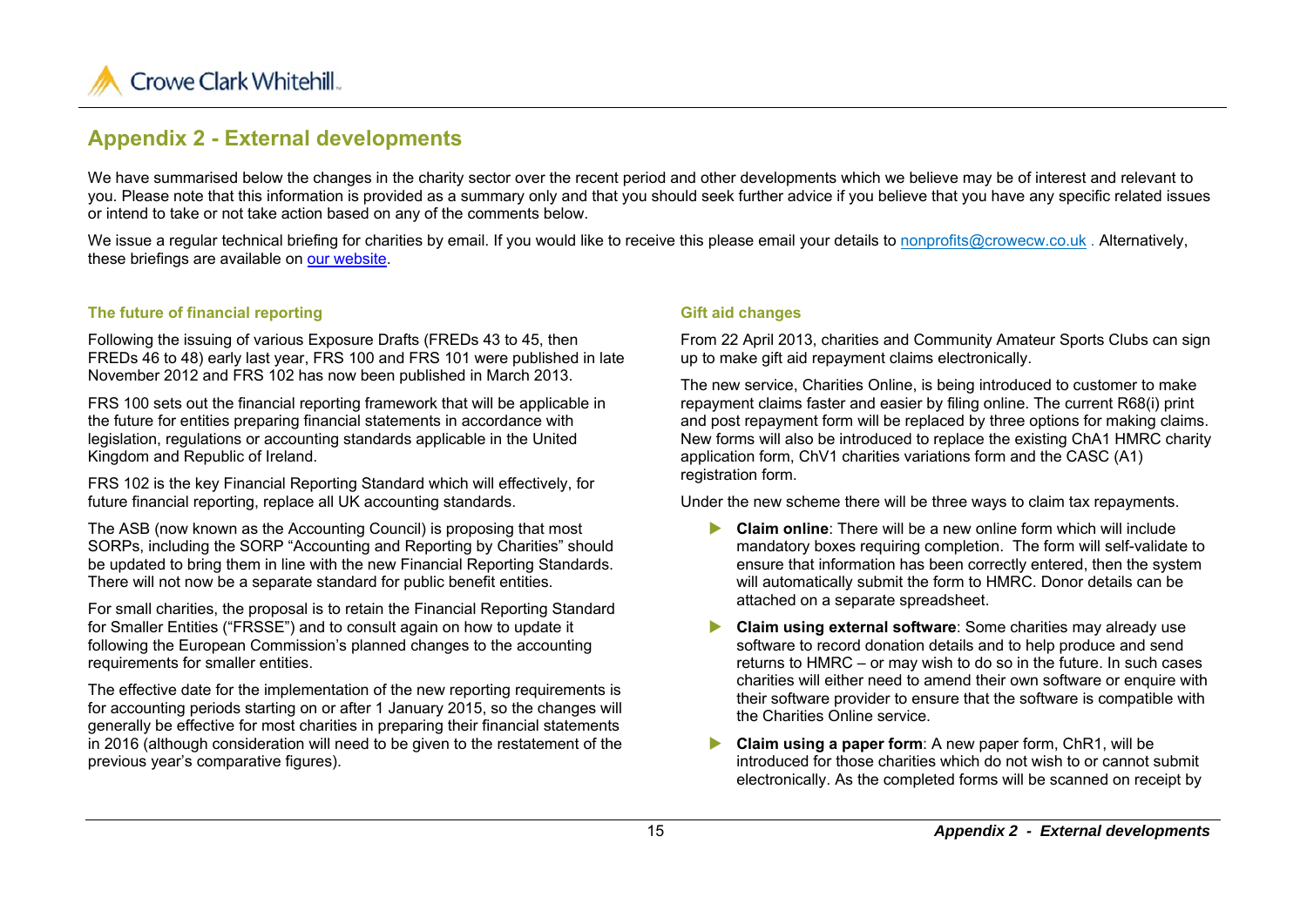

HMRC, individuals will not be able to use existing R68(i) forms or photocopies of the new paper form.

Switching to the new forms and means of submission will create additional work for charities and it is important that organisations are prepared and ready for the change.

Letters were initially issued to the largest gift aid claimants informing them of the changes and further letters have since been sent to other claimants in February and March 2013 to let charities know when the new online systems will start to operate and how soon charities need to start using one of the three new claim methods. Further details are available on the HMRC website: http://www.hmrc.gov.uk/charities/online/index.htm .

#### **Big Board Talk – 15 questions charity trustees need to ask**

The Charity Commission have in December 2012 updated their Big Board Talk checklist to reflect the results of the recent review project on financial risk management undertaken jointly between the Charity Commission and the ICAEW.

The checklist is designed to be suitable for all charities to use when looking at what they do and how they do it. The 15 main questions will not all be relevant to every charity - it will depend on your charity's size and how it operates. The checklist reflects a good practice approach your charity should use when regularly reviewing the way it operates, and this approach becomes especially important in a changing or uncertain economic climate.

The checklist is a template which can be used to help structure a discussion as an agenda item at your trustee meeting, away day discussion or planning meeting. It will also help charities to develop a plan and timetable for action. The Charity Commission strongly encourages trustee boards of all charities to use this checklist, and it can be downloaded from the Charity Commission website:

http://www.charitycommission.gov.uk/About\_us/About\_the\_Commission/ccne ws29check.aspx

Also available on the Charity Commission website is the Commission's response to the findings from the financial risk management project:

http://www.charitycommission.gov.uk/Library/about\_us/review\_project\_icaew. pdf

#### **Guidance for new trustees**

The Charity Commission has published a new online Trustees' Handbook for newly appointed trustees. The handbook aims to help charities to manage a smooth handover between departing and newly appointed trustees and includes:

- **All an explanation for new trustees of their duties and responsibilities and** how to make use of the Commission's online services and guidelines;
- **a** checklist of documents a new trustee can expect to receive from their charity or can locate on the Commission's website, such as the charity's governing document, latest accounts and Charity Commission guidance;
- $\blacktriangleright$  an explanation of the basic principles of online reporting and accounting.

Sam Younger, chief executive of the Charity Commission said: "These new guides will help trustees get to grips with their role and help charities develop their inductions for new members. These packs are not exhaustive…but they do serve as starting points for inexperienced trustees."

The handbook can be downloaded from the Charity Commission website: http://www.charity-commission.gov.uk/Library/about\_us/trustee\_handbook.pdf

#### **Real Time Information (RTI)**

In April 2013 HM Revenue & Customs (HMRC) has introduced a new way of reporting PAYE: Real Time Information, or RTI.

RTI means that employers and pension providers will tell HMRC about PAYE payments at the time they are made as part of their payroll process - payroll software should collect the necessary information and send it to HMRC online.

All employers will be legally required to be ready to start submissions under RTI from April 2013 although HMRC will ask individual employers to join between April and October 2013**.** 

Clearly this is a fairly significant change and HMRC have issued some extensive guidance on operating PAYE in real time which is available on their website:

http://www.hmrc.gov.uk/payerti/index.htm .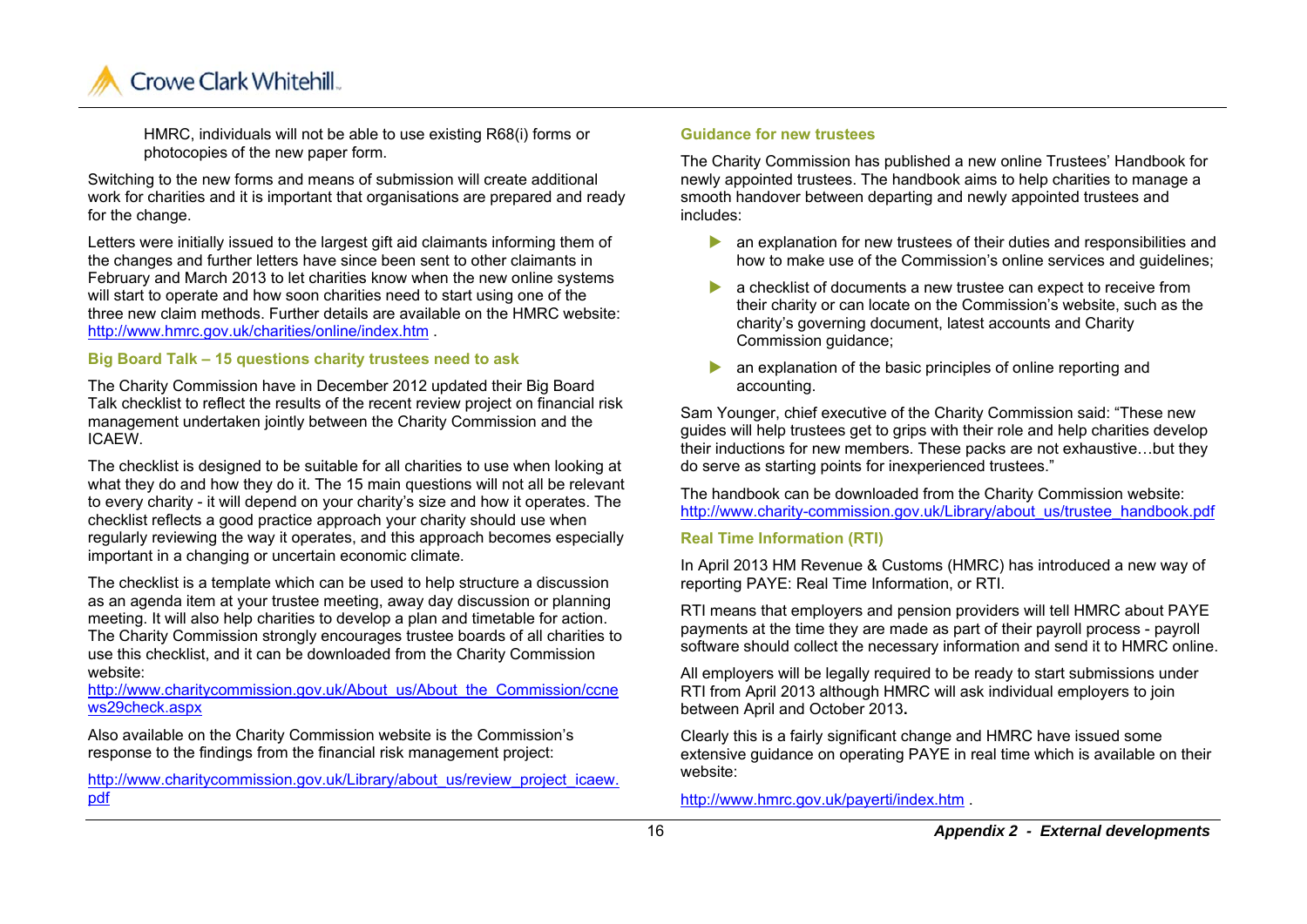

Our Employment Advisory Group has already been working with a number of our clients on the necessary changes. If you would like any assistance with implementing the necessary changes and reporting, please let us know. Further details on RTI and how we may help can be found in our briefing document available on our website:

http://www.crowehorwath.net/uk/uploadedFiles/UK/services/tax/Employment\_t ax/0175\_RTI%20briefing%20-%20EAG.pdf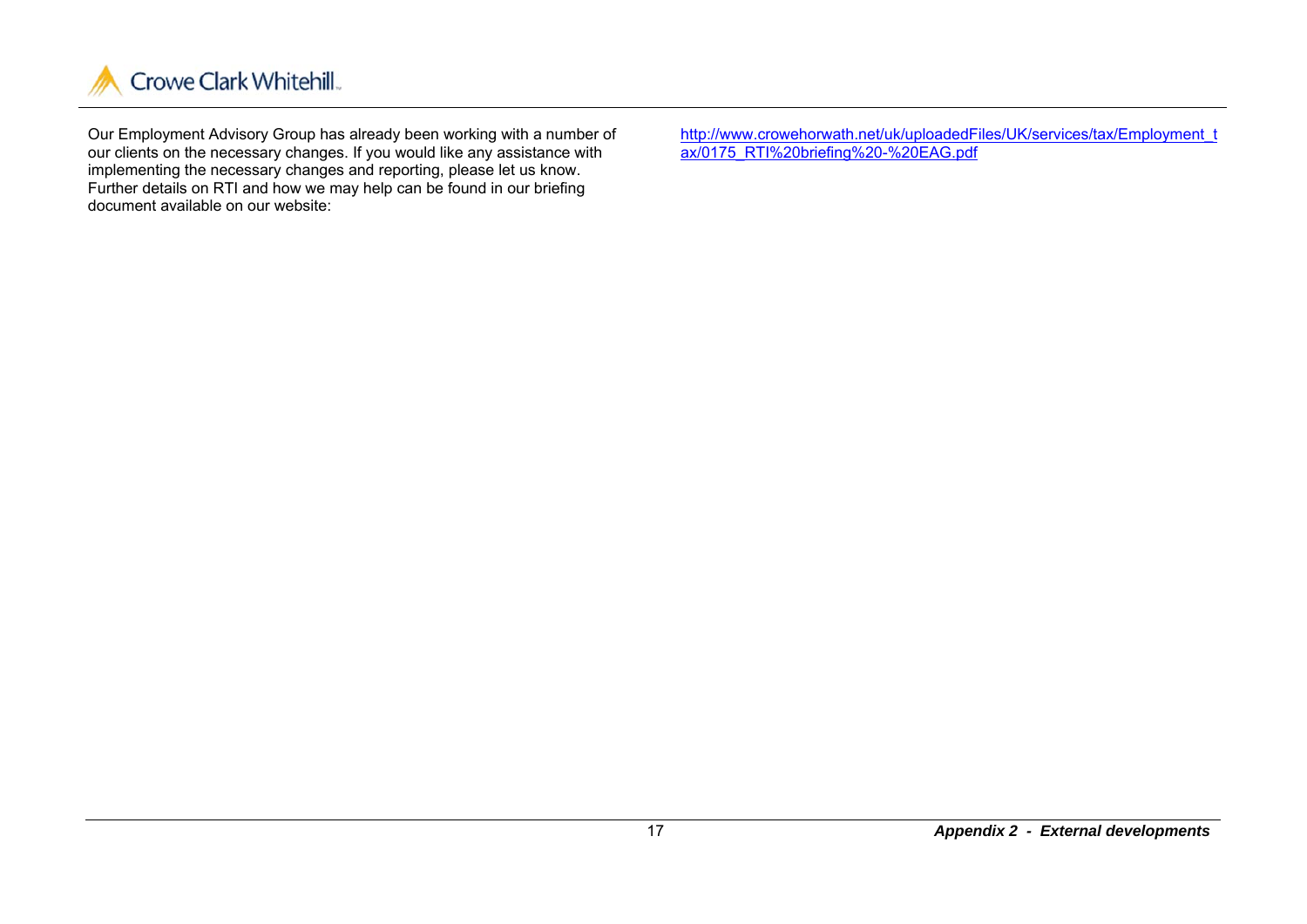



## www.croweclarkwhitehill.co.uk

Crowe Clark Whitehill LLP is a member of Crowe Horwath International, a Swiss verein (Crowe Horwath). Each member firm of Crowe Horwath is a separate and independent legal entity. Crowe Clark Whitehill LLP and its affiliat liable for any acts or omissions of Crowe Horwath or any other member of Crowe Horwath and specifically disclaim any and all responsibility or liability for acts or omissions of Crowe Horwath or any other Crowe Horwath mem Whitehill LLP

Crowe Clark Whitehill LLP is registered to carry on audit work by the Institute of Chartered Accountants in England and Wales and is authorised and regulated by the Financial Conduct Authority.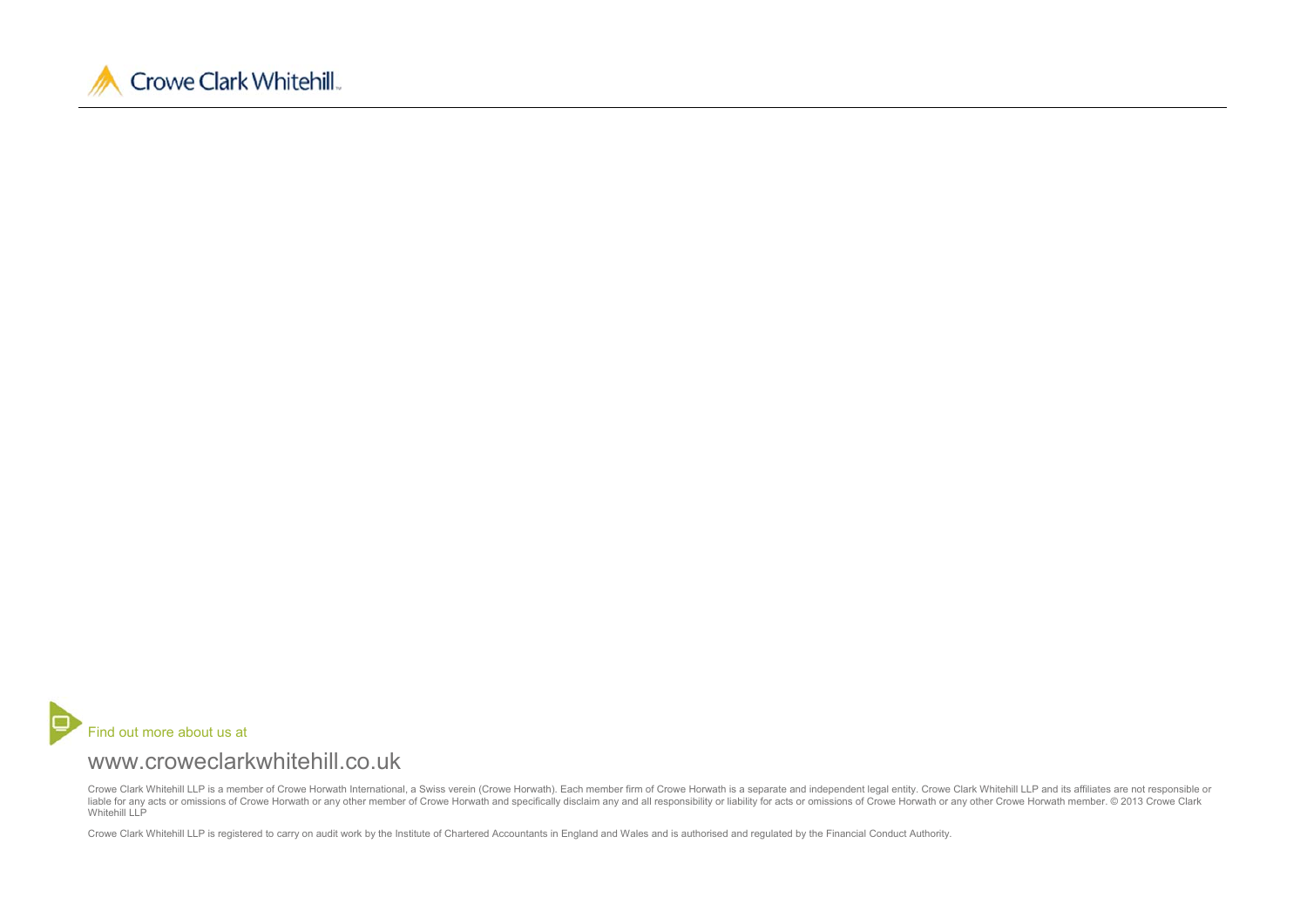| <b>Membership services</b>           | Annual<br><b>Budget</b><br>2014/15 | Annual<br><b>Budget</b><br>2013/14 |
|--------------------------------------|------------------------------------|------------------------------------|
| <b>SALES (INCOME)</b>                |                                    |                                    |
| Subvention                           | 855,000                            | 780,000                            |
|                                      |                                    | 53,687                             |
| <b>Support from Trading Services</b> | 0                                  | 0                                  |
| <b>TOTAL INCOME</b>                  | 855,000                            | 833,687                            |
| <b>OPERATIONAL COSTS</b>             |                                    |                                    |
| Photocopier Exp/Printing             | 14,000                             | 15,000                             |
| <b>Bank Charges</b>                  | 3,000                              | 2,000                              |
| Insurance                            | 28,000                             | 18,500                             |
| Travel                               | 2,000                              | 3,000                              |
| ΙT                                   | 35,000                             | 35,000                             |
| Telephone                            | 3,800                              | 2,500                              |
| <b>Audit Fees</b>                    | 2,000                              | 3,500                              |
| <b>Expenses Sabb/Staff</b>           | 1,500                              | 1,000                              |
| <b>Legal Fees</b>                    | 1,500                              | 1,500                              |
| HR & Payroll                         | 12,000                             | 15,000                             |
| <b>Freshers week</b>                 | 45,000                             | 36,000                             |
| Rent                                 | 59,500                             | 59,500                             |
| Grants                               | 2,000                              | 3,000                              |
| Elections                            | 5,000                              | 4,000                              |
| Student Training/ILM                 | 2,500                              | 2,500                              |
| Research & Representation            | 2,000                              | 1,900                              |
| Committee Training                   | 2,500                              | 5,000                              |
| <b>Trustees Expenses</b>             | 500                                | 1,000                              |
| Committee Fund                       | 1,500                              | 1,500                              |
| Minibus                              | 43,000                             | 42,900                             |
| <b>Student Trips GIAG</b>            | 1,000                              | 2,000                              |
| Colours Ball                         | 3,500                              | 3,500                              |
| <b>Student Awards</b>                | 4,000                              | 4,000                              |
| <b>International Events</b>          | 4,000                              | 4,000                              |
| Society start up                     | 500                                | 750                                |
| Varsity                              | 2,000                              | 2,000                              |
| <b>NUS Affilations</b>               | 39,000                             | 40,000                             |
| <b>USSU Societies</b>                | 30,000                             | 12,000                             |
| <b>USSU Sports (None Bucs)</b>       |                                    | 30,000                             |
| Crew training /safety                | 1,500                              | 500                                |
| Media & Communication                | 19,500                             | 19,500                             |
| Moving In Day                        |                                    | 0                                  |
| Conferences                          | 3,000                              | 3,000                              |
| staff training                       |                                    | 0                                  |
| St John                              | 1,000                              | 1,000                              |
| Academic Reps                        | 2,000                              | 2,000                              |
| Depreciation                         | 29,500                             | 20,000                             |
| Volunteering /Rag                    | 6,000                              | 8,000                              |
| Cash Mach                            | 2,000                              | 2,000                              |
| sabb clothing<br>TOTAL               | 1,000<br>415,800                   | O<br>408,550                       |
|                                      |                                    |                                    |
| <b>STAFF COSTS</b>                   |                                    |                                    |
| Sabb Salaries                        | 105,117                            | 99,960<br>0                        |
| <b>Membership Salaries</b>           | 476,738                            | 455,328                            |
| Sabb Clothing                        |                                    | 1,000                              |
| <b>TOTAL</b>                         | 581,855                            | 556,288                            |
| Surplus / (Deficit)                  | $-142,655$                         | -131,151                           |
|                                      |                                    |                                    |